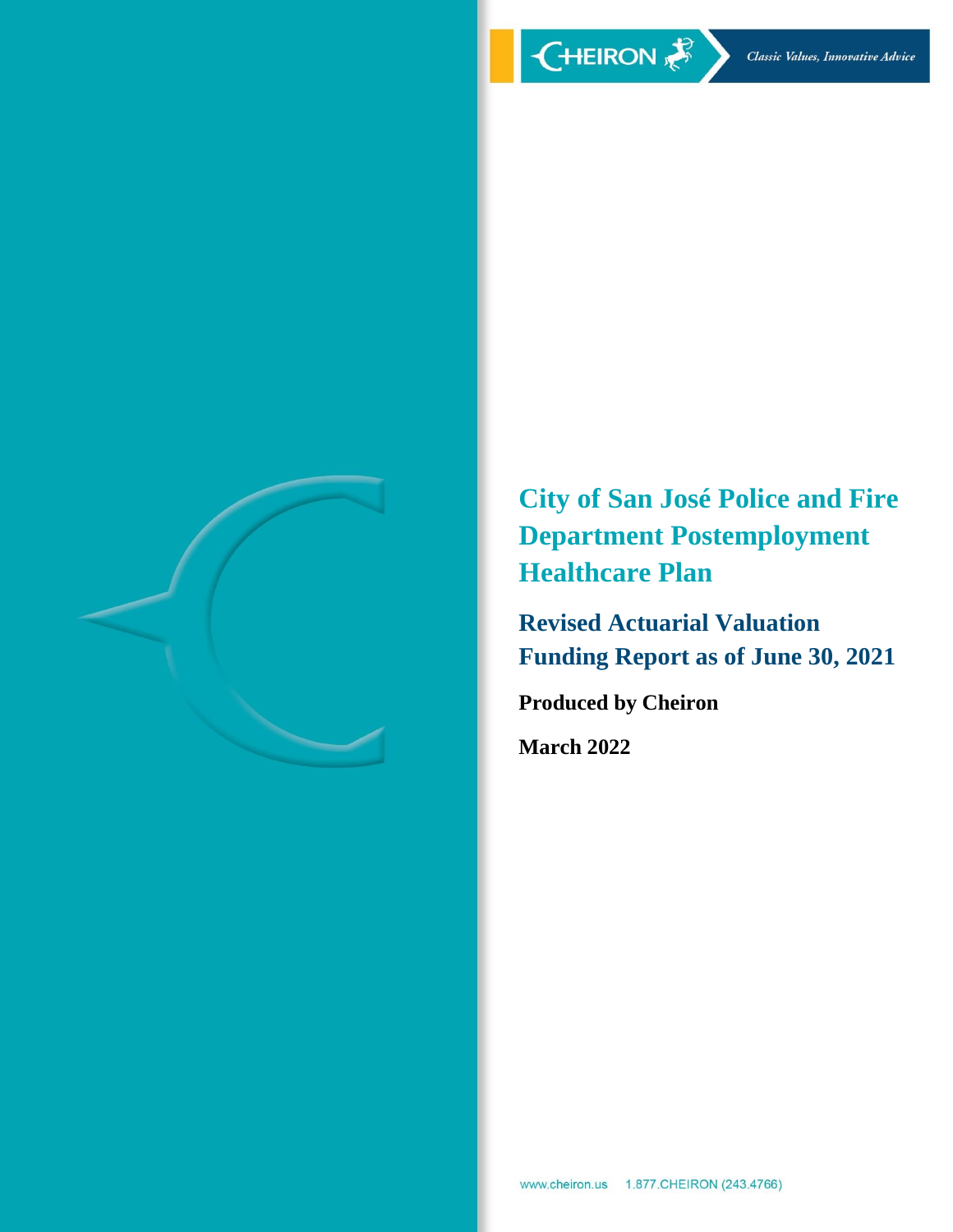# **TABLE OF CONTENTS**

| <b>Section</b>                  | Page |
|---------------------------------|------|
| Section I                       |      |
| Section II                      |      |
| <b>Section III</b>              |      |
| <b>Section IV</b>               |      |
| Section V                       |      |
| Section VI                      |      |
|                                 |      |
| <i><u><b>Appendices</b></u></i> |      |
| Appendix A                      |      |
| Appendix B                      |      |
| Appendix C                      |      |
| Appendix D                      |      |
| Appendix E                      |      |

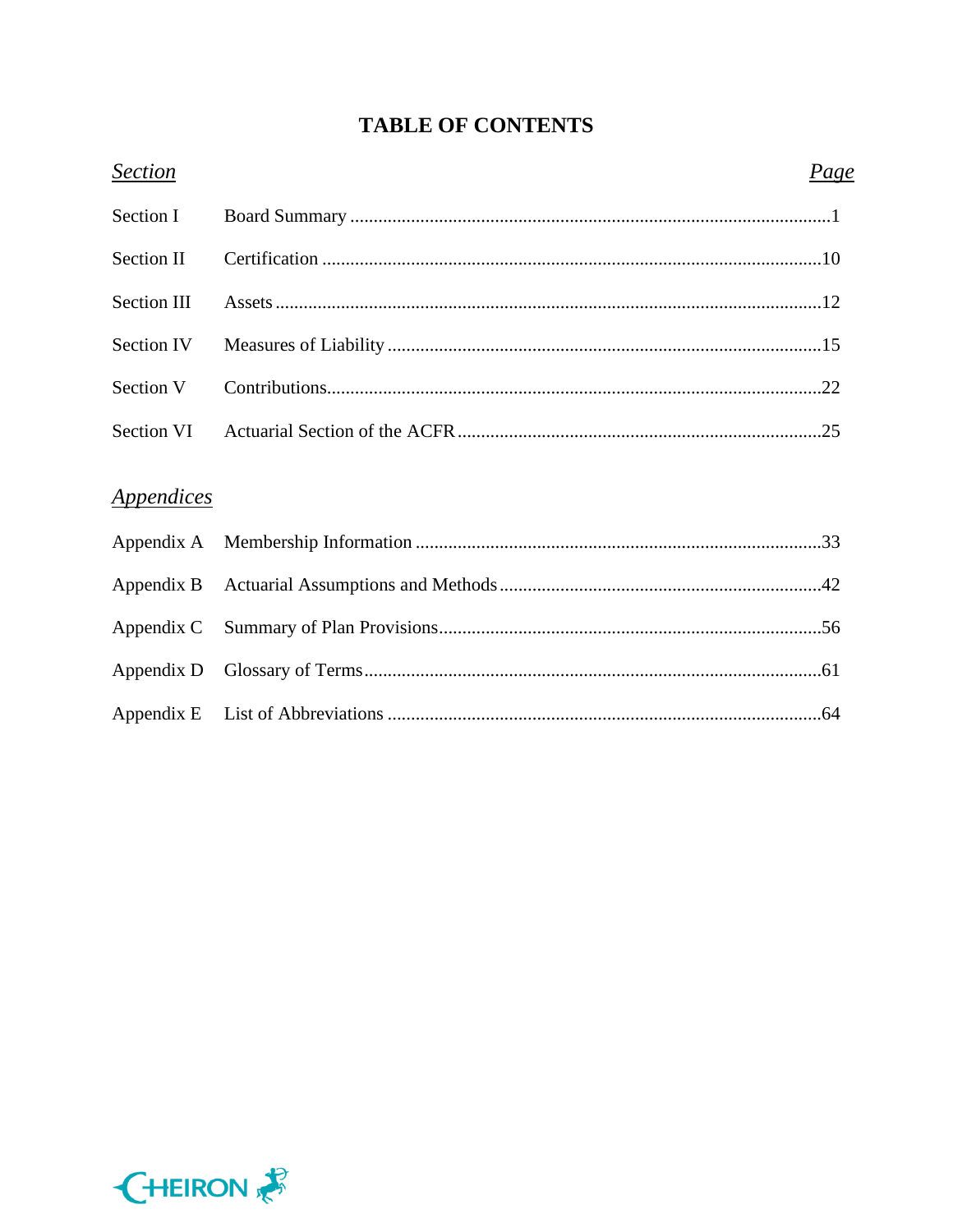### **SECTION I – BOARD SUMMARY**

This report measures assets and liabilities of the City of San José Police and Fire Department Postemployment Healthcare Plan for funding purposes only. There are separate reports for financial reporting. This revised report reflects a correction of the allocation of assets between Police and Fire in the 401(h) account.





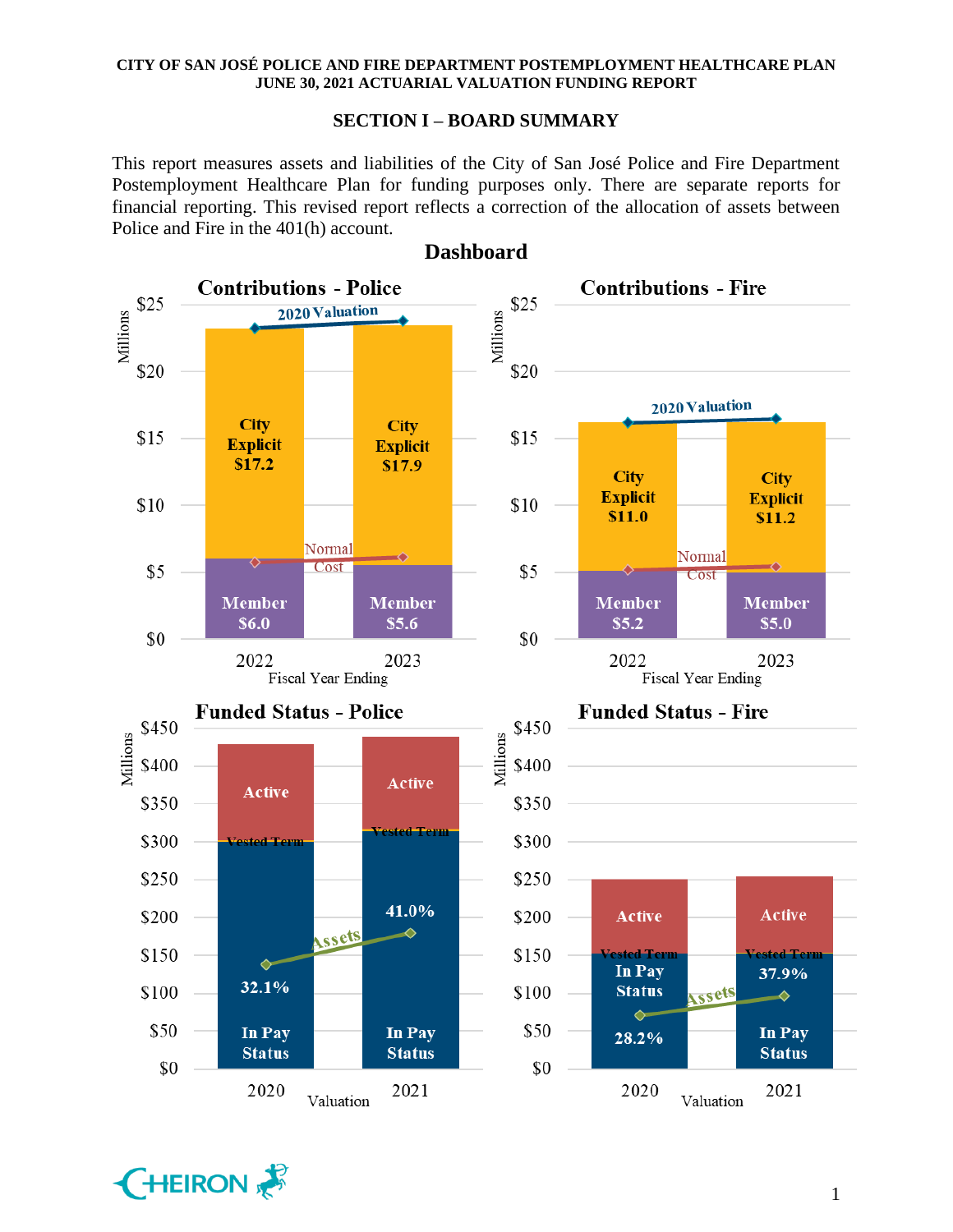## **SECTION I – BOARD SUMMARY**

The charts on the previous page are intended to provide a quick overview of the current valuation results compared to the prior valuation results. The charts on the top show contributions for FYE 2022 and 2023 for Police (left chart) and Fire (right chart). The normal cost shown by the red line represents the expected cost of the explicit premium subsidy benefits attributable to the current year of service. All contributions above the normal cost go toward paying off the Unfunded Actuarial Liability (UAL). The projected contribution amount from the prior valuation is shown by the blue line. The implicit subsidy is not shown on these charts as it is funded on a pay-as-you-go basis as a part of the health premiums for active employees. The City's implicit subsidy payment is approximately \$3.2 million for FYE 2023.

The charts on the bottom of the previous page summarize the funded status as of the June 30, 2020 and June 30, 2021 actuarial valuations. The stacked bars represent the Actuarial Liability, with the liability broken into separate components for members currently receiving benefits, vested terminated members, and active members. These liability amounts are only for the portion of the plan that is intended to be pre-funded, so they do not include the implicit subsidy. The green lines represent the assets, and the funded ratio improved to 41% for Police and 38% for Fire.

More detail and discussion is provided in the following sections.

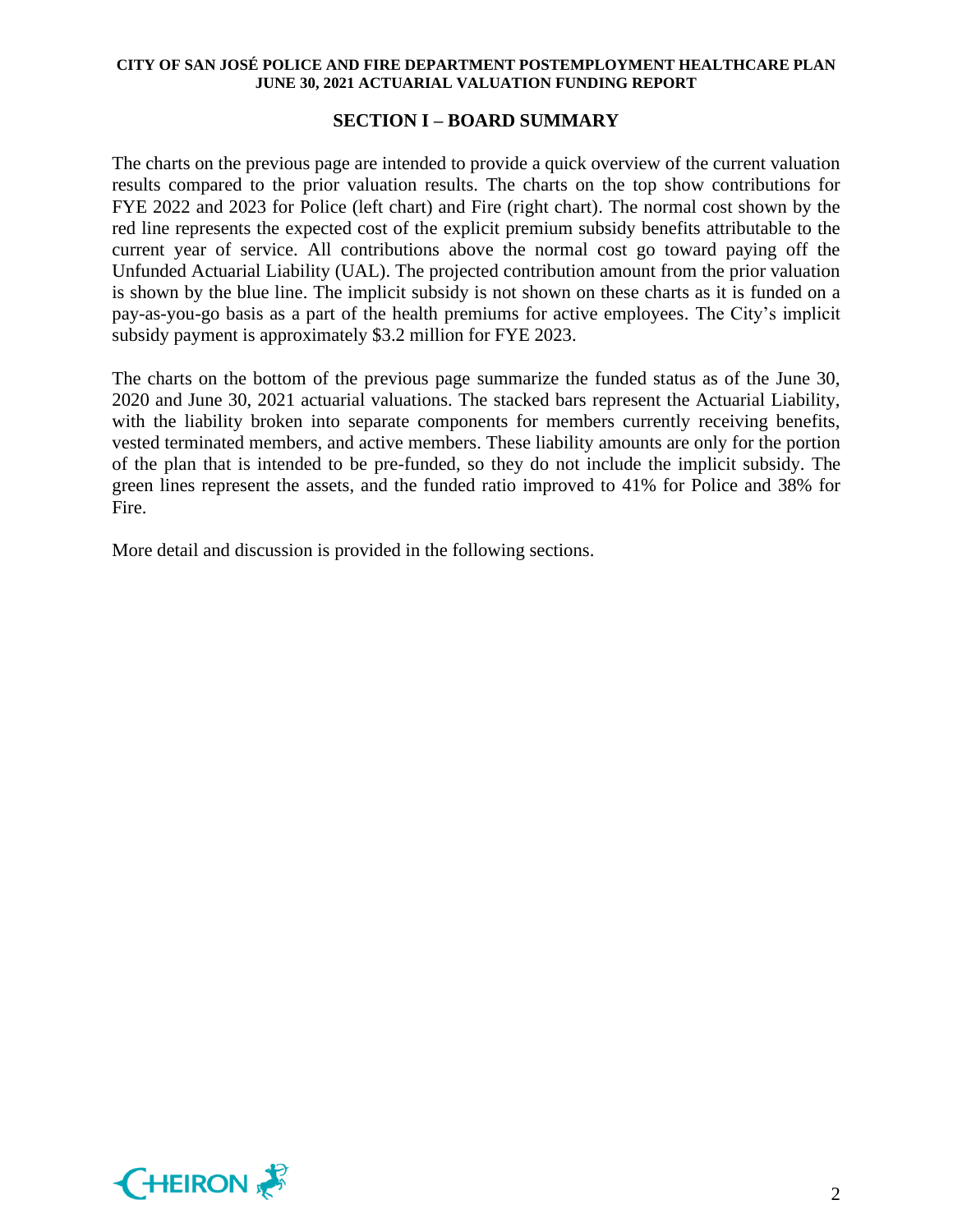## **SECTION I – BOARD SUMMARY**

# **Contributions**

There are two components to the benefits under the Plan: the explicit subsidy and the implicit subsidy. The explicit subsidy (or premium subsidy) is paid by the Plan and is the premium for health coverage selected by the retiree, up to 100% of the premium for the lowest cost plan offered to active employees plus the premium for the dental plan selected by the retiree. The implicit subsidy is the difference between the expected claims cost for a retiree or spouse and the total (retiree plus city) premium.

Historically, member and City contributions to the plan were negotiated through collective bargaining and were not actuarially determined. With the implementation of Measure F, member contributions became fixed at 8.0% of pay, and the City's contribution toward the explicit subsidy became actuarially determined separately for Police and Fire. However, the City has the option to limit its contribution for the explicit subsidy to 11% of Police and Fire payroll. Finally, the City also pays the implicit subsidy on a pay-as-you-go basis as a part of active health premiums. Because the Board's role is related to the funding of the explicit subsidy, the focus of this report is on the status of that funding and the development of the Actuarially Determined Contribution (ADC) for the pre-funded benefits.

| <b>Table I-1</b><br><b>Summary of Trust Contribution Amounts</b> |               |                 |               |                 |          |  |  |  |  |  |  |
|------------------------------------------------------------------|---------------|-----------------|---------------|-----------------|----------|--|--|--|--|--|--|
|                                                                  |               | <b>FYE 2023</b> |               | <b>FYE 2022</b> | % Change |  |  |  |  |  |  |
| <b>Police Department</b>                                         |               |                 |               |                 |          |  |  |  |  |  |  |
| <b>Members</b>                                                   | $\mathcal{S}$ | 5,567           | <sup>S</sup>  | 6,030           | $-7.7\%$ |  |  |  |  |  |  |
| City                                                             |               | 17,943          |               | 17,245          | 4.0%     |  |  |  |  |  |  |
| Total                                                            | $\mathcal{S}$ | 23,510          | $\mathcal{S}$ | 23,275          | 1.0%     |  |  |  |  |  |  |
| <b>Fire Department</b>                                           |               |                 |               |                 |          |  |  |  |  |  |  |
| <b>Members</b>                                                   | $\mathcal{S}$ | 4,974           | $\mathcal{S}$ | 5,187           | $-4.1\%$ |  |  |  |  |  |  |
| City                                                             |               | 11,249          |               | 11,027          | 2.0%     |  |  |  |  |  |  |
| Total                                                            | \$            | 16,223          | <sup>\$</sup> | 16,214          | 0.1%     |  |  |  |  |  |  |
| <b>Total Trust Contributions</b>                                 |               |                 |               |                 |          |  |  |  |  |  |  |
| <b>Members</b>                                                   | \$            | 10,541          | <sup>\$</sup> | 11,217          | $-6.0\%$ |  |  |  |  |  |  |
| City                                                             |               | 29,192          |               | 28,272          | 3.3%     |  |  |  |  |  |  |
| <b>Grand Total</b>                                               | $\mathcal{S}$ | 39,733          | $\mathcal{S}$ | 39,489          | 0.6%     |  |  |  |  |  |  |
| <b>Estimated City Optional Cap</b>                               | \$            | 28,714          | $\mathcal{S}$ | 27,282          | 5.2%     |  |  |  |  |  |  |

Table I-1 shows the contribution amounts for the fiscal years ending in 2022 and 2023.

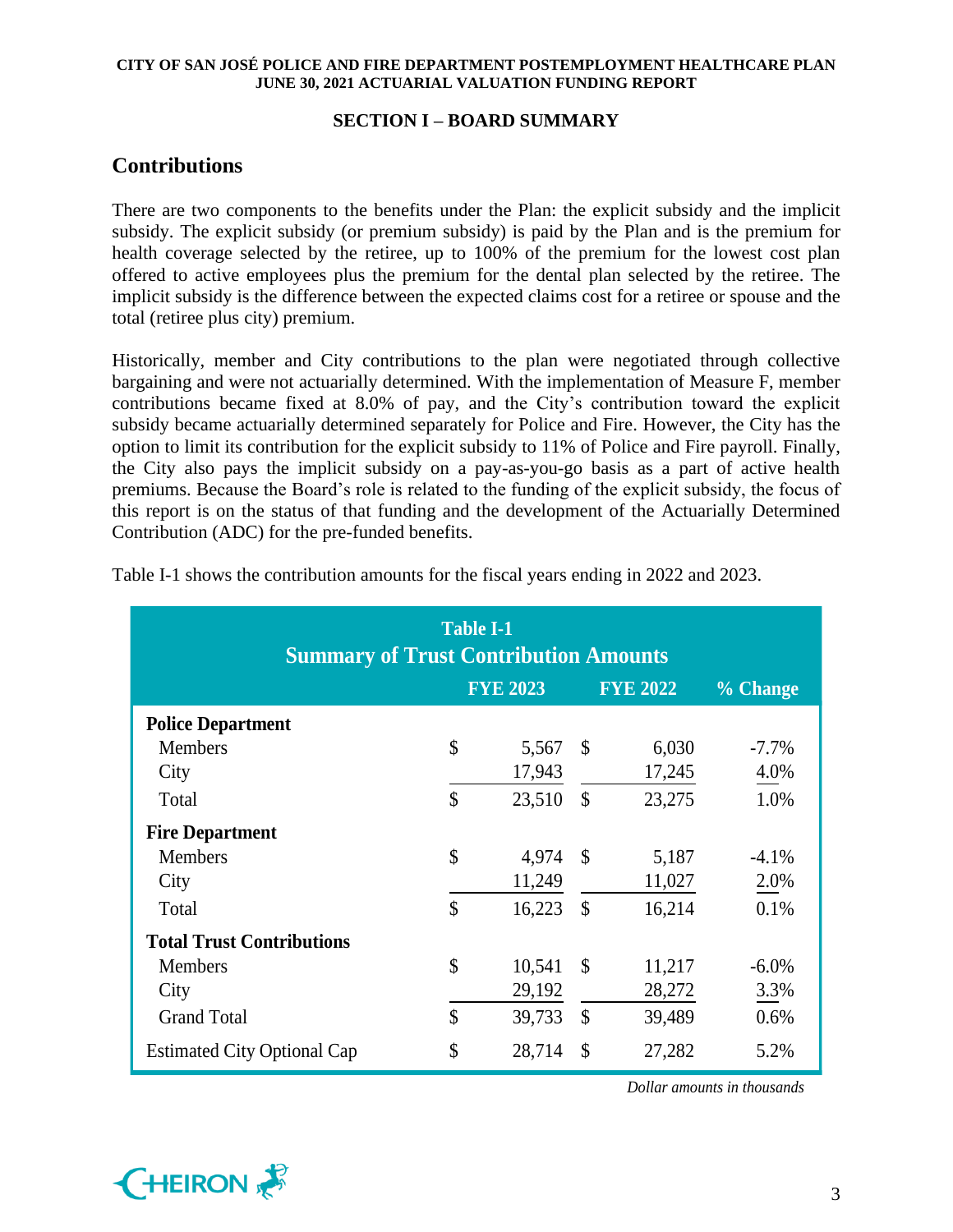### **SECTION I – BOARD SUMMARY**

The chart below shows the projected contributions to the Plan. The purple bars represent the member contributions, and the gold bars are the City's contributions to pre-fund the explicit subsidy. The red line represents the sum of member contributions and the City's optional cap. To the extent the bars rise above the red line, the projected contributions exceed the City's optional cap. The gray area behind the bars represents the projected annual benefit payments.



# **Projected Contributions FYE 2022-2042**

Because new entrants are only entitled to catastrophic disability benefits and do not contribute to the Plan, the member contributions are expected to decline as current active members who are eligible for full benefits retire or otherwise leave active employment with the City. The City's actuarially determined contribution is expected to increase faster than payroll as the member contributions decrease. The Plan has historically had positive net cash flow, but we only expect that to last through FYE 2027.

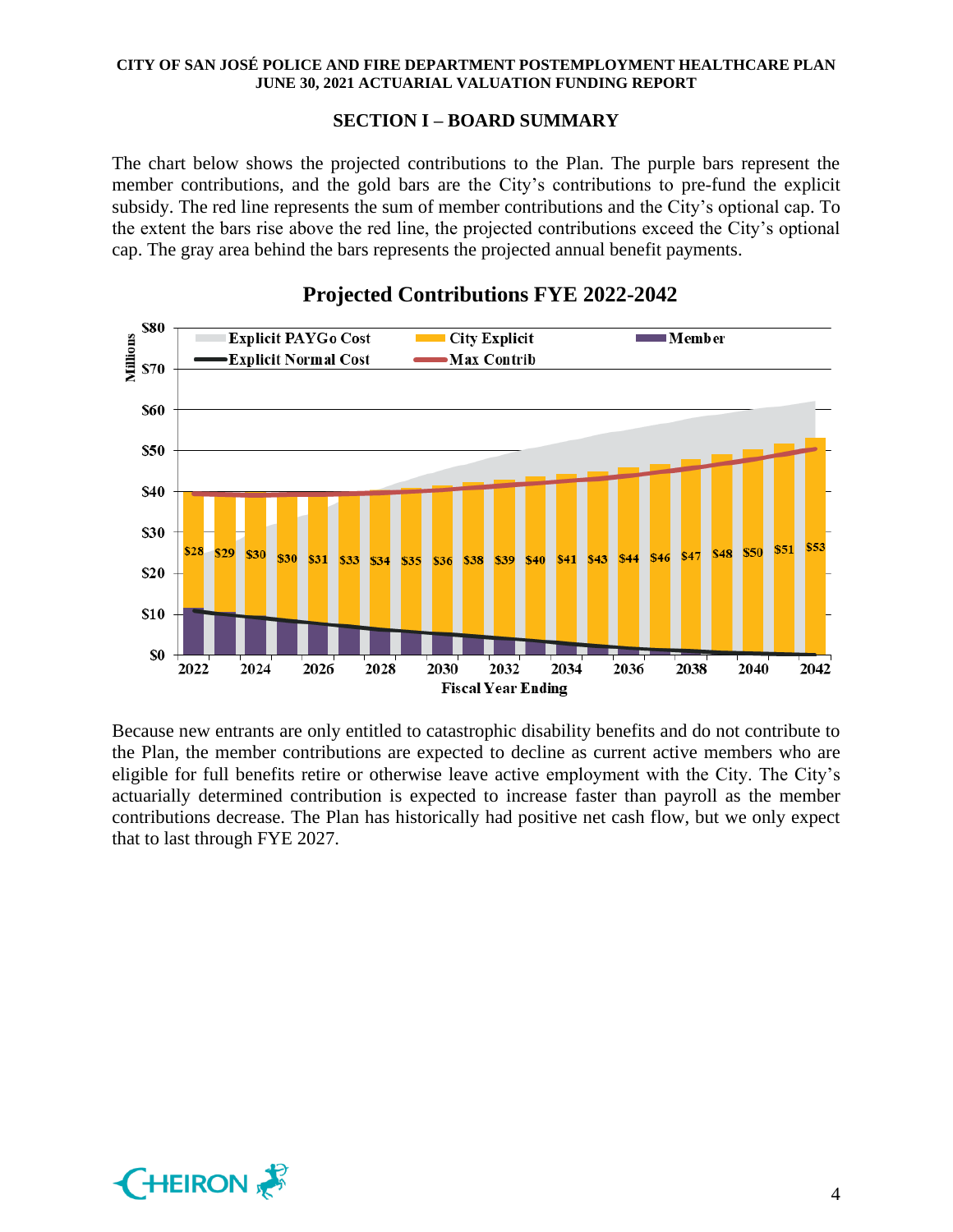## **SECTION I – BOARD SUMMARY**

# **Funded Status**

Table I-2 below summarizes the Actuarial Liability, Market Value of Assets, Unfunded Actuarial Liability, and funded percentage for the Plan as of June 30, 2021 compared to June 30, 2020. The Actuarial Liability for the explicit subsidy increased 2.2% for Police and 1.5% for Fire. At the same time, assets increased 30.6% for Police and 36.1% for Fire due primarily to investment returns. As a result, the Unfunded Actuarial Liability decreased by 11.2% for Police and 12.1% for Fire and the funded percentage increased from 32.1% to 41.0% for Police and improved from 28.2% to 37.9% for Fire. The funded percentages are for the explicit subsidy only.

| <b>Summary of Funded Status - Explicit Subsidy Only</b>                                               | <b>Table I-2</b>   |                             |               |                             |                         |
|-------------------------------------------------------------------------------------------------------|--------------------|-----------------------------|---------------|-----------------------------|-------------------------|
|                                                                                                       |                    | 6/30/2021                   |               | 6/30/2020                   | % Change                |
| <b>Police Department</b><br><b>Actuarial Liability</b><br>Actives<br>Deferred Vested<br>In Pay Status | $\mathcal{S}$      | 122,275<br>2,581<br>314,331 | $\mathcal{S}$ | 127,495<br>2,435<br>299,826 | $-4.1%$<br>6.0%<br>4.8% |
| Total                                                                                                 | $\mathsf{\$}$      | 439,187                     | $\mathcal{S}$ | 429,756                     | 2.2%                    |
| Assets<br><b>Unfunded Actuarial Liability</b>                                                         | $\mathbb{S}$       | 180,002<br>259,185          | $\mathcal{S}$ | 137,789<br>291,967          | 30.6%<br>$-11.2%$       |
| <b>Funded Percentage</b>                                                                              |                    | 41.0%                       |               | 32.1%                       | 8.9%                    |
| <b>Fire Department</b><br><b>Actuarial Liability</b><br>Actives<br><b>Deferred Vested</b>             | $\mathsf{\$}$      | 100,275<br>905              | $\mathcal{S}$ | 97,632<br>270               | 2.7%<br>235.2%          |
| In Pay Status                                                                                         |                    | 153,125                     |               | 152,651                     | 0.3%                    |
| Total                                                                                                 | $\mathbf{\hat{S}}$ | 254,305                     | $\mathcal{S}$ | 250,553                     | 1.5%                    |
| Assets<br><b>Unfunded Actuarial Liability</b>                                                         | \$                 | 96,311<br>157,994           | $\mathcal{S}$ | 70,743<br>179,810           | 36.1%<br>$-12.1%$       |
| <b>Funded Percentage</b>                                                                              |                    | 37.9%                       |               | 28.2%                       | 9.6%                    |
| <b>Grand Total</b><br>Aggregate UAL<br><b>Aggregate Funded Percentage</b>                             | \$                 | 417,179<br>39.8%            | $\mathcal{S}$ | 471,778<br>30.7%            | $-11.6%$<br>9.2%        |



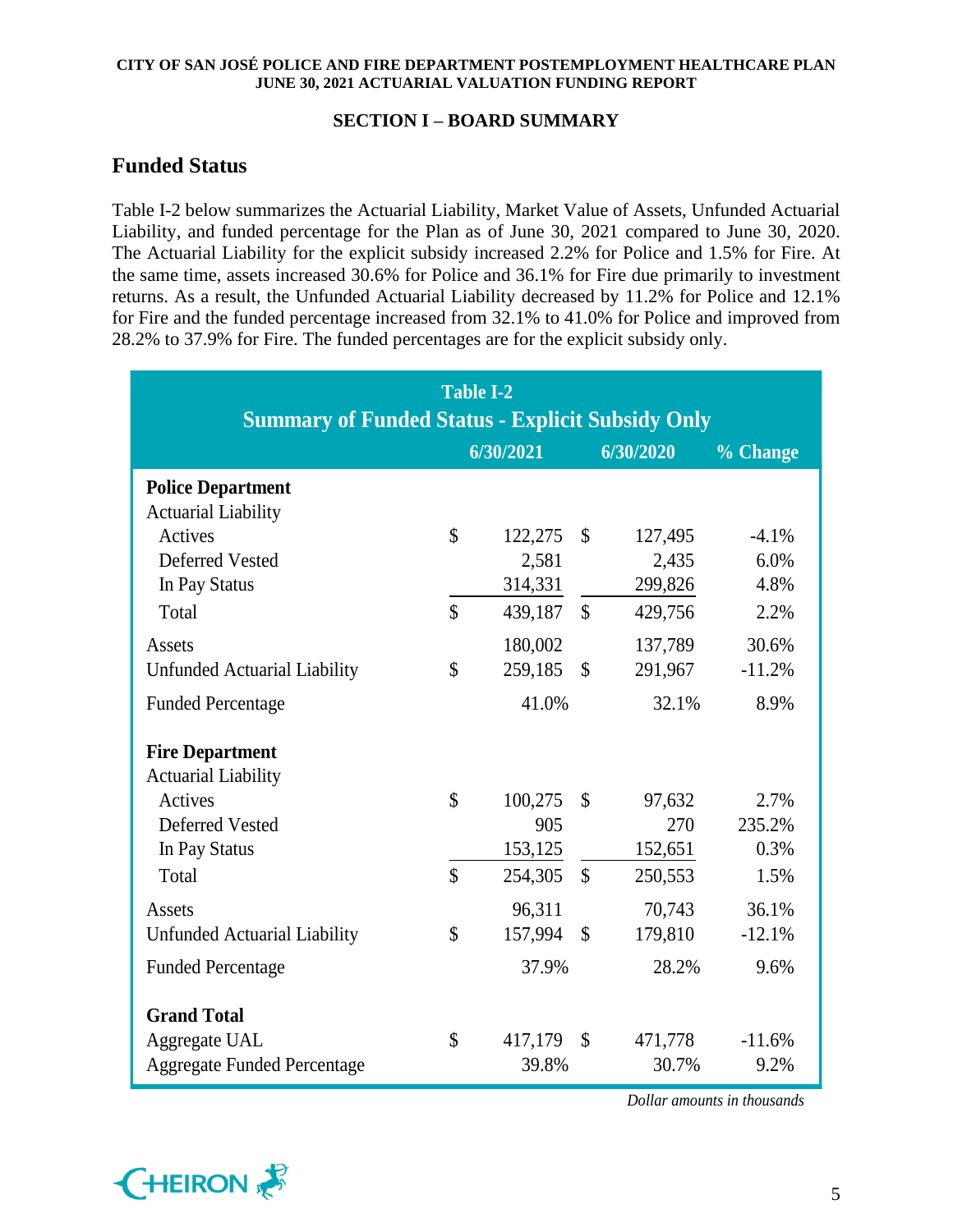## **SECTION I – BOARD SUMMARY**

The chart below shows the historical trend of assets and the Actuarial Liability (excluding the implicit subsidy) on a funding basis for the City of San José Police and Fire Department Postemployment Healthcare Plan. Over the last 10 years, the UAL for the explicit subsidy has been reduced by \$116.1 million due to an increase in assets of \$213.3 million somewhat offset by an increase in the Actuarial Liability of \$97.3 million. The increase in Actuarial Liability includes the impact of reducing the discount rate from 7.25% in 2012 to 6.00% in 2021. The increase in the assets has been primarily attributable to contributions and recent investment returns. In the future, growth in assets will become more dependent on investment returns as benefit payments grow to equal or exceed contributions.



The chart on the next page shows a 20-year projection of assets and Actuarial Liability (AL), and also shows the projected funded percentage for the explicit subsidy. If all assumptions are met in the future including an expected return of 6.00% each year and the City does not impose its optional cap on contributions, the funded percentage for the explicit subsidy is expected to reach 100% by 2043. If the City imposes its optional cap on contributions every year, the funded percentage for the explicit subsidy is not expected to reach 100%.

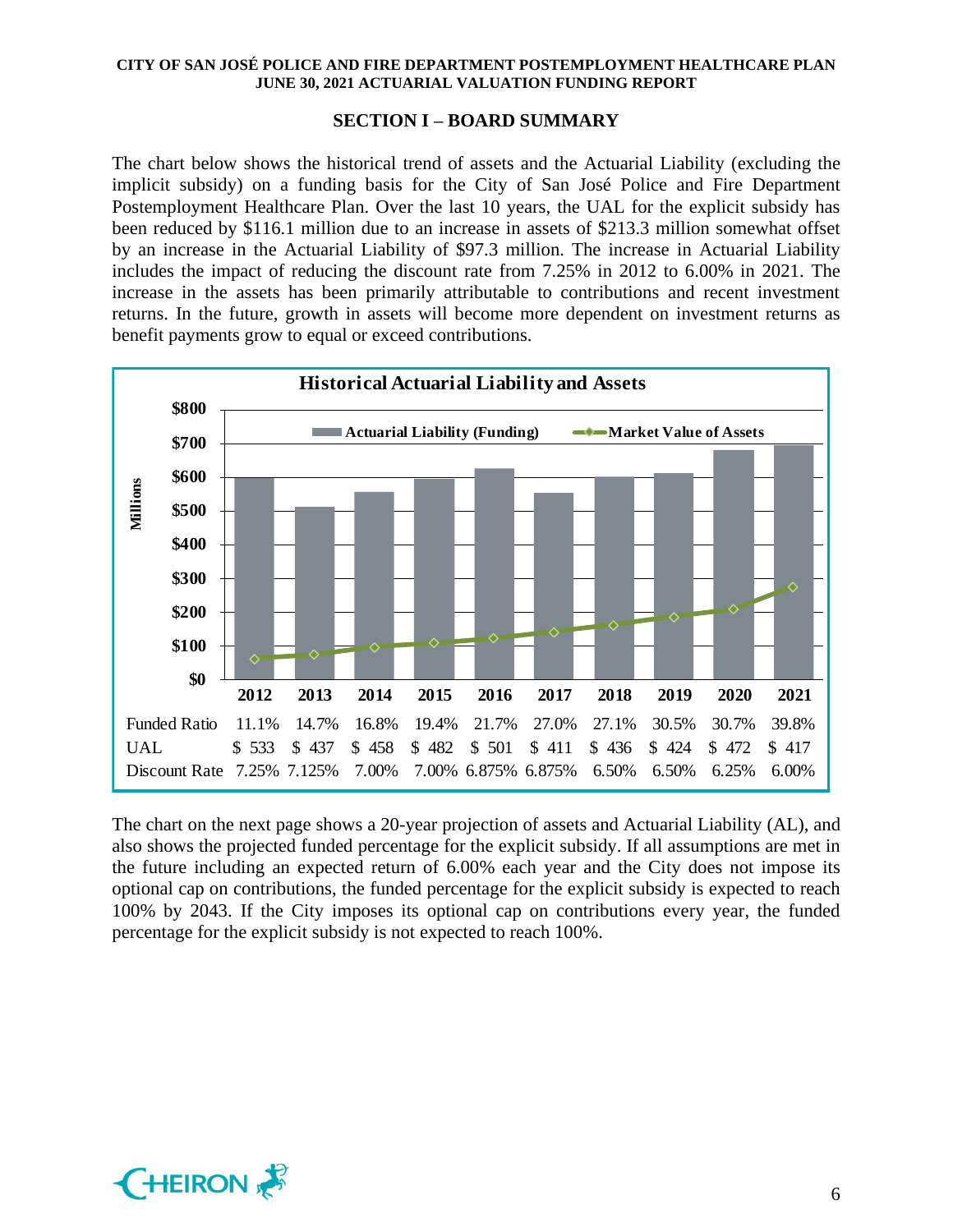## **SECTION I – BOARD SUMMARY**



# **Projected Assets and Actuarial Liability 2021-2041**

## **Changes Since the Prior Valuation**

Table I-3 below breaks out the sources of the changes in UAL for the fiscal year ending June 30, 2021. The total UAL for the explicit subsidy decreased about \$54.6 million since the prior year.

| Table I-3<br><b>Changes in Unfunded Actuarial Liability - Explicit Subsidy Only</b>        |                          |
|--------------------------------------------------------------------------------------------|--------------------------|
|                                                                                            | <b>Total</b>             |
| Unfunded Actuarial Liability, June 30, 2020<br>Unfunded Actuarial Liability, June 30, 2021 | \$<br>471,778<br>417,179 |
| <b>Change in Unfunded Actuarial Liability</b>                                              | \$<br>(54, 599)          |
| <b>Sources of Changes</b>                                                                  |                          |
| <b>Contributions below Tread Water</b>                                                     | \$<br>1,824              |
| <b>Investment Experience</b>                                                               | (38, 588)                |
| <b>Liability Experience</b>                                                                | (51, 393)                |
| <b>Assumption Changes</b>                                                                  | 33,558                   |
| <b>Total Changes</b>                                                                       | \$<br>(54.599)           |

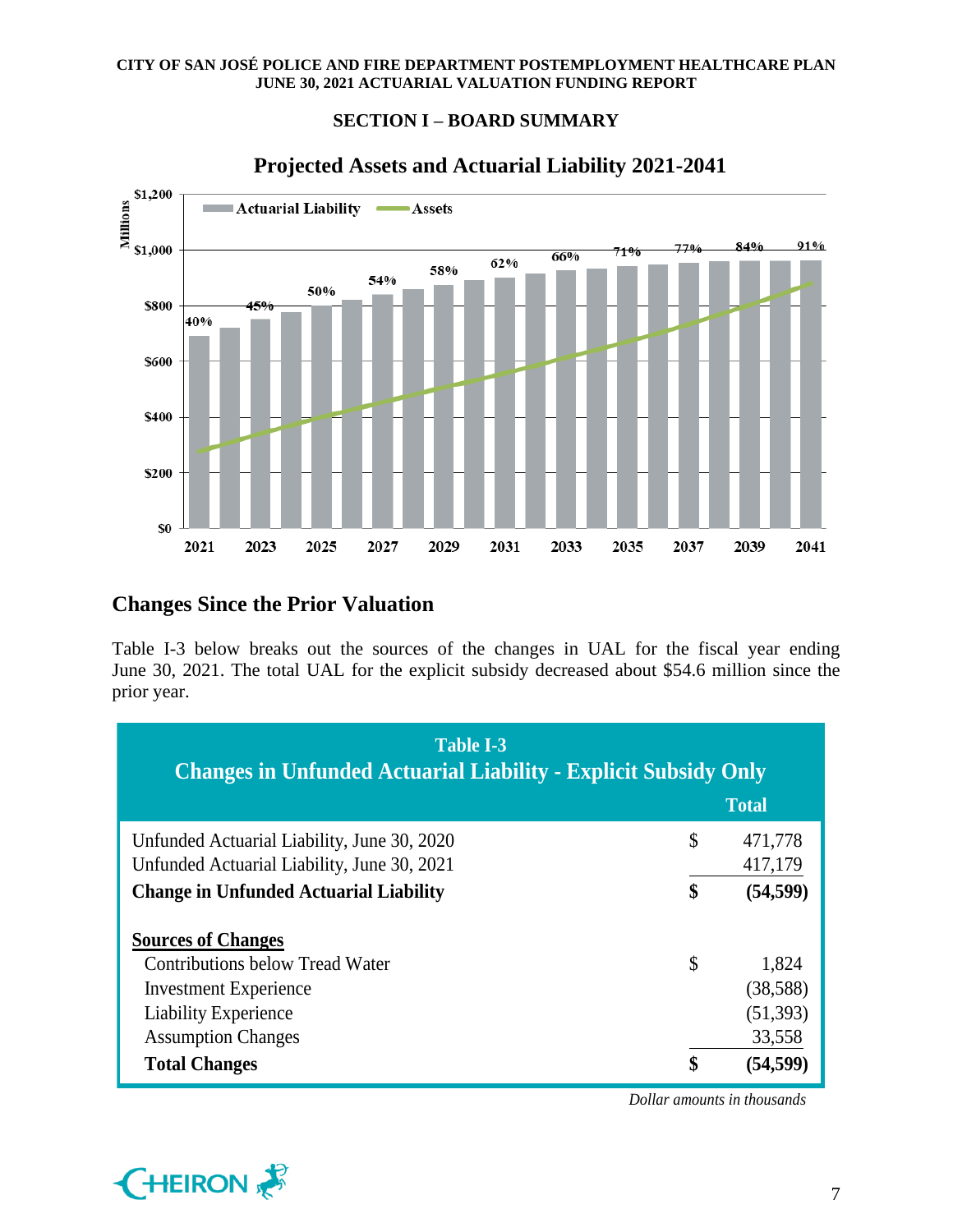### **SECTION I – BOARD SUMMARY**

The primary sources of the decrease in the UAL were investment experience, which decreased the UAL by about \$38.6 million, and liability experience, which decreased the UAL by about \$51.4 million. The liability experience was mainly driven by the decreases in the Medicare eligible and dental premium rates offset by demographic experience. The decreases in the UAL were somewhat offset by two factors. Contributions were below the Tread Water level by about \$1.8 million. The Tread Water amount equals normal cost plus the interest on the UAL. If all assumptions are met, contributions equal to the Tread Water amount would result in no change to the dollar amount of the UAL. Assumption changes increased the UAL by \$33.6 million, mainly due to reducing the discount rate from 6.25% to 6.00% and plan election assumptions.

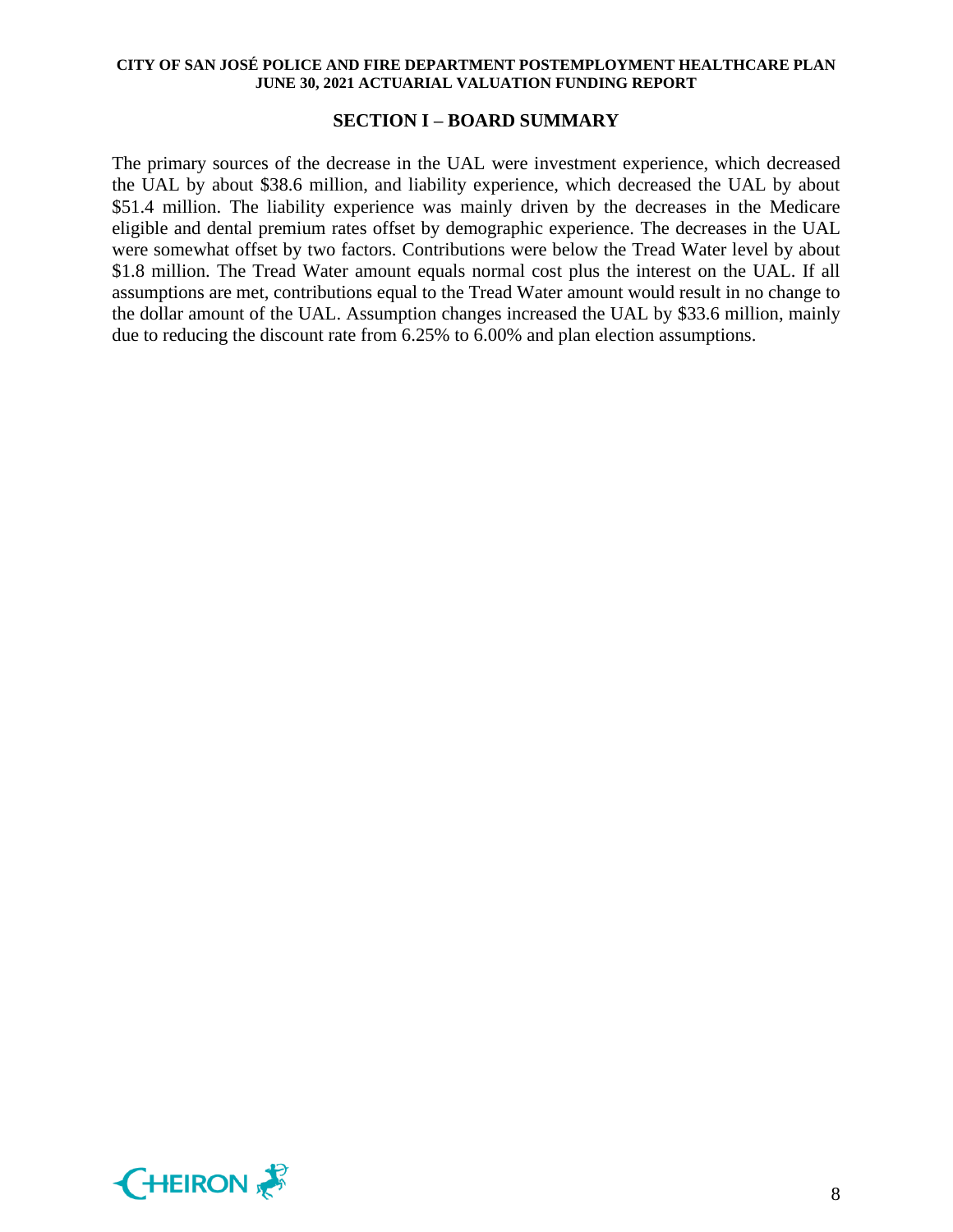## **SECTION I – BOARD SUMMARY**

Table I-4 below provides a summary of the results of this valuation compared to the prior valuation.

| <b>Summary of Valuation Results</b>   |                      |               |               |                 |    |              |                           |                      |               |  |
|---------------------------------------|----------------------|---------------|---------------|-----------------|----|--------------|---------------------------|----------------------|---------------|--|
|                                       | <b>June 30, 2021</b> |               |               |                 |    |              |                           |                      |               |  |
|                                       |                      | <b>Police</b> |               | <b>Fire</b>     |    | <b>Total</b> |                           | <b>June 30, 2020</b> | <b>Change</b> |  |
| <b>Active Members</b>                 |                      |               |               |                 |    |              |                           |                      |               |  |
| <b>Full Benefits</b>                  |                      | 517           |               | 469             |    | 986          |                           | 1,073                | $-8.1\%$      |  |
| <b>Catastrophic Disability Only</b>   |                      | 564           |               | 188             |    | 752          |                           | 636                  | 18.2%         |  |
| <b>Total Active Members</b>           |                      | 1,081         |               | 657             |    | 1,738        |                           | 1,709                | 1.7%          |  |
| <b>Deferred Vested Members</b>        |                      | 9             |               | 3               |    | 12           |                           | 10                   | 20.0%         |  |
| In Pay Status or In-Lieu              |                      | 1,424         |               | 849             |    | 2,273        |                           | 2,217                | 2.5%          |  |
| Total                                 |                      | 2,514         |               | 1,509           |    | 4,023        |                           | 3,936                | 2.2%          |  |
| <b>Full Benefit Member Payroll</b>    | \$                   | 77,450        | \$            | 66,504          |    | \$143,954    | $\mathcal{S}$             | 150,664              | $-4.5%$       |  |
| <b>Total Payroll</b>                  |                      | 157,594       |               | 95,841          |    | 253,435      |                           | 240,798              | 5.2%          |  |
| <b>Actuarial Liability - Explicit</b> |                      | \$439,187     |               | \$254,305       |    | \$693,492    | $\mathcal{S}$             | 680,308              | 1.9%          |  |
| <b>Market Value of Assets</b>         |                      | 180,002       |               | 96,311          |    | 276,313      |                           | 208,531              | 32.5%         |  |
| Unfunded Actuarial Liability          |                      | \$259,184     |               | \$157,995       |    | \$417,179    | $\mathcal{S}$             | 471,777              | $-11.6%$      |  |
| <b>Funded Percentage</b>              |                      | 40.99%        |               | 37.87%          |    | 39.84%       |                           | 30.65%               | 9.2%          |  |
| Actuarial Liability - Implicit        | \$                   | 42,518        | \$            | 22,199          | \$ | 64,716       | \$                        | 58,706               | 10.2%         |  |
|                                       |                      |               |               | <b>FYE 2023</b> |    |              |                           |                      |               |  |
|                                       |                      | <b>Police</b> |               | <b>Fire</b>     |    | <b>Total</b> |                           | <b>FYE 2022</b>      | <b>Change</b> |  |
| City's ADC Amount                     | \$                   | 17,943        | $\mathcal{S}$ | 11,249          | \$ | 29,192       | $\boldsymbol{\mathsf{S}}$ | 28,271               | 3.3%          |  |
| City's ADC Rate                       |                      | 11.1%         |               | 11.4%           |    | 11.2%        |                           | 11.4%                | $-0.2%$       |  |
| City's Implicit Subsidy Payment \$    |                      | 2,113         | \$            | 1,039           | \$ | 3,152        | \$                        | 3,040                | 3.7%          |  |

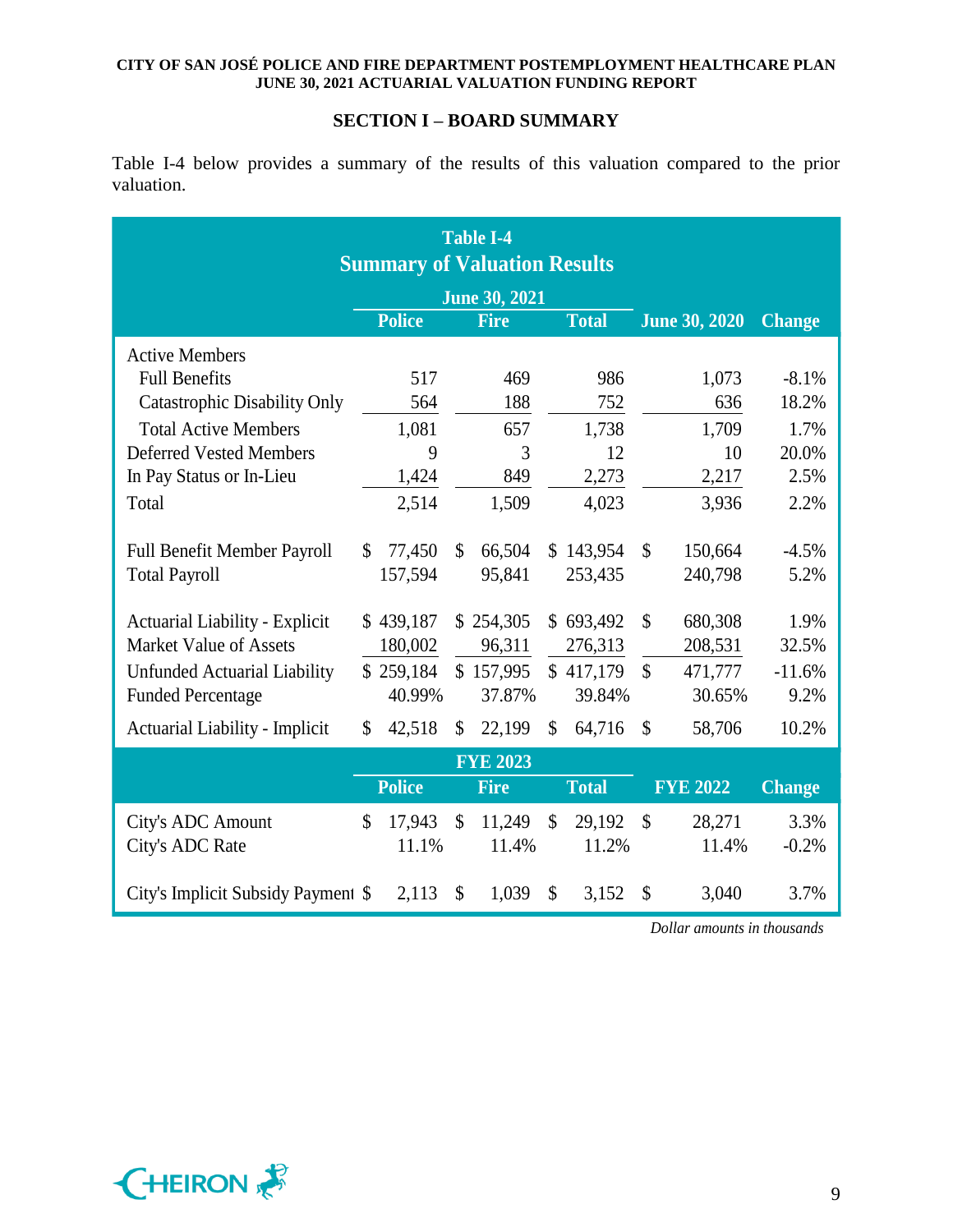## **SECTION II – CERTIFICATION**

The purpose of this report is to present the annual actuarial valuation of the City of San José Police and Fire Postemployment Department Healthcare Plan. This report is for the use of the Board in setting actuarially determined amounts for the City to contribute to the Plan. There are separate reports for accounting and financial reporting under GASB Statements 74 and 75.

In preparing our report, we relied on information, some oral and some written, supplied by the Plan. This information includes, but is not limited to, the plan provisions, employee data, and financial information. We performed an informal examination of the obvious characteristics of the data for reasonableness and consistency in accordance with Actuarial Standard of Practice No. 23.

The health assumptions and discount rate assumption were adopted by the Board of Administration at the December 2, 2021 Board meeting based upon our recommendations. Price inflation and wage inflation assumptions were adopted at the December 3, 2020 Board meeting based upon our recommendations. All other assumptions in this report were adopted at the November 4, 2021 Board meeting based on recommendations from our experience study covering plan experience through June 30, 2021. Please refer to the experience study report and our Board presentations for an explanation of the rationale for each assumption. We believe these assumptions are reasonable for the purpose of the funding valuation.

The liability measures and funding ratios in this report are for the purpose of establishing contribution amounts. These measures are not appropriate for assessing the sufficiency of Plan assets to cover the estimated cost of settling the Plan's benefit obligations.

Cheiron utilizes ProVal actuarial valuation software leased from Winklevoss Technologies (WinTech) to calculate liabilities and project benefit payments. We have relied on WinTech as the developer of ProVal. We have a basic understanding of ProVal and have used ProVal in accordance with its original intended purpose. We have not identified any material inconsistencies in assumptions or output of ProVal that would affect this valuation.

Health care trends for this valuation were developed using the Society of Actuaries (SOA) Long-Run Medical Cost Trend Model. The SOA Long-Run Medical Cost Trend Model and its baseline projection are based on an econometric analysis of historical U.S. medical expenditures and the judgments of experts in the field. The long-run baseline projection and input variables have been developed under the guidance of the SOA Project Oversight Group.

We have relied on the Society of Actuaries as the developer of the Model. We have reviewed the Model and have a basic understanding of the Model and have used the Model in accordance with its original intended purpose. We have not identified any material inconsistencies in assumptions or output of the Model that would affect this valuation.

Deterministic projections in this valuation report were developed using H-scan, a proprietary tool used to illustrate the impact of changes in assumptions, methods, plan provisions, or actual experience on the future financial status of the Plan. H-scan uses standard roll-forward techniques that implicitly assume a stable active population.

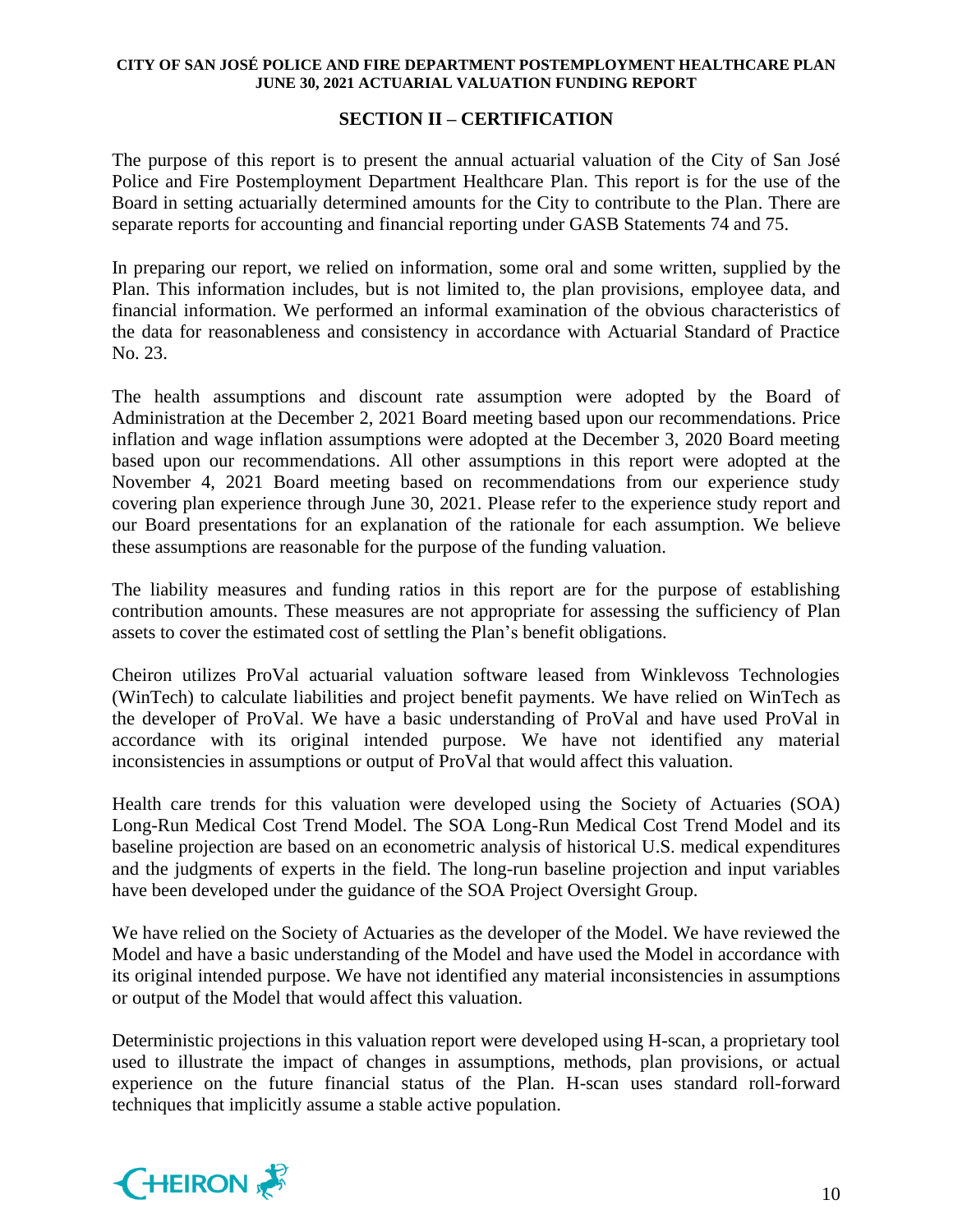### **SECTION II – CERTIFICATION**

Future actuarial measurements may differ significantly from the current measurements due to such factors as the following: plan experience differing from that anticipated by the economic or demographic assumptions; changes in economic or demographic assumptions; and, changes in plan provisions or applicable law.

This report and its contents have been prepared in accordance with generally recognized and accepted actuarial principles and practices and our understanding of the Code of Professional Conduct and applicable Actuarial Standards of Practice set out by the Actuarial Standards Board as well as applicable laws and regulations. Furthermore, as credentialed actuaries, we collectively meet the Qualification Standards of the American Academy of Actuaries to render the opinion contained in this report. This report does not address any contractual or legal issues. We are not attorneys, and our firm does not provide any legal services or advice.

This report was prepared for the Board for the purposes described herein. Other users of this report are not intended users as defined in the Actuarial Standards of Practice, and Cheiron assumes no duty or liability to any other user.

This valuation report does not reflect future changes in benefits, penalties, taxes, or administrative costs that may be required as a result of the Patient Protection and Affordable Care Act of 2010, related legislation, or regulations.

William R. Hallmack

William R. Hallmark, ASA, EA, FCA, MAAA Michael W. Schionning, FSA, MAAA Consulting Actuary Principal Consulting Actuary

John L. Colberg, FSA, EA, MAAA Principal Consulting Actuary

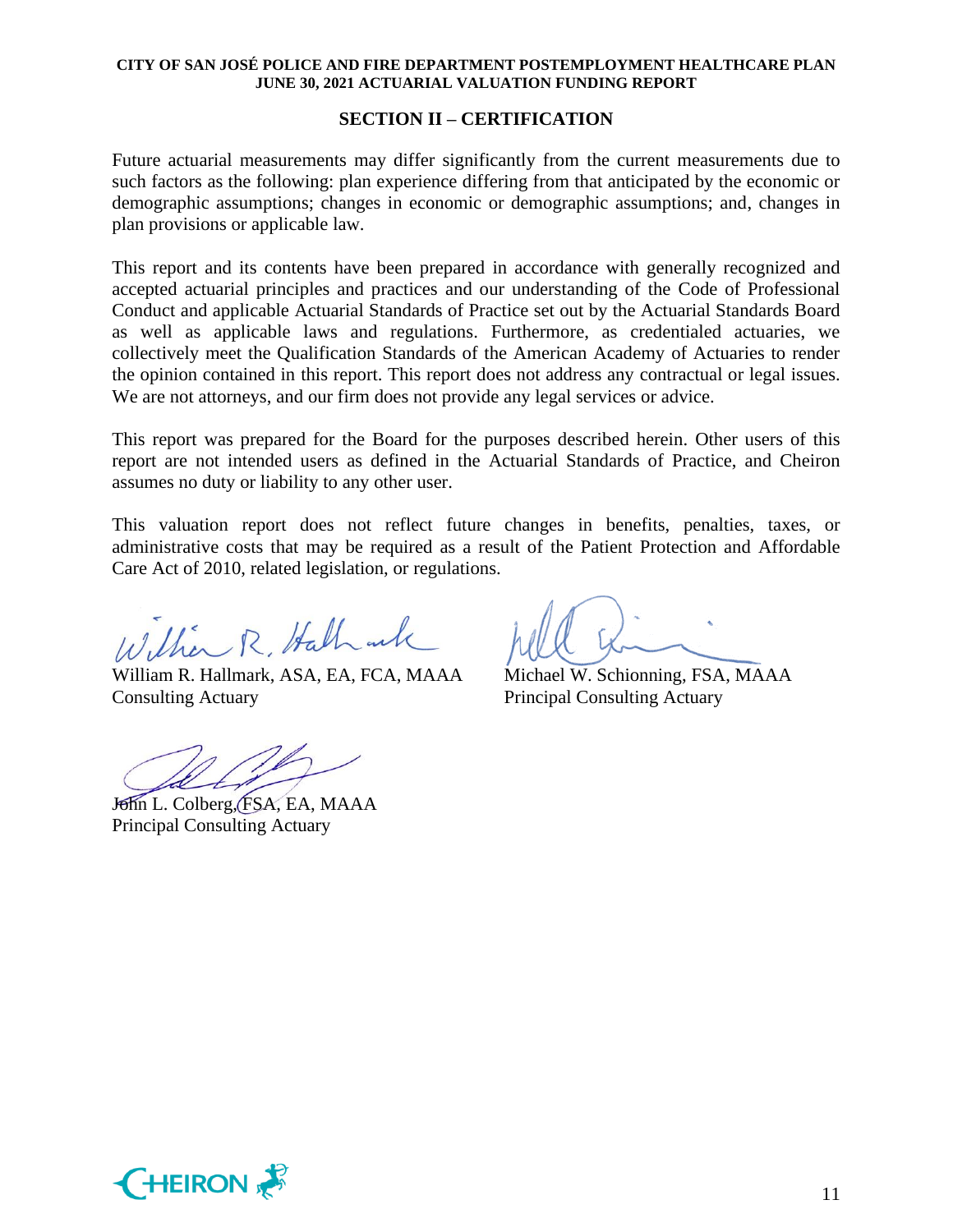## **SECTION III – ASSETS**

Assets are invested in two separate trust vehicles: a 401(h) account within the pension plan and a separate 115 Trust. All City contributions are made to the 115 Trust while member contributions are made to the 401(h) account. Benefit payments are currently being paid from the 401(h) account, but some benefit payments will likely need to be paid from the 115 Trust in the near future.

## **Statement of Change in Market Value of Assets**

Table III-1 and Table III-2 show the changes in the Market Value of Assets for the last two fiscal years for Police and Fire separately. The implicit subsidy is shown as both a contribution and a payment from the Plan, but it is not actually contributed to the trust or paid from the trust. It is paid directly by the City as a part of active health plan premiums.

| <b>Table III-1</b><br><b>Market Value of Assets - Police Department</b> |                        |                                       |                         |                        |                                   |                         |  |  |  |  |  |  |  |  |
|-------------------------------------------------------------------------|------------------------|---------------------------------------|-------------------------|------------------------|-----------------------------------|-------------------------|--|--|--|--|--|--|--|--|
|                                                                         |                        | <b>Fiscal Year Ending 2021</b>        |                         |                        | <b>Fiscal Year Ending 2020</b>    |                         |  |  |  |  |  |  |  |  |
|                                                                         | 401(h)                 | 115 Trust                             | <b>Total</b>            | 401(h)                 | 115 Trust                         | <b>Total</b>            |  |  |  |  |  |  |  |  |
| Market Value, Beginning                                                 | \$27,248               | \$110,541                             | \$137,789               | \$32,736               | \$92,254                          | \$124,990               |  |  |  |  |  |  |  |  |
| Contributions                                                           |                        |                                       |                         |                        |                                   |                         |  |  |  |  |  |  |  |  |
| Member                                                                  | 6,743                  | $\theta$                              | 6,743                   | 7,331                  | $\theta$                          | 7,331                   |  |  |  |  |  |  |  |  |
| City                                                                    | $\theta$               | 15,320                                | 15,320                  | $\theta$               | 14,595                            | 14,595                  |  |  |  |  |  |  |  |  |
| Implicit subsidy                                                        | 1,950                  | $\theta$                              | 1,950                   | 1,927                  | $\theta$                          | 1,927                   |  |  |  |  |  |  |  |  |
| Total                                                                   | $\mathcal{S}$<br>8,693 | $\mathbb{S}$<br>15,320                | $\mathbb{S}$<br>24,013  | $\mathcal{S}$<br>9,258 | 14,595<br>\$                      | 23,853<br>\$            |  |  |  |  |  |  |  |  |
| Net Investment Earnings                                                 | 6,562                  | 28,448                                | 35,010                  | 1,103                  | 3,723                             | 4,826                   |  |  |  |  |  |  |  |  |
| <b>Benefit Payments</b>                                                 |                        |                                       |                         |                        |                                   |                         |  |  |  |  |  |  |  |  |
| Explicit subsidy                                                        | 14,796                 | $\theta$                              | 14,796                  | 13,876                 | $\overline{0}$                    | 13,876                  |  |  |  |  |  |  |  |  |
| Implicit subsidy                                                        | 1,950                  | $\overline{0}$                        | 1,950                   | 1,927                  | $\boldsymbol{0}$                  | 1,927                   |  |  |  |  |  |  |  |  |
| Total                                                                   | \$16,746               | $\boldsymbol{\mathsf{S}}$<br>$\theta$ | $\mathcal{S}$<br>16,746 | \$15,803               | $\mathcal{S}$<br>$\boldsymbol{0}$ | $\mathcal{S}$<br>15,803 |  |  |  |  |  |  |  |  |
| <b>Administrative Expenses</b>                                          | 31                     | 33                                    | 64                      | 46                     | 31                                | 77                      |  |  |  |  |  |  |  |  |
| Market Value, End                                                       | \$25,726               | \$154,276                             | \$180,002               | \$27,248               | \$110,541                         | \$137,789               |  |  |  |  |  |  |  |  |
| <b>Estimated Rate of Return</b>                                         | 28.3%                  | 22.6%                                 | 23.5%                   | 3.7%                   | 3.5%                              | 3.5%                    |  |  |  |  |  |  |  |  |

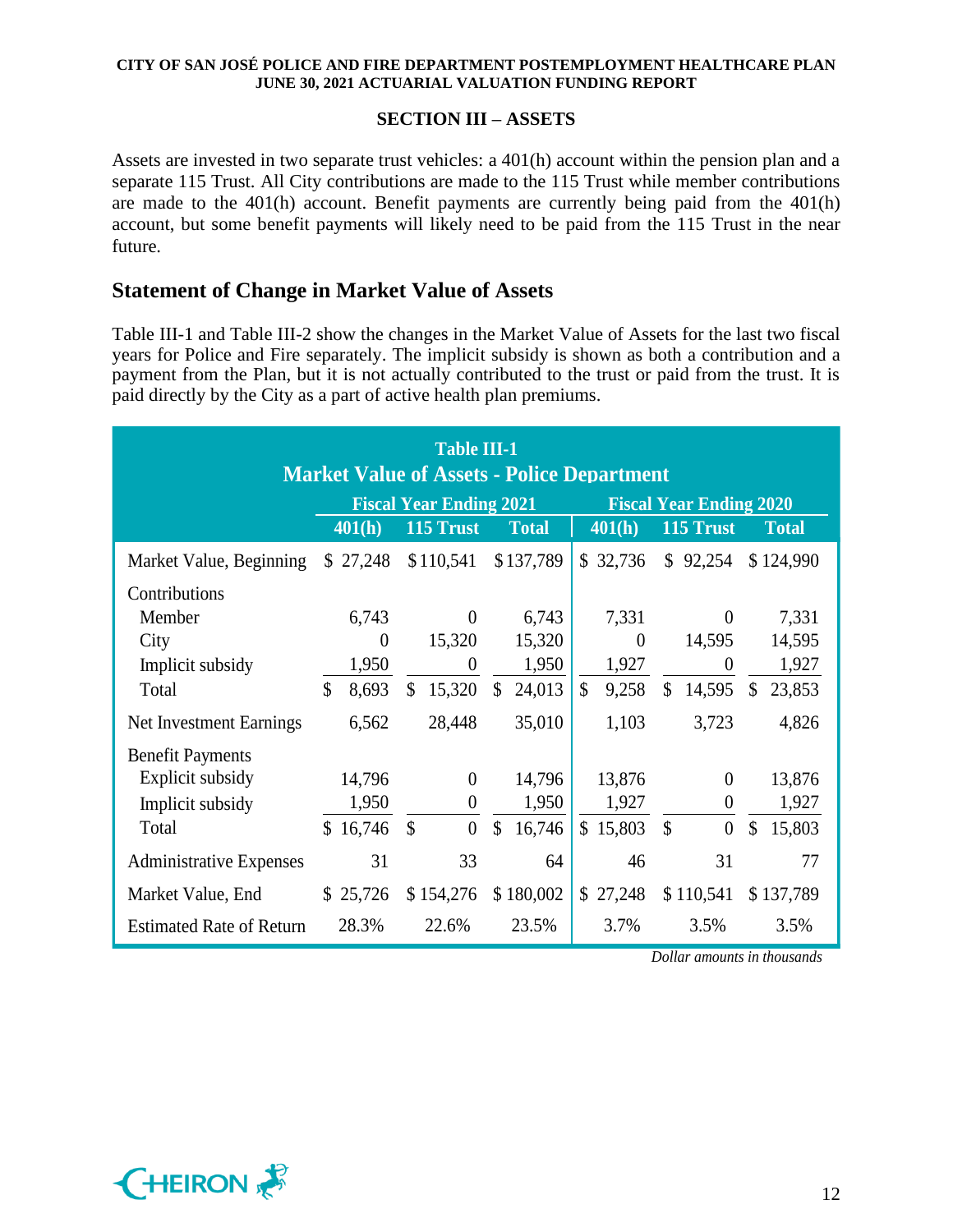## **SECTION III – ASSETS**

| <b>Table III-2</b><br><b>Market Value of Assets - Fire Department</b> |    |          |                |                                |               |              |                                |          |               |                |    |              |  |  |
|-----------------------------------------------------------------------|----|----------|----------------|--------------------------------|---------------|--------------|--------------------------------|----------|---------------|----------------|----|--------------|--|--|
|                                                                       |    |          |                | <b>Fiscal Year Ending 2021</b> |               |              | <b>Fiscal Year Ending 2020</b> |          |               |                |    |              |  |  |
|                                                                       |    | 401(h)   |                | 115 Trust                      |               | <b>Total</b> | 401(h)                         |          |               | 115 Trust      |    | <b>Total</b> |  |  |
| Market Value, Beginning                                               | \$ | 2,200    | $\mathbb{S}^-$ | 68,543                         | $\mathbb{S}$  | 70,743       | $\mathcal{S}$                  | 4,115    |               | \$56,852       | \$ | 60,967       |  |  |
| Contributions                                                         |    |          |                |                                |               |              |                                |          |               |                |    |              |  |  |
| Member                                                                |    | 5,732    |                | $\theta$                       |               | 5,732        |                                | 5,804    |               | $\theta$       |    | 5,804        |  |  |
| City                                                                  |    | $\Omega$ |                | 10,062                         |               | 10,062       |                                | $\theta$ |               | 9,408          |    | 9,408        |  |  |
| Implicit subsidy                                                      |    | 1,065    |                | $\Omega$                       |               | 1,065        |                                | 1,420    |               | $\theta$       |    | 1,420        |  |  |
| Total                                                                 | \$ | 6,797    | $\mathcal{S}$  | 10,062                         | \$            | 16,859       | \$                             | 7,224    | $\mathcal{S}$ | 9,408          | \$ | 16,632       |  |  |
| Net Investment Earnings                                               |    | 276      |                | 17,707                         |               | 17,983       |                                | 115      |               | 2,302          |    | 2,417        |  |  |
| <b>Benefit Payments</b>                                               |    |          |                |                                |               |              |                                |          |               |                |    |              |  |  |
| Explicit subsidy                                                      |    | 8,163    |                | $\theta$                       |               | 8,163        |                                | 7,808    |               | $\theta$       |    | 7,808        |  |  |
| Implicit subsidy                                                      |    | 1,065    |                | $\theta$                       |               | 1,065        |                                | 1,420    |               | $\theta$       |    | 1,420        |  |  |
| Total                                                                 | \$ | 9,228    | $\mathcal{S}$  | $\overline{0}$                 | $\mathcal{S}$ | 9,228        | \$                             | 9,228    | $\mathcal{S}$ | $\overline{0}$ | \$ | 9,228        |  |  |
| <b>Administrative Expenses</b>                                        |    | 26       |                | 20                             |               | 46           |                                | 26       |               | 19             |    | 45           |  |  |
| Market Value, End                                                     | \$ | 19       | $\mathcal{S}$  | 96,292                         | \$            | 96,311       | \$                             | 2,200    | \$            | 68,543         | \$ | 70,743       |  |  |
| <b>Estimated Rate of Return</b>                                       |    | 28.3%    |                | 22.5%                          |               | 22.6%        |                                | 3.7%     |               | 3.5%           |    | 3.5%         |  |  |

*Dollar amounts in thousands*

In the last year, investments, in aggregate, returned approximately 23.5% for Police and 22.6% for Fire compared to an expected rate of return of 6.25%, resulting in a total investment gain of approximately \$38.7 million. The assets in the 401(h) account returned approximately 28.3%, while the assets in the 115 Trust returned approximately 22.5%.

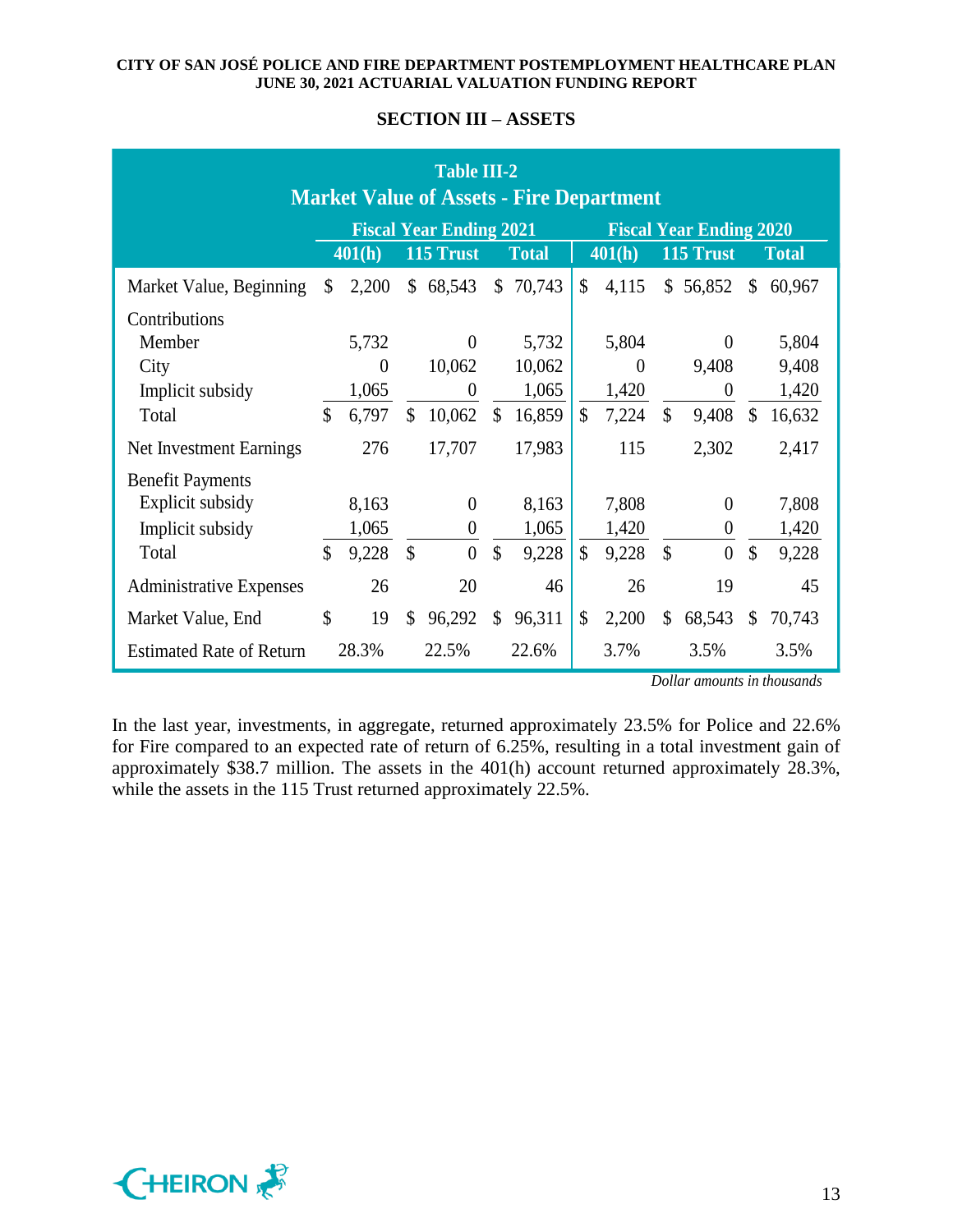## **SECTION III – ASSETS**

The chart below shows the actual investment return on the Market Value of Assets compared to the assumed return for the last 10 years. The compound average of the actual returns is about 6.0%.



# **Historical Rates of Return**

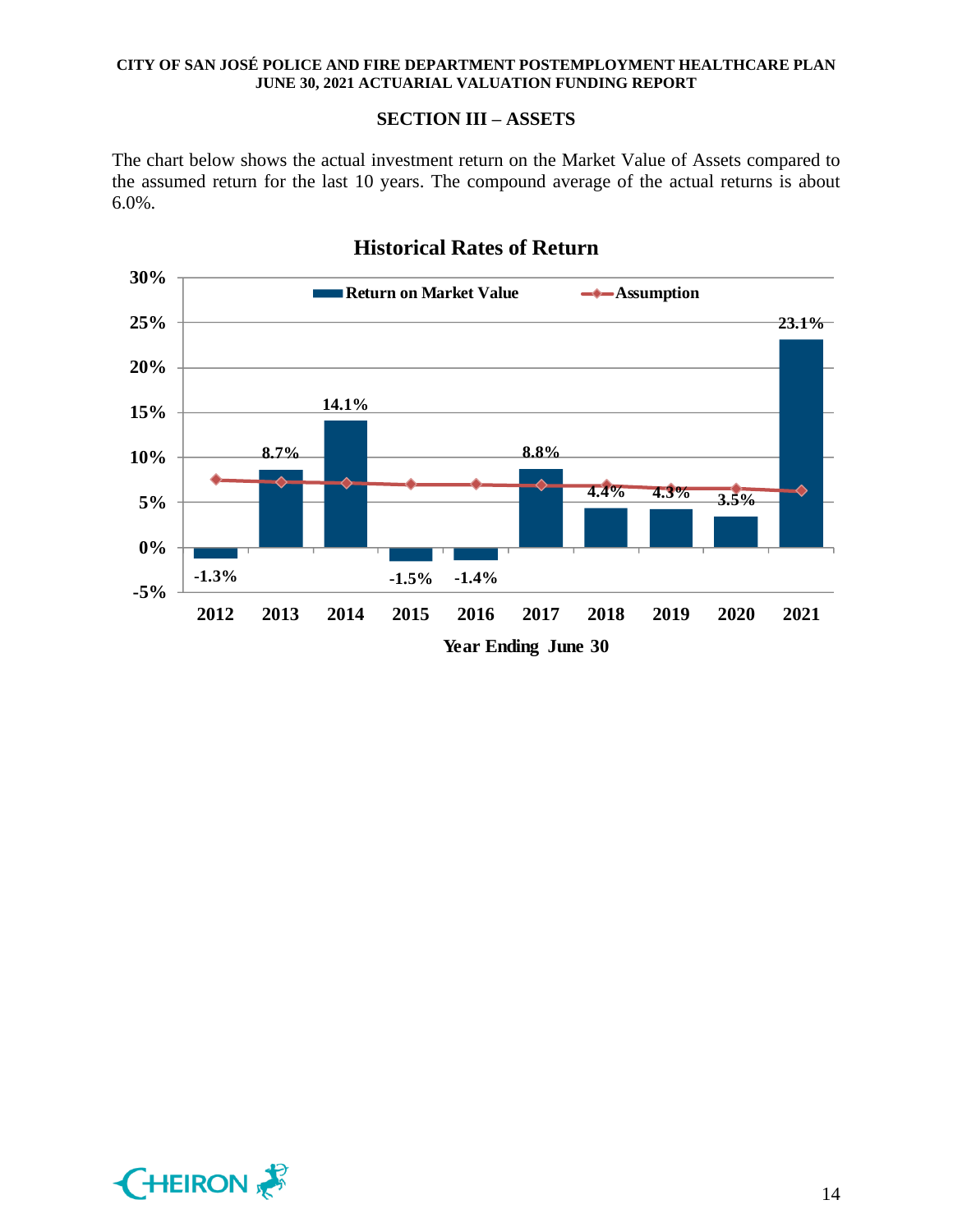## **SECTION IV – MEASURES OF LIABILITY**

This section presents detailed information on liability measures for the Plan for funding purposes, including:

- Projected Benefit Payments,
- Present value of future benefits,
- Normal cost, and
- Actuarial Liability.

# **Projected Benefit Payments**

The projected benefit payments are the fundamental basis for the valuation representing the amount that is expected to be paid in each future year for members in the Plan as of the valuation date if all assumptions are met. The charts below show the projected benefit payments for the next 70 years.





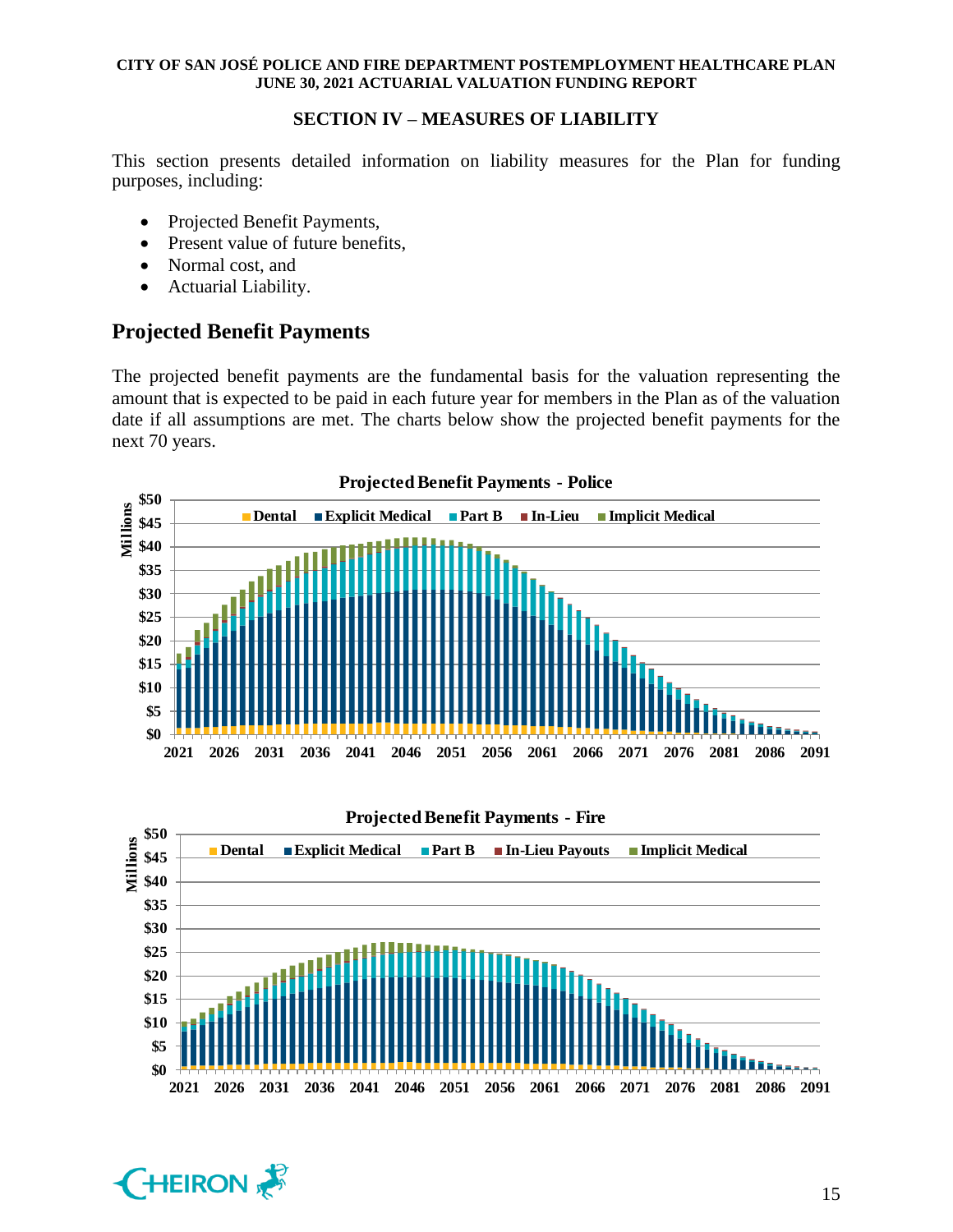## **SECTION IV – MEASURES OF LIABILITY**

Tables IV-1 and IV-2 show the expected net benefit payments for the next 20 years for the Police and Fire Departments respectively. These payments include the expected annual implicit subsidy as well as expected plan premium payments (the explicit subsidy).

| <b>Table IV-1</b><br><b>Expected Net Benefit Payments - Police Department</b>                                                |                                                                                                                                                                              |                                                                                                                                                              |                                                                                                                                                                    |                                                                                                                                                    |                                                                                                                                                                    |  |  |  |  |  |  |  |  |
|------------------------------------------------------------------------------------------------------------------------------|------------------------------------------------------------------------------------------------------------------------------------------------------------------------------|--------------------------------------------------------------------------------------------------------------------------------------------------------------|--------------------------------------------------------------------------------------------------------------------------------------------------------------------|----------------------------------------------------------------------------------------------------------------------------------------------------|--------------------------------------------------------------------------------------------------------------------------------------------------------------------|--|--|--|--|--|--|--|--|
| <b>Fiscal Year</b><br><b>Ending</b><br><b>June 30</b>                                                                        | <b>Medical</b>                                                                                                                                                               | <b>Explicit Subsidy</b><br><b>Dental</b>                                                                                                                     | <b>Total</b>                                                                                                                                                       | <b>Implicit</b><br><b>Subsidy</b>                                                                                                                  | <b>Total</b><br><b>Expected</b><br><b>Payments</b>                                                                                                                 |  |  |  |  |  |  |  |  |
| 2022<br>2023<br>2024<br>2025<br>2026<br>2027<br>2028<br>2029<br>2030<br>2031<br>2032<br>2033<br>2034<br>2035<br>2036<br>2037 | $\mathbb{S}$<br>13,793<br>15,141<br>18,215<br>19,256<br>20,886<br>22,683<br>24,012<br>25,315<br>26,686<br>27,735<br>28,879<br>29,725<br>30,658<br>31,458<br>32,219<br>32,778 | $\mathbb{S}$<br>1,346<br>1,437<br>1,523<br>1,606<br>1,683<br>1,765<br>1,841<br>1,913<br>1,981<br>2,041<br>2,101<br>2,160<br>2,218<br>2,271<br>2,318<br>2,359 | \$<br>15,139<br>16,578<br>19,737<br>20,862<br>22,570<br>24,447<br>25,854<br>27,228<br>28,666<br>29,776<br>30,981<br>31,885<br>32,876<br>33,729<br>34,537<br>35,137 | \$<br>2,147<br>2,113<br>2,657<br>2,913<br>3,152<br>3,304<br>3,538<br>3,757<br>3,967<br>4,078<br>4,305<br>4,305<br>4,252<br>4,340<br>4,223<br>3,845 | \$<br>17,285<br>18,691<br>22,394<br>23,775<br>25,721<br>27,751<br>29,392<br>30,985<br>32,633<br>33,854<br>35,286<br>36,189<br>37,128<br>38,069<br>38,760<br>38,981 |  |  |  |  |  |  |  |  |
| 2038<br>2039<br>2040<br>2041                                                                                                 | 33,441<br>34,093<br>34,674<br>35,111                                                                                                                                         | 2,390<br>2,419<br>2,444<br>2,464                                                                                                                             | 35,831<br>36,513<br>37,119<br>37,575                                                                                                                               | 3,714<br>3,520<br>3,204<br>2,907                                                                                                                   | 39,546<br>40,032<br>40,323<br>40,482                                                                                                                               |  |  |  |  |  |  |  |  |

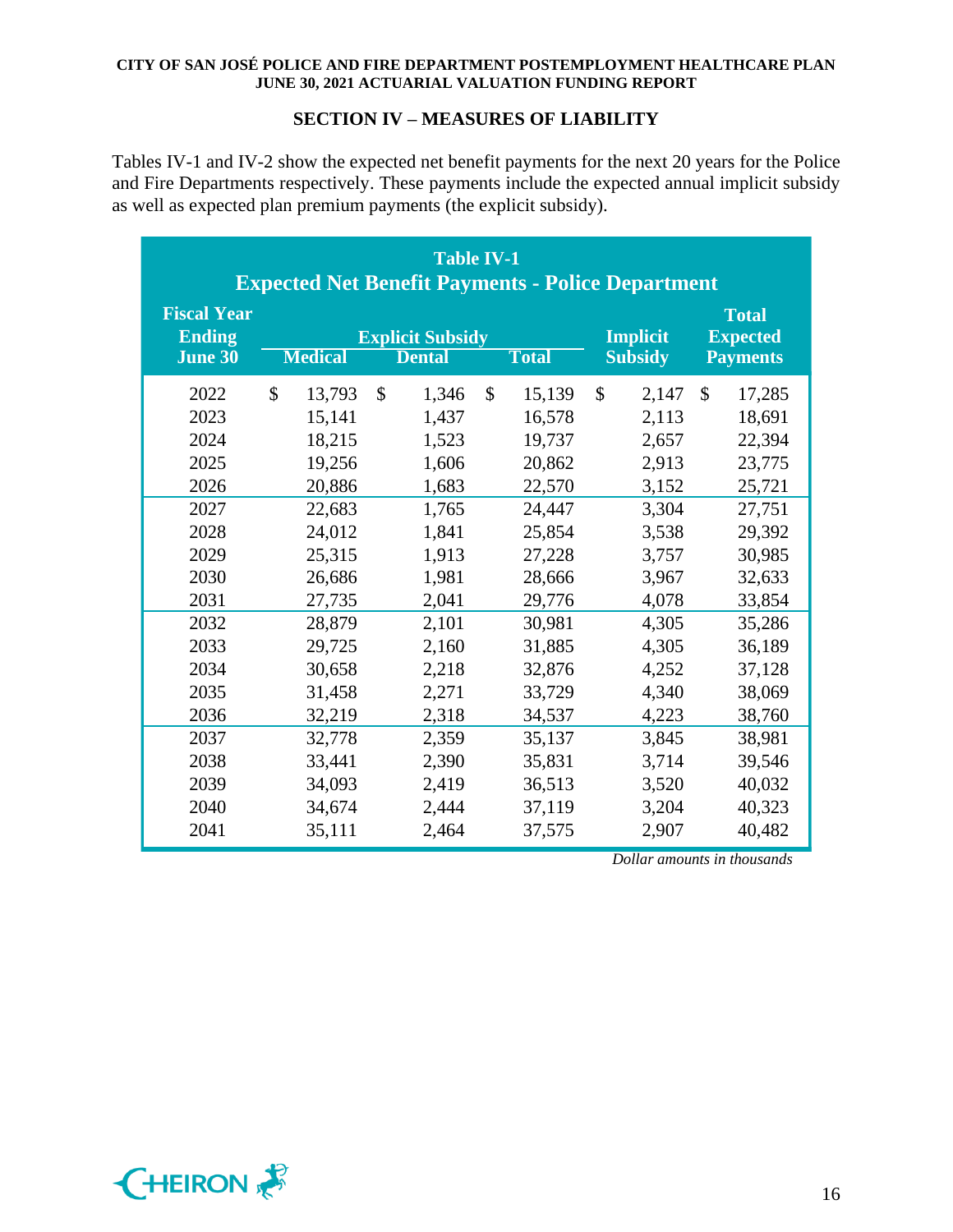| <b>Table IV-2</b><br><b>Expected Net Benefit Payments - Fire Department</b>                                                  |                                                                                                                                                                             |                                                                                                                                                       |                                                                                                                                                                             |                                                                                                                                                    |                                                                                                                                                                               |  |  |  |  |  |  |  |  |
|------------------------------------------------------------------------------------------------------------------------------|-----------------------------------------------------------------------------------------------------------------------------------------------------------------------------|-------------------------------------------------------------------------------------------------------------------------------------------------------|-----------------------------------------------------------------------------------------------------------------------------------------------------------------------------|----------------------------------------------------------------------------------------------------------------------------------------------------|-------------------------------------------------------------------------------------------------------------------------------------------------------------------------------|--|--|--|--|--|--|--|--|
| <b>Fiscal Year</b><br><b>Ending</b><br><b>June 30</b>                                                                        | <b>Medical</b>                                                                                                                                                              | <b>Explicit Subsidy</b><br><b>Dental</b>                                                                                                              | <b>Total</b>                                                                                                                                                                | <b>Implicit</b><br><b>Subsidy</b>                                                                                                                  | <b>Total</b><br><b>Expected</b><br><b>Payments</b>                                                                                                                            |  |  |  |  |  |  |  |  |
| 2022<br>2023<br>2024<br>2025<br>2026<br>2027<br>2028<br>2029<br>2030<br>2031<br>2032<br>2033<br>2034<br>2035<br>2036<br>2037 | $\mathcal{S}$<br>8,413<br>8,902<br>10,071<br>10,974<br>11,689<br>12,998<br>13,823<br>14,728<br>15,365<br>16,138<br>16,940<br>17,565<br>18,099<br>18,747<br>19,266<br>19,882 | $\mathcal{S}$<br>810<br>863<br>921<br>973<br>1,021<br>1,073<br>1,122<br>1,166<br>1,203<br>1,242<br>1,285<br>1,329<br>1,372<br>1,415<br>1,451<br>1,485 | $\mathcal{S}$<br>9,223<br>9,765<br>10,992<br>11,947<br>12,709<br>14,071<br>14,944<br>15,894<br>16,568<br>17,380<br>18,225<br>18,894<br>19,471<br>20,163<br>20,717<br>21,367 | \$<br>1,114<br>1,039<br>1,234<br>1,338<br>1,359<br>1,528<br>1,614<br>1,844<br>1,986<br>2,242<br>2,418<br>2,594<br>2,663<br>2,704<br>2,620<br>2,558 | $\mathcal{S}$<br>10,337<br>10,804<br>12,226<br>13,285<br>14,069<br>15,599<br>16,558<br>17,738<br>18,554<br>19,623<br>20,643<br>21,487<br>22,134<br>22,866<br>23,336<br>23,925 |  |  |  |  |  |  |  |  |
| 2038<br>2039<br>2040<br>2041                                                                                                 | 20,507<br>21,059<br>21,545<br>21,961                                                                                                                                        | 1,516<br>1,542<br>1,563<br>1,577                                                                                                                      | 22,023<br>22,602<br>23,108<br>23,538                                                                                                                                        | 2,540<br>2,506<br>2,575<br>2,583                                                                                                                   | 24,563<br>25,108<br>25,683<br>26,122                                                                                                                                          |  |  |  |  |  |  |  |  |

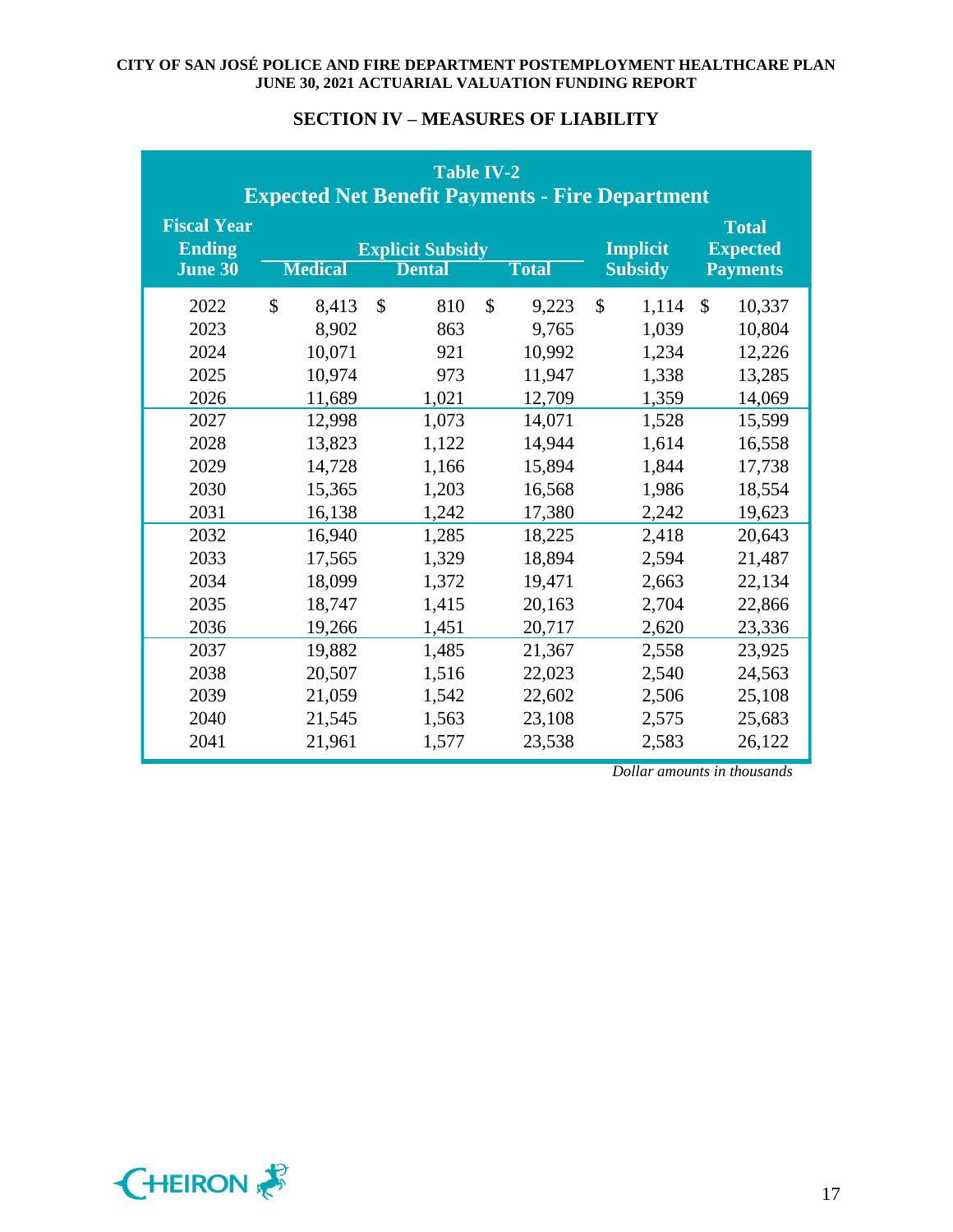## **SECTION IV – MEASURES OF LIABILITY**

## **Present Value of Future Benefits**

The present value of future benefits represents the expected amount of money needed today, if all assumptions are met, to pay for all benefits both earned as of the valuation date and expected to be earned in the future by current plan members under the current plan provisions. Table IV-3 below shows the present value of future benefits as of June 30, 2021 and June 30, 2020.

|                                  |                         | <b>Table IV-3</b><br><b>Present Value of Future Benefits</b> |                                                   |                             |          |
|----------------------------------|-------------------------|--------------------------------------------------------------|---------------------------------------------------|-----------------------------|----------|
|                                  |                         | <b>June 30, 2021</b>                                         |                                                   |                             |          |
|                                  | <b>Actives</b>          | <b>Deferred</b><br><b>Vested</b>                             | In Pay<br><b>Status</b><br><b>Total</b>           | <b>June 30, 2020 Change</b> |          |
| <b>Police Department</b>         |                         |                                                              |                                                   |                             |          |
| <b>Explicit Subsidy</b>          |                         |                                                              |                                                   |                             |          |
| Non-Medicare Eligible            | $\mathcal{S}$<br>80,354 | $\mathcal{S}$<br>948                                         | \$<br>73,264<br>\$154,566                         | \$<br>148,423               | 4.1%     |
| Medicare Eligible                | 74,210                  | 1,433                                                        | 219,110<br>294,752                                | 284,564                     | 3.6%     |
| Dental                           | 10,350                  | 200                                                          | 21,957<br>32,507                                  | 37,998                      | $-14.4%$ |
| Total Explicit Subsidy \$164,914 |                         | \$2,581                                                      | \$314,331<br>\$481,826                            | \$<br>470,985               | 2.3%     |
| <b>Fire Department</b>           |                         |                                                              |                                                   |                             |          |
| <b>Explicit Subsidy</b>          |                         |                                                              |                                                   |                             |          |
| Non-Medicare Eligible            | 61,275<br>\$            | $\mathcal{S}$<br>328                                         | $\mathcal{S}$<br>23,830<br>$\mathbb{S}$<br>85,433 | \$<br>82,804                | 3.2%     |
| Medicare Eligible                | 70,784                  | 509                                                          | 118,045<br>189,338                                | 184,761                     | 2.5%     |
| Dental                           | 9,317                   | 68                                                           | 11,250<br>20,635                                  | 24,047                      | $-14.2%$ |
| Total Explicit Subsidy \$141,376 |                         | \$<br>905                                                    | \$153,125<br>\$295,405                            | \$<br>291,612               | 1.3%     |
| <b>Aggregate</b>                 |                         |                                                              |                                                   |                             |          |
| <b>Explicit Subsidy</b>          |                         |                                                              |                                                   |                             |          |
| Non-Medicare Eligible            | \$141,629               | 1,276<br>$\mathcal{S}$                                       | \$<br>97,094<br>\$239,999                         | $\mathcal{S}$<br>231,227    | 3.8%     |
| Medicare Eligible                | 144,994                 | 1,941                                                        | 337,155<br>484,090                                | 469,326                     | 3.1%     |
| Dental                           | 19,667                  | 268                                                          | 33,207<br>53,142                                  | 62,045                      | $-14.3%$ |
| <b>Total Explicit Subsidy</b>    | \$306,289               | \$3,486                                                      | \$467,456<br>\$777,231                            | \$<br>762,598               | 1.9%     |
| <b>Implicit Subsidy</b>          | 37,760                  | 427                                                          | 34,706<br>72,892                                  | 66,497                      | 9.6%     |
| <b>Grand Total</b>               | \$344,049               | \$3,913                                                      | \$502,162<br>\$850,123                            | \$<br>829,094               | 2.5%     |

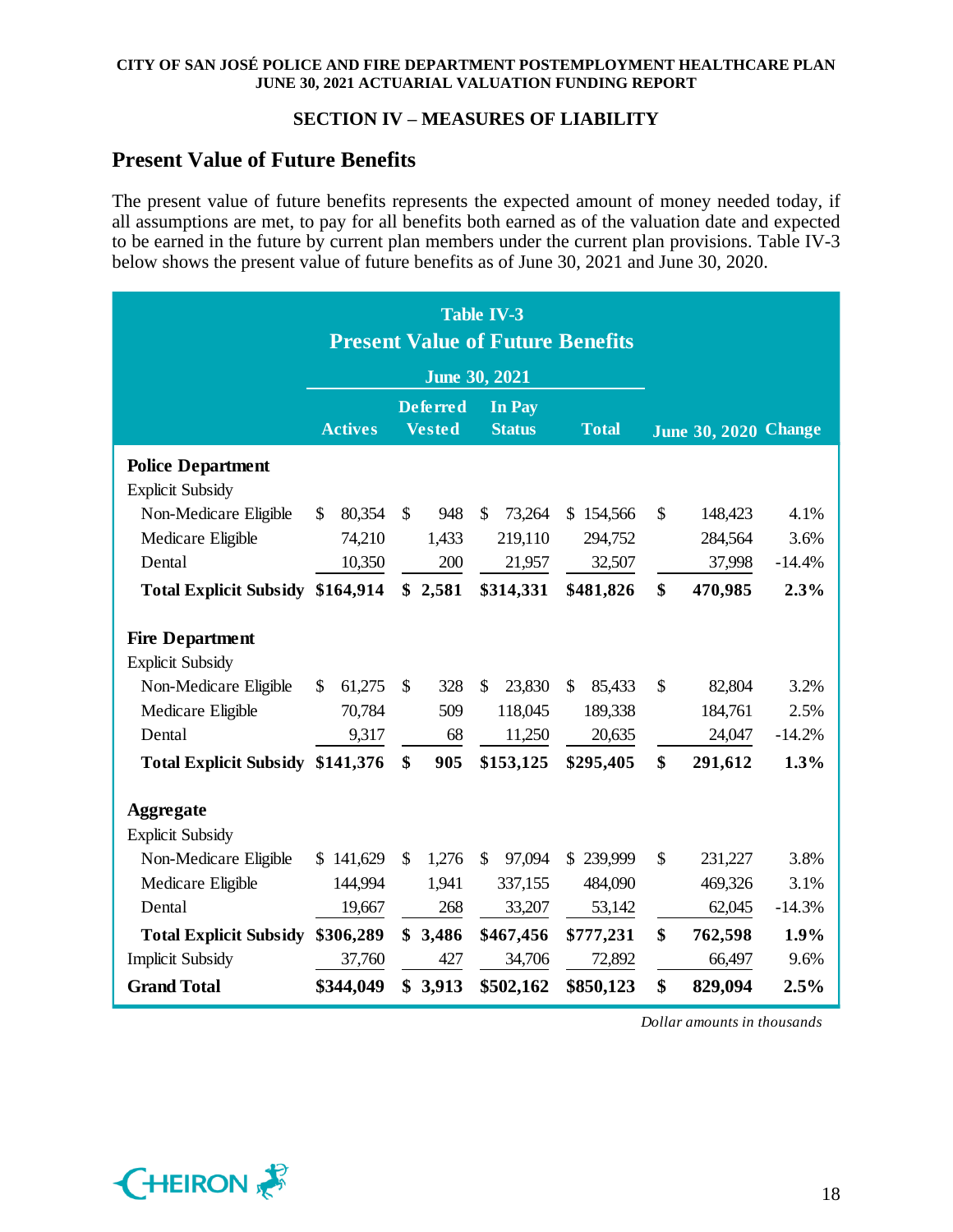## **SECTION IV – MEASURES OF LIABILITY**

## **Normal Cost**

Under the Entry Age (EA) actuarial cost method, the present value of future benefits for each individual is spread over the individual's expected working career as a level percentage of the individual's expected pay. The normal cost rate is determined by taking the value, as of entry age into the Plan, of each member's projected future benefits divided by the value, also at entry age, of each member's expected future salary. The normal cost rate is multiplied by current salary to determine each member's normal cost. The normal cost of the Plan is the sum of the normal costs for each individual. The normal cost represents the expected amount of money needed to fund the benefits attributed to the next year of service under the Entry Age actuarial cost method.

Table IV-4 shows the EA normal cost as of June 30, 2021 and June 30, 2020 separately by component, develops the normal cost rate, and applies the rate to the projected payroll for the fiscal year for which contributions are determined.

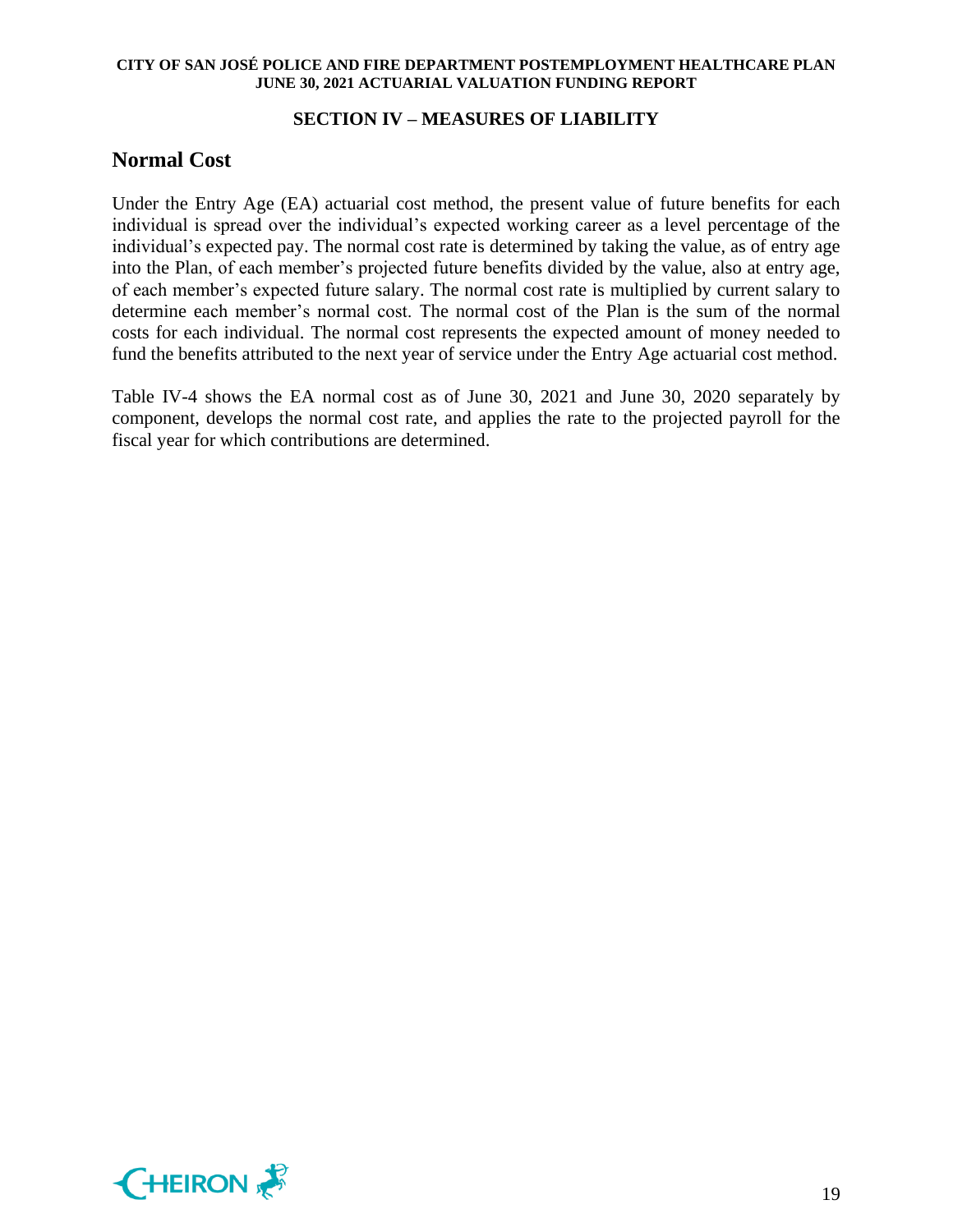## **SECTION IV – MEASURES OF LIABILITY**

| <b>Table IV-4</b><br><b>Explicit Subsidy Normal Cost</b> |                                                           |                      |                    |                       |                    |                                                      |               |                 |                  |
|----------------------------------------------------------|-----------------------------------------------------------|----------------------|--------------------|-----------------------|--------------------|------------------------------------------------------|---------------|-----------------|------------------|
|                                                          | <b>June 30, 2021</b><br><b>Full Benefits Catastrophic</b> |                      |                    |                       |                    | <b>June 30, 2020</b><br><b>Total</b><br><b>Total</b> |               |                 | % Change         |
| <b>Police Department</b>                                 |                                                           |                      |                    |                       |                    |                                                      |               |                 |                  |
| Non-Medicare Eligible                                    | \$                                                        | 2,734                | $\mathbf{\hat{S}}$ | 891                   | $\mathbf{\hat{S}}$ | 3,625                                                | $\mathcal{S}$ | 3,521           | 3.0%             |
| Medicare Eligible                                        |                                                           | 2,186                |                    | $\overline{0}$        |                    | 2,186                                                |               | 2,196           | $-0.4%$          |
| Dental<br><b>Total Normal Cost</b>                       | \$                                                        | 349                  | \$                 | $\overline{0}$<br>891 | \$                 | 349                                                  | \$            | 436<br>6,152    | $-19.8%$<br>0.1% |
|                                                          |                                                           | 5,270                |                    |                       |                    | 6,161                                                |               |                 |                  |
| <b>Valuation Pay</b>                                     | \$                                                        | 77,450               | \$                 | 66,752                | \$                 | 144,202                                              | \$            | 134,928         | 6.9%             |
| <b>Total Normal Cost Rate</b>                            |                                                           | 7.01%                |                    | 1.37%                 |                    | 4.27%                                                |               | 4.56%           | $-6.4%$          |
| <b>Fire Department</b>                                   |                                                           |                      |                    |                       |                    |                                                      |               |                 |                  |
| Non-Medicare Eligible                                    | \$                                                        | 2,281                | \$                 | 257                   | \$                 | 2,539                                                | \$            | 2,437           | 4.2%             |
| Medicare Eligible                                        |                                                           | 2,586                |                    | $\overline{0}$        |                    | 2,586                                                |               | 2,447           | 5.7%             |
| Dental                                                   |                                                           | 354                  |                    | $\overline{0}$        |                    | 354                                                  |               | 412             | $-14.0%$         |
| <b>Total Normal Cost</b>                                 | \$                                                        | 5,222                | \$                 | 257                   | \$                 | 5,479                                                | \$            | 5,297           | 3.4%             |
| <b>Valuation Pay</b>                                     | \$                                                        | 66,504               | $\mathcal{S}$      | 22,757                | $\mathcal{S}$      | 89,261                                               | \$            | 86,601          | 3.1%             |
| <b>Total Normal Cost Rate</b>                            |                                                           | 8.08%                |                    | 1.16%                 |                    | 6.14%                                                |               | 6.12%           | 0.3%             |
|                                                          |                                                           |                      |                    | <b>FYE 2023</b>       |                    |                                                      |               | <b>FYE 2022</b> |                  |
|                                                          |                                                           | <b>Full Benefits</b> |                    | <b>Catastrophic</b>   |                    | <b>Total</b>                                         |               | <b>Total</b>    | % Change         |
| <b>Police Department</b>                                 |                                                           |                      |                    |                       |                    |                                                      |               |                 |                  |
| <b>Expected Pay</b>                                      | \$                                                        | 69,586               | \$                 | 92,736                | \$                 | 162,321                                              | \$            | 151,687         | 7.0%             |
| <b>Total Normal Cost</b>                                 | \$                                                        | 4,878                | \$                 | 1,270                 | \$                 | 6,148                                                | \$            | 5,774           | 6.5%             |
| <b>Fire Department</b>                                   |                                                           |                      |                    |                       |                    |                                                      |               |                 |                  |
| <b>Expected Pay</b>                                      | \$                                                        | 62,173               | \$                 | 36,543                | \$                 | 98,716                                               | \$            | 96,335          | 2.5%             |
| <b>Total Normal Cost</b>                                 | \$                                                        | 5,024                | \$                 | 424                   | \$                 | 5,447                                                | \$            | 5,215           | 4.5%             |
| <b>Aggregate</b>                                         |                                                           |                      |                    |                       |                    |                                                      |               |                 |                  |
| <b>Expected Pay</b>                                      | \$                                                        | 131,759              | \$                 | 129,279               | \$                 | 261,038                                              | \$            | 248,022         | 5.2%             |
| <b>Total Normal Cost</b>                                 | \$                                                        | 9,902                | \$                 | 1,694                 | \$                 | 11,596                                               | \$            | 10,989          | 5.5%             |

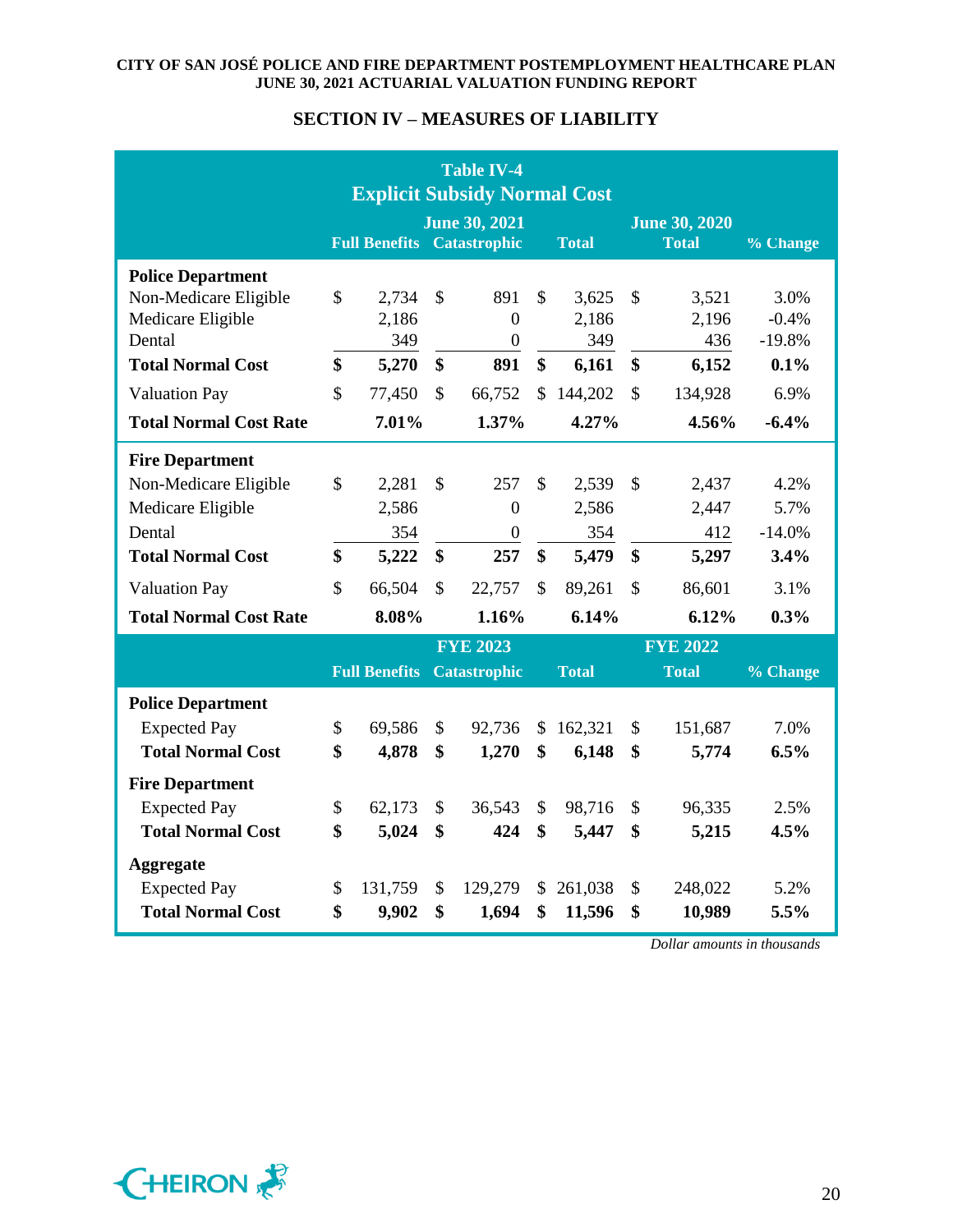## **SECTION IV – MEASURES OF LIABILITY**

# **Actuarial Liability**

The Actuarial Liability represents the expected amount of money needed today, if all assumptions are met, to pay for benefits attributed to service prior to the valuation date under the Entry Age actuarial cost method. As such, it is the amount of assets targeted by the actuarial cost method for the Plan to hold as of the valuation date. It is not the amount necessary to settle the obligation.

Table IV-5 shows the Actuarial Liability as of June 30, 2021 and June 30, 2020 separately by component.

|                          |                |                   |                 | <b>Table IV-5</b><br><b>Actuarial Liability</b> |                          |               |                      |               |
|--------------------------|----------------|-------------------|-----------------|-------------------------------------------------|--------------------------|---------------|----------------------|---------------|
|                          |                |                   |                 | <b>June 30, 2021</b>                            |                          |               |                      |               |
|                          |                |                   | <b>Deferred</b> | <b>In Pay</b>                                   |                          |               |                      | $\frac{0}{0}$ |
|                          | <b>Actives</b> |                   | <b>Vested</b>   | <b>Status</b>                                   | <b>Total</b>             |               | <b>June 30, 2020</b> | <b>Change</b> |
| <b>Police Department</b> |                |                   |                 |                                                 |                          |               |                      |               |
| <b>Explicit Subsidy</b>  |                |                   |                 |                                                 |                          |               |                      |               |
| Pre-Medicare             | \$52,791       | \$                | 948             | \$73,264                                        | \$127,003                | $\mathcal{S}$ | 122,874              | 3.4%          |
| Medicare Eligible        | 61,173         |                   | 1,433           | 219,110                                         | 281,716                  |               | 271,426              | 3.8%          |
| Dental                   | 8,311          |                   | 200             | 21,957                                          | 30,468                   |               | 35,456               | $-14.1%$      |
| <b>Total Explicit</b>    | \$122,275      |                   | \$2,581         | \$314,331                                       | \$439,187                | \$            | 429,756              | 2.2%          |
| <b>Implicit Subsidy</b>  | 16,189         |                   | 315             | 26,013                                          | 42,518                   |               | 38,347               | 10.9%         |
| <b>Total Police</b>      | \$138,464      | \$                | 2,896           | \$340,345                                       | \$481,704                | \$            | 468,102              | 2.9%          |
| <b>Fire Department</b>   |                |                   |                 |                                                 |                          |               |                      |               |
| <b>Explicit Subsidy</b>  |                |                   |                 |                                                 |                          |               |                      |               |
| Pre-Medicare             | \$<br>40,737   | $\mathcal{S}$     | 328             | \$23,830                                        | 64,895<br>$\mathbb{S}^-$ | $\mathcal{S}$ | 62,710               | 3.5%          |
| Medicare Eligible        | 52,649         |                   | 509             | 118,045                                         | 171,202                  |               | 166,748              | 2.7%          |
| Dental                   | 6,890          |                   | 68              | 11,250                                          | 18,208                   |               | 21,095               | $-13.7%$      |
| <b>Total Explicit</b>    | \$100,276      | $\boldsymbol{\$}$ | 905             | \$153,125                                       | \$254,305                | \$            | 250,553              | 1.5%          |
| <b>Implicit Subsidy</b>  | 13,394         |                   | 112             | 8,692                                           | 22,199                   |               | 20,359               | 9.0%          |
| <b>Total Fire</b>        | \$113,670      | \$                | 1,017           | \$161,817                                       | \$276,504                | \$            | 270,912              | 2.1%          |
| <b>Aggregate</b>         |                |                   |                 |                                                 |                          |               |                      |               |
| <b>Explicit Subsidy</b>  | \$222,551      | \$                | 3,486           | \$467,456                                       | \$693,492                | \$            | 680,308              | 1.9%          |
| <b>Implicit Subsidy</b>  | 29,583         |                   | 427             | 34,706                                          | 64,716                   |               | 58,706               | 10.2%         |
| <b>Grand Total</b>       | \$252,134      | \$                | 3,913           | \$502,162                                       | \$758,208                | \$            | 739,014              | 2.6%          |

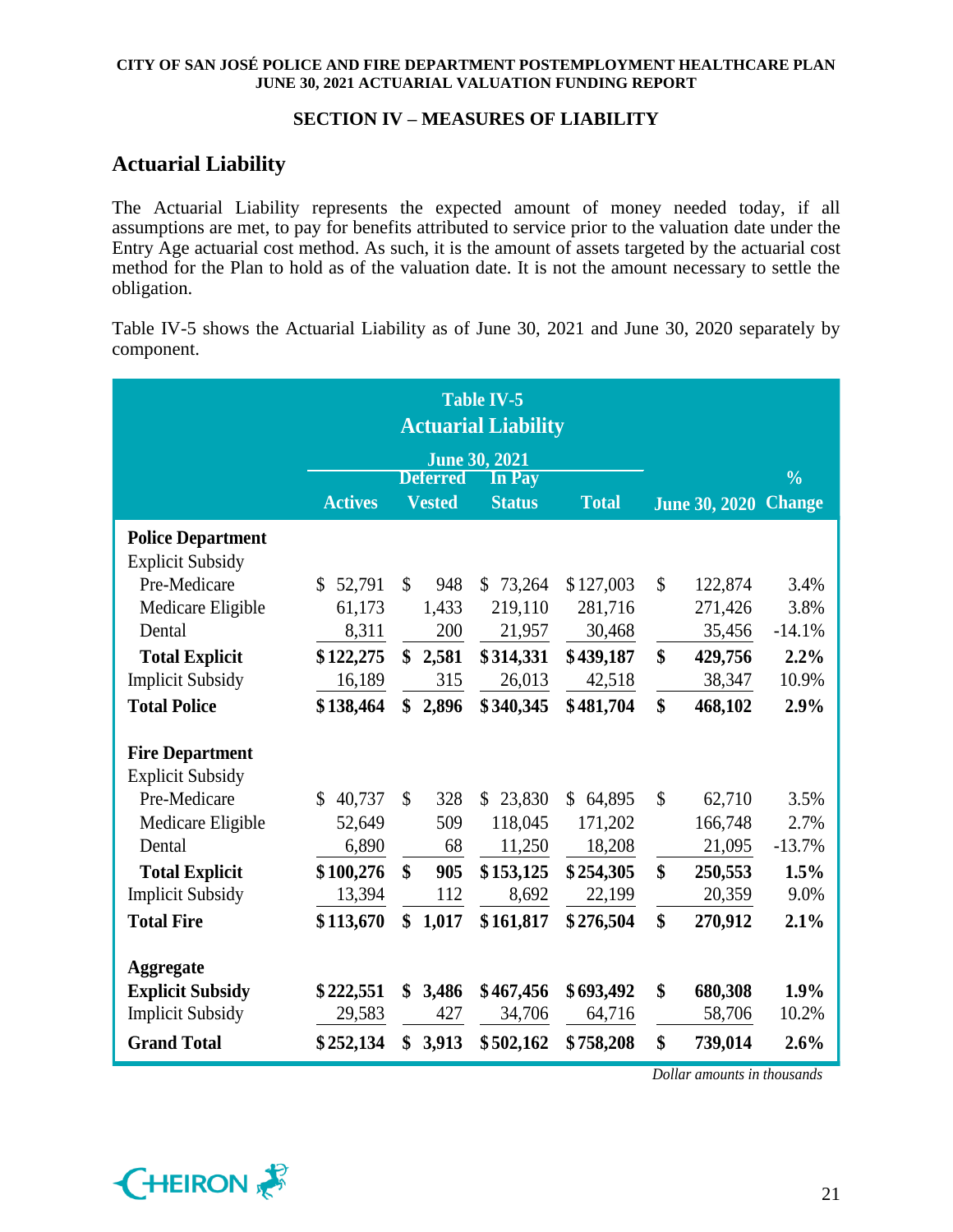## **SECTION V – CONTRIBUTIONS**

# **Amortization of the Unfunded Actuarial Liability**

Under the contribution allocation procedure employed by the Plan, there are three components to the contribution toward the explicit subsidy: the normal cost, administrative expenses, and an amortization payment on the Unfunded Actuarial Liability (UAL). The normal cost was developed in Section IV. This section develops the administrative expenses, the UAL contribution, and the City's actuarially determined contribution for the explicit subsidy. The implicit subsidy is funded on a pay-as-you-go basis through the payment of active health premiums.

The difference between the Actuarial Liability and the Market Value of Assets is the Unfunded Actuarial Liability (UAL). Table V-1 calculates the UAL and funded percentage for the explicit subsidy.

|                                     | <b>Table V-1</b><br><b>Unfunded Actuarial Liability</b><br><b>Explicit Subsidy Only</b> |                      |               |                      |          |  |  |  |  |  |  |  |  |  |
|-------------------------------------|-----------------------------------------------------------------------------------------|----------------------|---------------|----------------------|----------|--|--|--|--|--|--|--|--|--|
|                                     |                                                                                         | <b>June 30, 2021</b> |               | <b>June 30, 2020</b> | % Change |  |  |  |  |  |  |  |  |  |
| <b>Police Department</b>            |                                                                                         |                      |               |                      |          |  |  |  |  |  |  |  |  |  |
| <b>Actuarial Liability</b>          | \$                                                                                      | 439,187              | $\mathcal{S}$ | 429,756              | 2.2%     |  |  |  |  |  |  |  |  |  |
| Assets                              |                                                                                         | 180,002              |               | 137,789              | 30.6%    |  |  |  |  |  |  |  |  |  |
| <b>Unfunded Actuarial Liability</b> | \$                                                                                      | 259,185              | \$            | 291,967              | $-11.2%$ |  |  |  |  |  |  |  |  |  |
| <b>Funded Percentage</b>            |                                                                                         | 41.0%                |               | 32.1%                | 27.8%    |  |  |  |  |  |  |  |  |  |
| <b>Fire Department</b>              |                                                                                         |                      |               |                      |          |  |  |  |  |  |  |  |  |  |
| <b>Actuarial Liability</b>          | \$                                                                                      | 254,305              | \$            | 250,553              | 1.5%     |  |  |  |  |  |  |  |  |  |
| Assets                              |                                                                                         | 96,311               |               | 70,743               | 36.1%    |  |  |  |  |  |  |  |  |  |
| <b>Unfunded Actuarial Liability</b> | \$                                                                                      | 157,994              | \$            | 179,810              | $-12.1%$ |  |  |  |  |  |  |  |  |  |
| <b>Funded Percentage</b>            |                                                                                         | 37.9%                |               | 28.2%                | 34.1%    |  |  |  |  |  |  |  |  |  |
| <b>Aggregate UAL</b>                | \$                                                                                      | 417,179              | \$            | 471,777              | $-11.6%$ |  |  |  |  |  |  |  |  |  |
| <b>Aggregate Funded Percentage</b>  |                                                                                         | 39.8%                |               | 30.7%                | 30.0%    |  |  |  |  |  |  |  |  |  |

The UAL for the explicit subsidy as of June 30, 2017 was amortized as a level percentage of payroll over 25 years. Subsequent amortization bases are also amortized over 25 years, but payment levels are phased in and out over three years. Table V-2 on the following page shows the schedule of amortization bases for payment of the UAL.

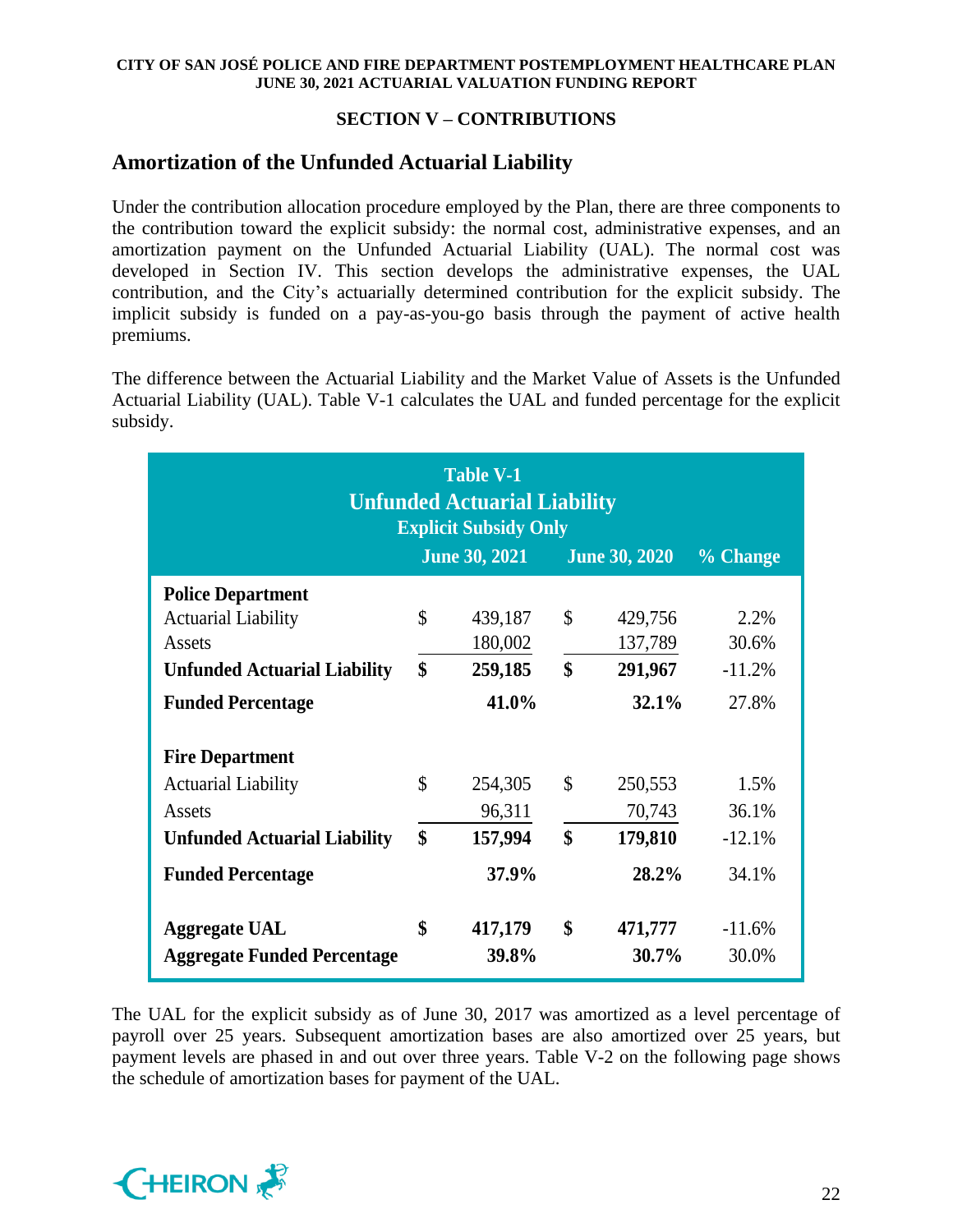|                              |               |                    | <b>Table V-2</b><br><b>UAL Amortization</b> |                  |                  |                 |
|------------------------------|---------------|--------------------|---------------------------------------------|------------------|------------------|-----------------|
|                              |               | <b>Outstanding</b> |                                             | <b>Remaining</b> |                  | <b>FYE 2023</b> |
|                              |               | <b>Balance</b>     | <b>Period</b>                               | <b>Phase-in</b>  | <b>Phase-out</b> | <b>Payment</b>  |
| <b>Police Department</b>     |               |                    |                                             |                  |                  |                 |
| <b>Fresh Start UAL</b>       | $\mathcal{S}$ | 241,053            | 21                                          | N/A              | N/A              | \$<br>15,513    |
| 2018 Changes                 |               | 12,076             | 22                                          | $\overline{0}$   | 3                | 728             |
| 2019 Changes                 |               | (9,988)            | 23                                          | $\mathbf{1}$     | 3                | (585)           |
| 2020 Changes                 |               | 33,526             | 24                                          | $\overline{c}$   | 3                | 1,296           |
| 2021 Changes                 |               | (34, 363)          | 25                                          | $\overline{3}$   | $\overline{3}$   | (670)           |
| FYE 2022 Payment*            |               | 16,881             |                                             |                  |                  |                 |
| <b>Total 2021 Police UAL</b> | \$            | 259,184            |                                             |                  |                  | \$<br>16,282    |
| <b>Fire Department</b>       |               |                    |                                             |                  |                  |                 |
| <b>Fresh Start UAL</b>       | $\mathcal{S}$ | 150,665            | 21                                          | N/A              | N/A              | \$<br>9,696     |
| 2018 Changes                 |               | 10,124             | 22                                          | $\theta$         | 3                | 611             |
| 2019 Changes                 |               | (5,658)            | 23                                          | 1                | 3                | (331)           |
| 2020 Changes                 |               | 14,766             | 24                                          | $\overline{2}$   | 3                | 571             |
| 2021 Changes                 |               | (22,514)           | 25                                          | $\overline{3}$   | 3                | (439)           |
| FYE 2022 Payment*            |               | 10,611             |                                             |                  |                  |                 |
| <b>Total 2021 Fire UAL</b>   | \$            | 157,995            |                                             |                  |                  | \$<br>10,107    |
| <b>Grand Total</b>           | \$            | 417,179            |                                             |                  |                  | \$<br>26,388    |

## **SECTION V – CONTRIBUTIONS**

*\* FYE 2022 amortization payment discounted to 7/1/2021 Dollar amounts in thousands*

# **Contributions for Administrative Expenses**

Contributions for administrative expenses are set to be \$41.00 per member for FYE 2023 (increasing 3.00 percent per year). There are currently 3,936 members, resulting in estimated administrative expenses for FYE 2023 of \$164,943.

# **Contribution Amounts**

The City pays the actuarially determined contribution for the explicit subsidy but has the option to cap its contribution at 11% of Police and Fire payroll, including the payroll for members only eligible for catastrophic disability benefits. The actuarially determined contribution is the normal cost plus administrative expenses plus the amortization payment on the UAL less expected member contributions. Members eligible for full benefits contribute 8.00% of pay.

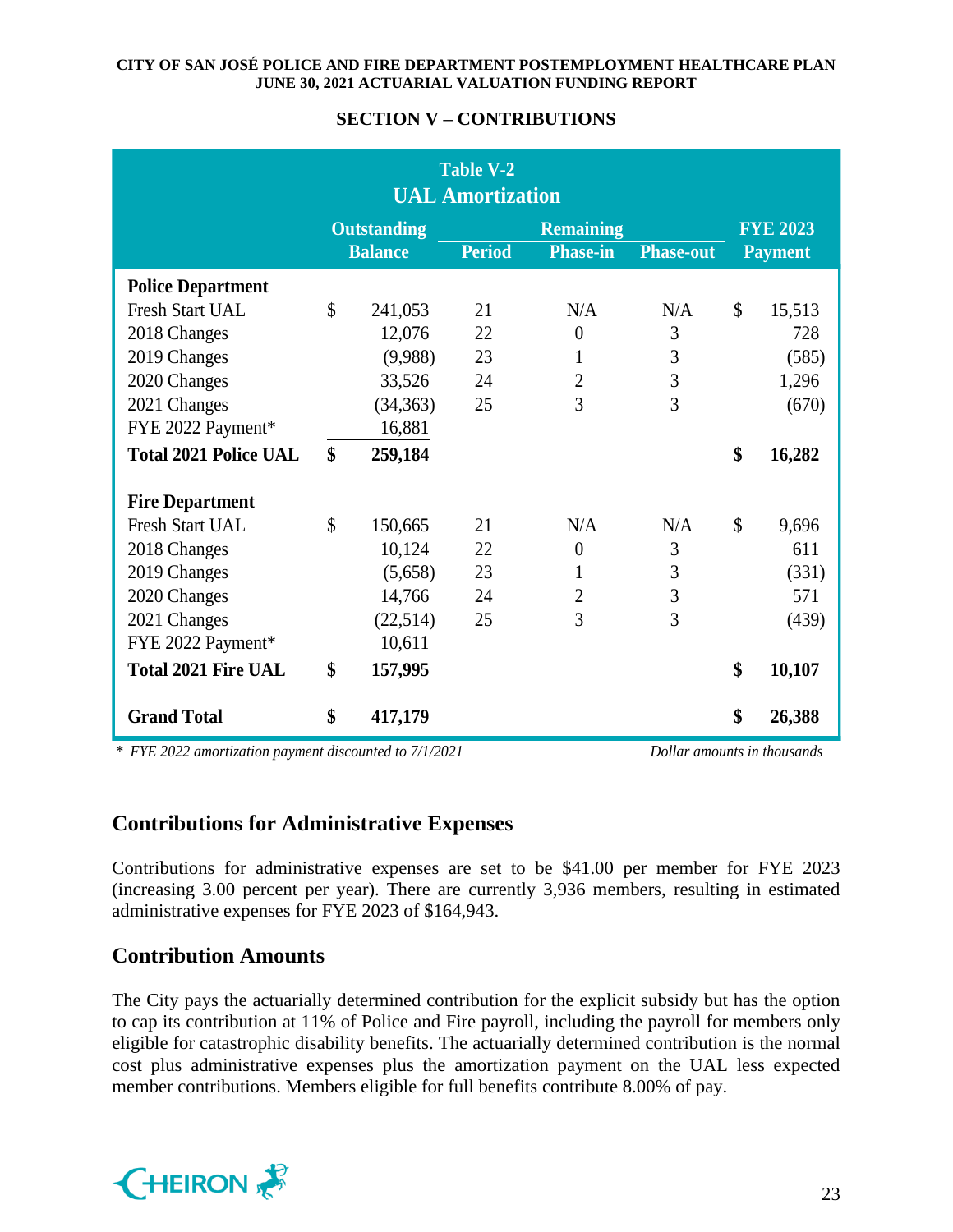## **SECTION V – CONTRIBUTIONS**

Table V-3 shows the components of the Actuarially Determined Contribution (ADC) amounts for the explicit subsidy for FYE 2023 and 2022.

| <b>City's Actuarially Determined Contribution (ADC)</b> | <b>Table V-3</b>                | <b>Explicit Subsidy Only</b> |                                 |                 |          |
|---------------------------------------------------------|---------------------------------|------------------------------|---------------------------------|-----------------|----------|
|                                                         |                                 | <b>FYE 2023</b>              |                                 | <b>FYE 2022</b> | % Change |
| <b>Police Department</b>                                |                                 |                              |                                 |                 |          |
| Normal Cost Amount                                      | $\mathbb{S}$                    | 6,148                        | $\boldsymbol{\mathsf{S}}$       | 5,774           | 6.5%     |
| <b>Administrative Expense</b>                           |                                 | 103                          |                                 | 100             | 3.5%     |
| <b>UAL</b> Payment                                      |                                 | 17,259                       |                                 | 17,400          | $-0.8%$  |
| <b>Total Contribution</b>                               | \$                              | 23,510                       | $\boldsymbol{\$}$               | 23,274          | 1.0%     |
| <b>Projected Member Contributions</b>                   |                                 | 5,567                        |                                 | 6,030           | $-7.7%$  |
| <b>City's ADC Amount</b>                                | \$                              | 17,943                       | $\boldsymbol{\hat{\mathbf{S}}}$ | 17,245          | 4.1%     |
| Projected Total Payroll                                 |                                 | 162,321                      |                                 | 151,687         | 7.0%     |
| City's ADC Percentage                                   |                                 | 11.1%                        |                                 | 11.4%           | $-2.8%$  |
| <b>Fire Department</b>                                  |                                 |                              |                                 |                 |          |
| <b>Normal Cost Amount</b>                               | $\mathcal{S}$                   | 5,447                        | \$                              | 5,215           | 4.5%     |
| <b>Administrative Expense</b>                           |                                 | 62                           |                                 | 62              | 0.2%     |
| <b>UAL Payment</b>                                      |                                 | 10,713                       |                                 | 10,938          | $-2.1%$  |
| <b>Total Contribution</b>                               | \$                              | 16,223                       | $\boldsymbol{\$}$               | 16,214          | 0.1%     |
| Projected Member Contributions                          |                                 | 4,974                        |                                 | 5,187           | $-4.1%$  |
| <b>City's ADC Amount</b>                                | $\boldsymbol{\hat{\mathbf{s}}}$ | 11,249                       | $\mathbf{\$}$                   | 11,027          | 2.0%     |
| Projected Total Payroll                                 |                                 | 98,716                       |                                 | 96,335          | 2.5%     |
| City's ADC Percentage                                   |                                 | 11.4%                        |                                 | 11.4%           | $-0.4%$  |
| <b>Grand Totals</b>                                     |                                 |                              |                                 |                 |          |
| City's ADC Amount                                       | $\mathcal{S}$                   | 29,192                       | $\mathbb{S}$                    | 28,271          | 3.3%     |
| Projected Total Payroll                                 |                                 | 261,038                      |                                 | 248,022         | 5.2%     |
| City's ADC Percentage                                   |                                 | 11.2%                        |                                 | 11.4%           | $-1.9\%$ |
| City's Optional Cap                                     | \$                              | 28,714                       | \$                              | 27,282          | 5.2%     |

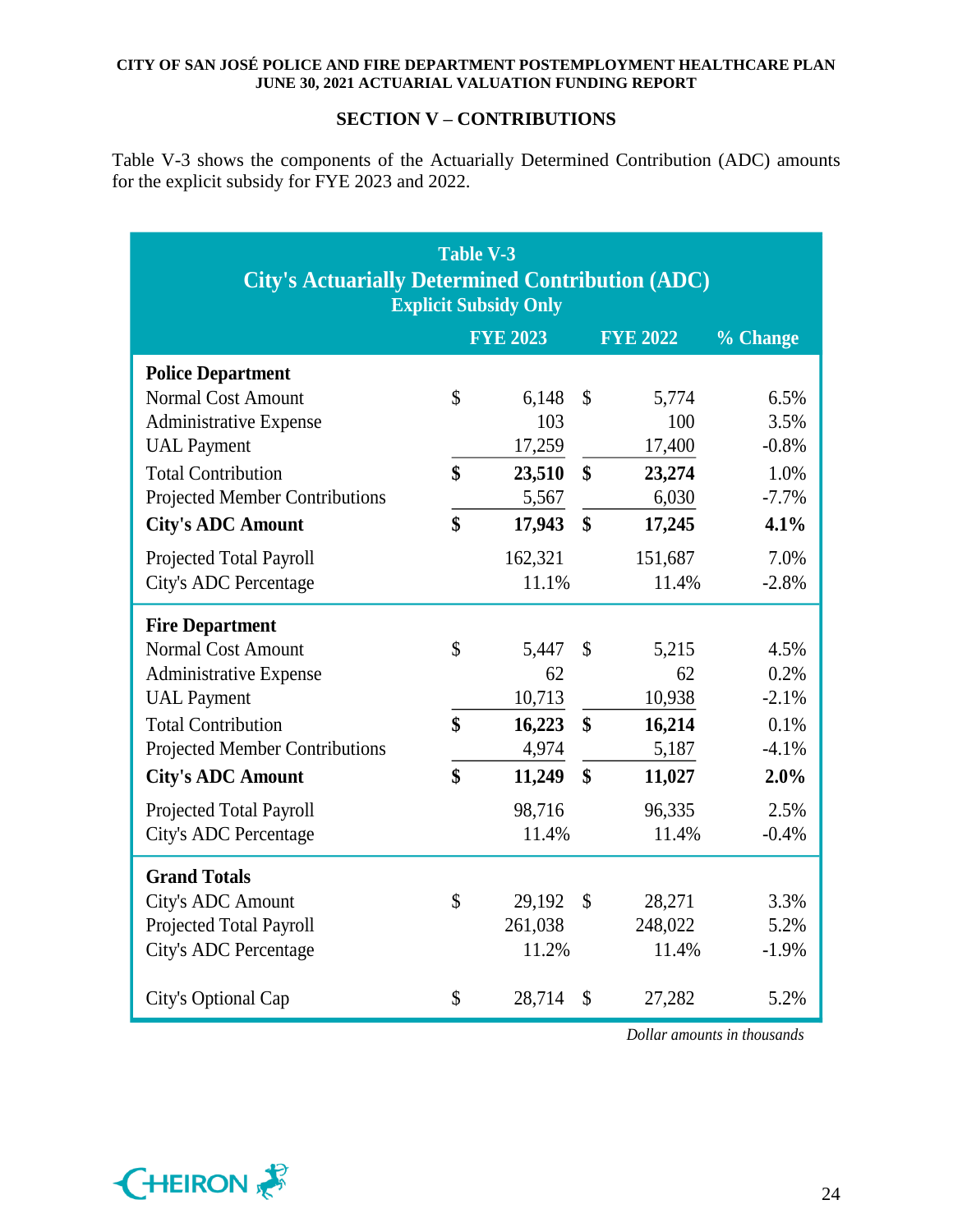## **SECTION VI – ACTUARIAL SECTION OF THE ACFR**

The Government Finance Officers Association (GFOA) maintains a checklist of items to be included in the Plan's Annual Comprehensive Financial Report (ACFR) to receive recognition for excellence in financial reporting. The schedules in this section are listed by the GFOA for inclusion in the Actuarial Section of the Plan's ACFR. Liability amounts shown in these exhibits include both the explicit and implicit subsidies.

| <b>Table VI-1</b><br><b>Police Department - Member Benefit Coverage Information</b>                               |                                                                                                                                                 |                                                                                                 |               |                                                                                                 |    |                                                                                            |                                                                                             |                                                    |  |  |  |  |  |
|-------------------------------------------------------------------------------------------------------------------|-------------------------------------------------------------------------------------------------------------------------------------------------|-------------------------------------------------------------------------------------------------|---------------|-------------------------------------------------------------------------------------------------|----|--------------------------------------------------------------------------------------------|---------------------------------------------------------------------------------------------|----------------------------------------------------|--|--|--|--|--|
| <b>Actuarial</b><br><b>Valuation</b><br><b>Date</b>                                                               | <b>Actuarial Liability</b><br><b>Retirees and</b><br><b>Active</b><br><b>Vested</b><br><b>Members</b><br><b>Terminated</b><br>(A)<br><b>(B)</b> |                                                                                                 |               |                                                                                                 |    |                                                                                            | <b>Portion of Liability</b><br><b>Covered by</b><br><b>Actuarial Value of Assets</b><br>(A) | <b>(B)</b>                                         |  |  |  |  |  |
| 6/30/2021<br>6/30/2020<br>6/30/2019<br>6/30/2018<br>6/30/2017<br>6/30/2016<br>6/30/2015<br>6/30/2014<br>6/30/2013 | $\mathcal{S}$                                                                                                                                   | 343,241<br>324,689<br>293,344<br>305,606<br>280,546<br>307,941<br>290,354<br>275,902<br>268,633 | $\mathcal{S}$ | 138,464<br>143,413<br>142,094<br>166,211<br>150,792<br>188,002<br>179,969<br>180,568<br>183,266 | \$ | 180,002<br>137,789<br>124,990<br>111,659<br>99,926<br>97,412<br>85,322<br>70,102<br>57,832 | 52%<br>42%<br>43%<br>37%<br>36%<br>32%<br>29%<br>25%<br>22%                                 | 0%<br>0%<br>0%<br>0%<br>0%<br>0%<br>0%<br>0%<br>0% |  |  |  |  |  |

*\* Actuarial Value of Assets for 6/30/2016 and earlier Dollar amounts in thousands*

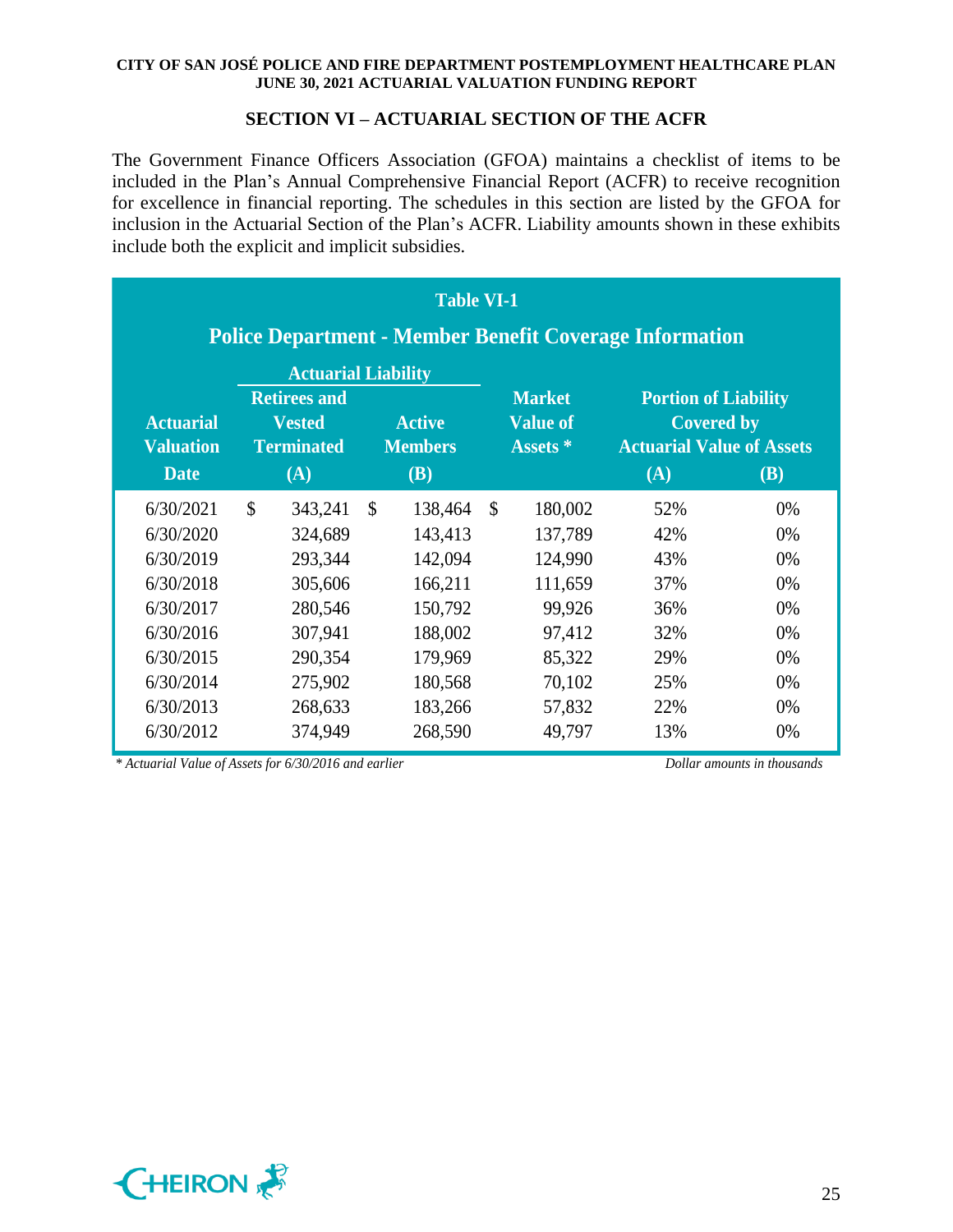## **SECTION VI – ACTUARIAL SECTION OF THE ACFR**

|                                                     | <b>Table VI-2</b>                                            |                                                                                                |              |                                               |    |                                              |     |                                                                                                    |  |  |  |  |  |  |
|-----------------------------------------------------|--------------------------------------------------------------|------------------------------------------------------------------------------------------------|--------------|-----------------------------------------------|----|----------------------------------------------|-----|----------------------------------------------------------------------------------------------------|--|--|--|--|--|--|
|                                                     | <b>Fire Department - Member Benefit Coverage Information</b> |                                                                                                |              |                                               |    |                                              |     |                                                                                                    |  |  |  |  |  |  |
| <b>Actuarial</b><br><b>Valuation</b><br><b>Date</b> |                                                              | <b>Actuarial Liability</b><br><b>Retirees and</b><br><b>Vested</b><br><b>Terminated</b><br>(A) |              | <b>Active</b><br><b>Members</b><br><b>(B)</b> |    | <b>Market</b><br><b>Value of</b><br>Assets * | (A) | <b>Portion of Liability</b><br><b>Covered by</b><br><b>Actuarial Value of Assets</b><br><b>(B)</b> |  |  |  |  |  |  |
|                                                     |                                                              |                                                                                                |              |                                               |    |                                              |     |                                                                                                    |  |  |  |  |  |  |
| 6/30/2021                                           | \$                                                           | 162,834                                                                                        | $\mathbb{S}$ | 113,670                                       | \$ | 96,311                                       | 59% | 0%                                                                                                 |  |  |  |  |  |  |
| 6/30/2020                                           |                                                              | 161,088                                                                                        |              | 109,823                                       |    | 70,743                                       | 44% | $0\%$                                                                                              |  |  |  |  |  |  |
| 6/30/2019                                           |                                                              | 154,885                                                                                        |              | 103,007                                       |    | 60,967                                       | 39% | 0%                                                                                                 |  |  |  |  |  |  |
| 6/30/2018                                           |                                                              | 161,946                                                                                        |              | 113,510                                       |    | 50,861                                       | 31% | 0%                                                                                                 |  |  |  |  |  |  |
| 6/30/2017                                           |                                                              | 147,204                                                                                        |              | 101,704                                       |    | 42,591                                       | 29% | 0%                                                                                                 |  |  |  |  |  |  |
| 6/30/2016                                           |                                                              | 164,063                                                                                        |              | 118,866                                       |    | 37,795                                       | 23% | 0%                                                                                                 |  |  |  |  |  |  |
| 6/30/2015                                           |                                                              | 161,381                                                                                        |              | 108,049                                       |    | 29,243                                       | 18% | 0%                                                                                                 |  |  |  |  |  |  |
| 6/30/2014                                           |                                                              | 153,132                                                                                        |              | 97,108                                        |    | 23,503                                       | 15% | $0\%$                                                                                              |  |  |  |  |  |  |
| 6/30/2013                                           |                                                              | 153,366                                                                                        |              | 95,261                                        |    | 17,203                                       | 11% | 0%                                                                                                 |  |  |  |  |  |  |
| 6/30/2012                                           |                                                              | 225,919                                                                                        |              | 127,862                                       |    | 16,587                                       | 7%  | 0%                                                                                                 |  |  |  |  |  |  |

*\* Actuarial Value of Assets for 6/30/2016 and earlier Dollar amounts in thousands*

|                                                                                                                                                                                                                    | <b>Police Department - Analysis of Financial Experience</b> |  |                   | <b>Table VI-3</b> |                   |              |                |  |                   |
|--------------------------------------------------------------------------------------------------------------------------------------------------------------------------------------------------------------------|-------------------------------------------------------------|--|-------------------|-------------------|-------------------|--------------|----------------|--|-------------------|
| Gain or (Loss) for the Year Ending on Valuation Date Due to:<br><b>Combined</b><br><b>Actuarial</b><br><b>Total</b><br><b>Valuation</b><br><b>Liability</b><br><b>Financial</b><br>Investment<br><b>Assumption</b> |                                                             |  |                   |                   |                   |              | <b>Total</b>   |  |                   |
| <b>Date</b>                                                                                                                                                                                                        | <b>Income</b>                                               |  | <b>Experience</b> |                   | <b>Experience</b> |              | <b>Changes</b> |  | <b>Experience</b> |
| 6/30/2021                                                                                                                                                                                                          | \$<br>25,626 \$                                             |  | 27,361 \$         |                   | 52,988            | <sup>S</sup> | $(21,845)$ \$  |  | 31,143            |
| 6/30/2020                                                                                                                                                                                                          | (4,115)                                                     |  | 17,054            |                   | 12,938            |              | (30,044)       |  | (17,106)          |
| 6/30/2019                                                                                                                                                                                                          | (2,839)                                                     |  | 64,974            |                   | 62,135            |              | (6,817)        |  | 55,318            |
| 6/30/2018                                                                                                                                                                                                          | (2,442)                                                     |  | 3,712             |                   | 1,270             |              | (22, 819)      |  | (21, 549)         |

*The analysis was combined for Police and Fire for 6/30/2017 and earlier Dollar amounts in thousands*

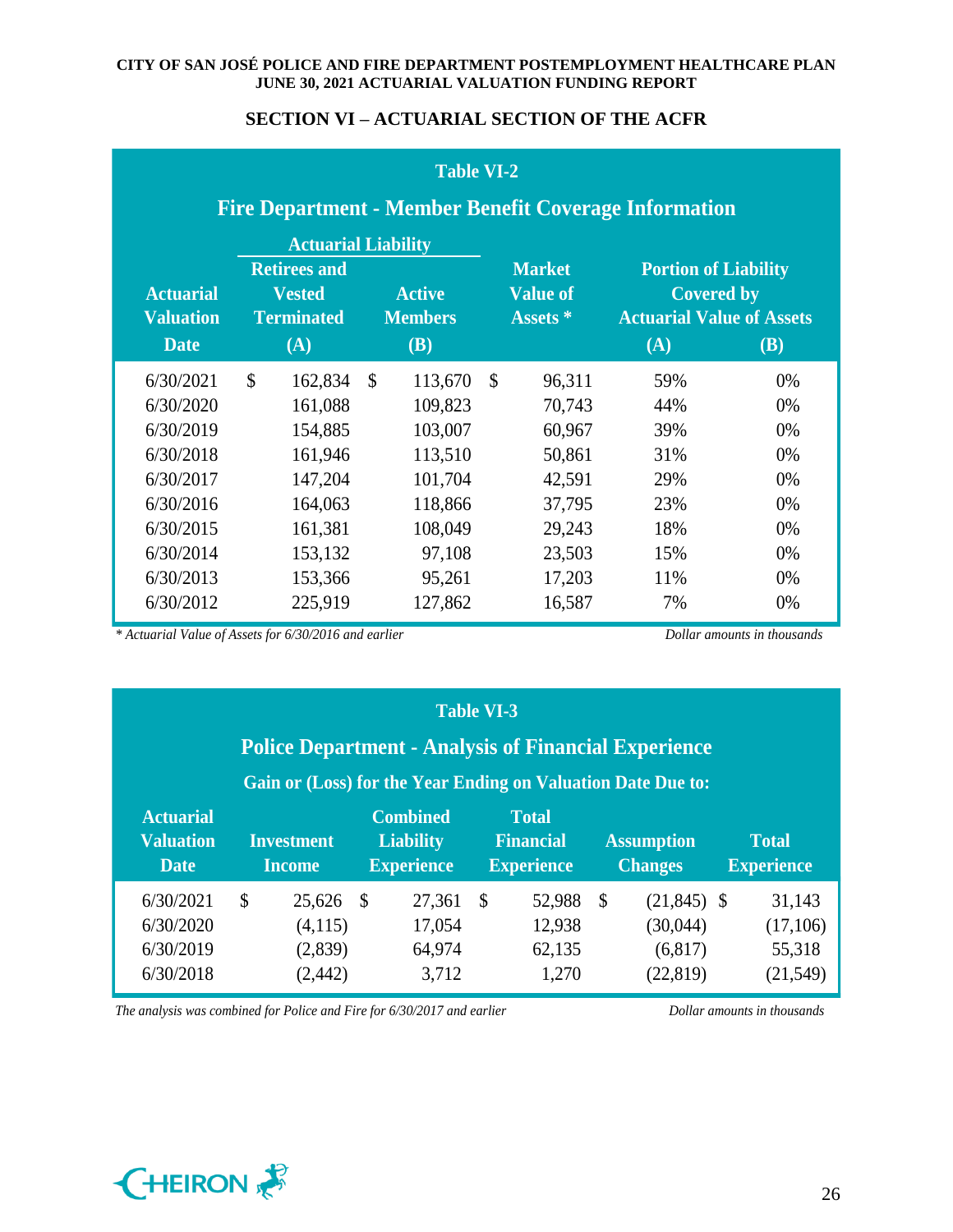## **SECTION VI – ACTUARIAL SECTION OF THE ACFR**

|                                                     | <b>Fire Department - Analysis of Financial Experience</b>    | <b>Table VI-4</b>                                        |                                                       |               |                                     |                                   |
|-----------------------------------------------------|--------------------------------------------------------------|----------------------------------------------------------|-------------------------------------------------------|---------------|-------------------------------------|-----------------------------------|
|                                                     | Gain or (Loss) for the Year Ending on Valuation Date Due to: |                                                          |                                                       |               |                                     |                                   |
| <b>Actuarial</b><br><b>Valuation</b><br><b>Date</b> | <b>Investment</b><br><b>Income</b>                           | <b>Combined</b><br><b>Liability</b><br><b>Experience</b> | <b>Total</b><br><b>Financial</b><br><b>Experience</b> |               | <b>Assumption</b><br><b>Changes</b> | <b>Total</b><br><b>Experience</b> |
| 6/30/2021                                           | $\mathcal{S}$<br>$12,961$ \$                                 | 23,287 \$                                                | 36,248                                                | $\mathcal{S}$ | $(14,737)$ \$                       | 21,511                            |
| 6/30/2020                                           | (2,137)                                                      | 19,190                                                   | 17,052                                                |               | (18, 287)                           | (1,235)                           |
| 6/30/2019                                           | (1,205)                                                      | 34,915                                                   | 33,710                                                |               | (1,749)                             | 31,961                            |
| 6/30/2018                                           | (1,548)                                                      | (311)                                                    | (1,859)                                               |               | (13,568)                            | (15, 427)                         |

*The analysis was combined for Police and Fire for 6/30/2017 and earlier Dollar amounts in thousands*

## **Table VI-5**

# **Police and Fire Department - Analysis of Financial Experience**

# **Gain or (Loss) for the Year Ending on Valuation Date Due to:**

| <b>Actuarial</b><br><b>Valuation</b><br><b>Date</b> | <b>Investment</b><br><b>Income</b> | <b>Combined</b><br><b>Liability</b><br><b>Experience</b> | <b>Total</b><br><b>Financial</b><br><b>Experience</b> | <b>Non-Recurring</b><br><b>Items</b> | <b>Total</b><br><b>Experience</b> |
|-----------------------------------------------------|------------------------------------|----------------------------------------------------------|-------------------------------------------------------|--------------------------------------|-----------------------------------|
| 6/30/2017                                           | 2,647                              | $(15,108)$ \$                                            | (12, 461)                                             | 29,245                               | 16,784                            |
| 6/30/2016                                           | (2,914)                            | $(2,728)$ \$                                             | (5,642)                                               | 4,864                                | (778)                             |
| 6/30/2015                                           | 582                                | $7,990$ \$                                               | 8,572                                                 | (3,449)                              | 5,123                             |
| 6/30/2014                                           | 2,802                              | $16,222$ \$                                              | 19,024                                                | 13,689                               | 32,713                            |
| 6/30/2013                                           | 2,437                              | $(4,536)$ \$                                             | (2,099)                                               | 258,939                              | 256,840                           |
| 6/30/2012                                           | (6,011)                            | 4,760 $\frac{1}{2}$                                      | (1,251)                                               | 58,173                               | 56,922                            |

*The analysis was combined for Police and Fire for 6/30/2017 and earlier Dollar amounts in thousands*

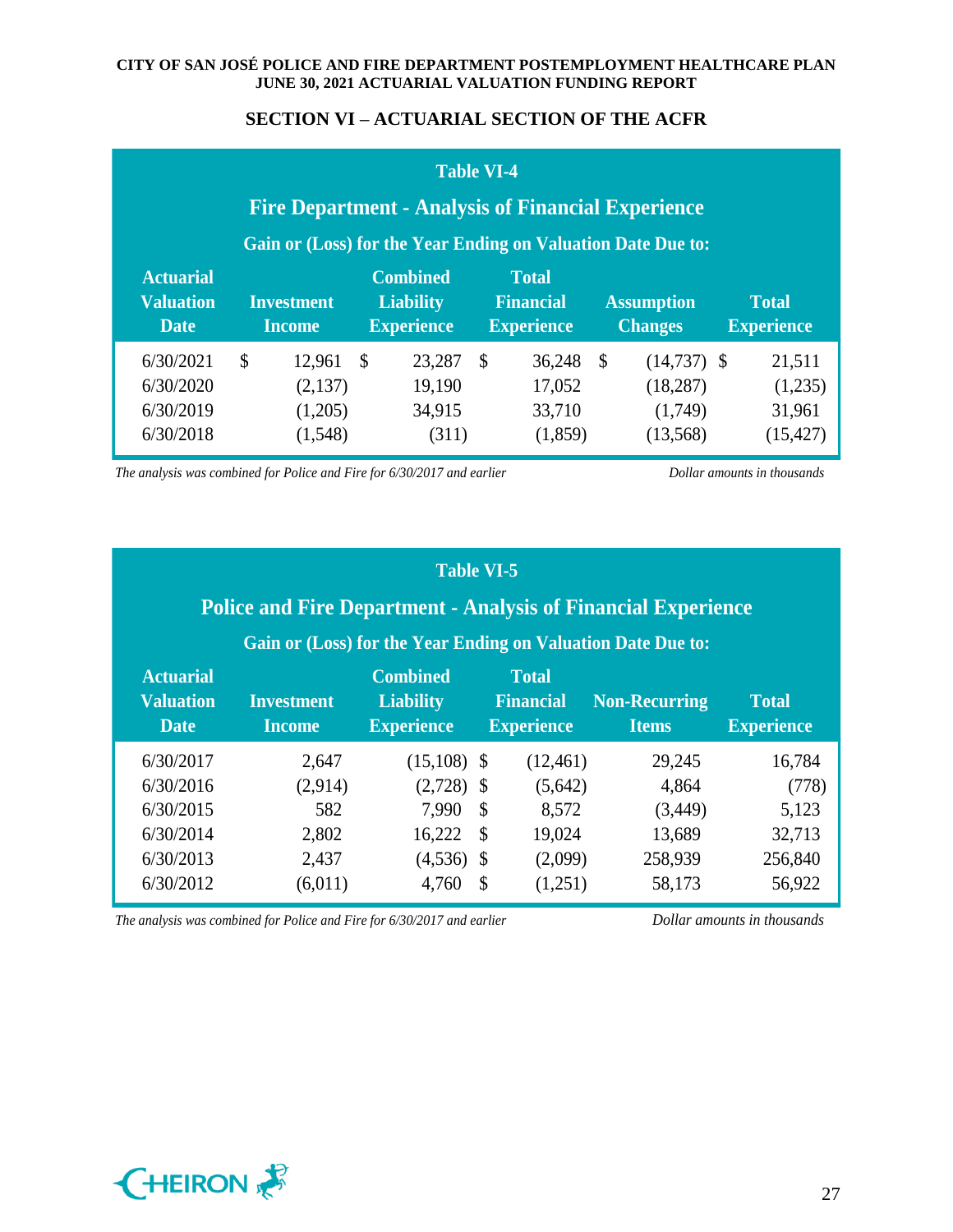### **SECTION VI – ACTUARIAL SECTION OF THE ACFR**

The schedule of funding progress compares the assets used for funding purposes to the comparable liabilities to determine how well the Plan is funded and how this status has changed over the past several years. The Actuarial Liability is compared to the Actuarial Value of Assets to determine the funding ratio. Since the June 30, 2017 valuation, the Actuarial Value of Assets is equal to the Market Value of Assets.

|                                                     |                                                             |                                                    | <b>Table VI-6</b><br><b>Police Department - Schedule of Funding Progress</b>  |                                               |                                                          |                                                                                                                    |
|-----------------------------------------------------|-------------------------------------------------------------|----------------------------------------------------|-------------------------------------------------------------------------------|-----------------------------------------------|----------------------------------------------------------|--------------------------------------------------------------------------------------------------------------------|
| <b>Actuarial</b><br><b>Valuation</b><br><b>Date</b> | <b>Actuarial</b><br><b>Value of</b><br><b>Assets</b><br>(a) | <b>Actuarial</b><br><b>Liability</b><br><b>(b)</b> | <b>Unfunded</b><br><b>Actuarial</b><br><b>Liability</b><br>(UAL)<br>$(b - a)$ | <b>Funded</b><br><b>Ratio</b><br>$(a \div b)$ | <b>Annual</b><br><b>Covered</b><br><b>Payroll</b><br>(c) | UAL as a<br><b>Percentage</b><br>of Covered<br><b>Payroll</b><br>$((\mathbf{b} \cdot \mathbf{a}) \div \mathbf{c})$ |
| 6/30/2021                                           | 180,002                                                     | $\mathbb{S}$<br>481,704 \$                         | 301,702                                                                       | 37.4%                                         | 157,594<br>$\mathbb{S}^-$                                | 191%                                                                                                               |
| 6/30/2020                                           | 137,789                                                     | 468,102                                            | 330,314                                                                       | 29.4%                                         | 147,269                                                  | 224%                                                                                                               |
| 6/30/2019                                           | 124,990                                                     | 435,438                                            | 310,448                                                                       | 28.7%                                         | 146,865                                                  | 211%                                                                                                               |
| 6/30/2018                                           | 111,659                                                     | 471,817                                            | 360,158                                                                       | 23.7%                                         | 131,888                                                  | 273%                                                                                                               |
| 6/30/2017                                           | 99,926                                                      | 431,338                                            | 331,412                                                                       | 23.2%                                         | 120,299                                                  | 275%                                                                                                               |
| 6/30/2016                                           | 97,412                                                      | 495,943                                            | 398,531                                                                       | 19.6%                                         | 111,029                                                  | 359%                                                                                                               |
| 6/30/2015                                           | 85,322                                                      | 470,323                                            | 385,001                                                                       | 18.1%                                         | 109,783                                                  | 351%                                                                                                               |
| 6/30/2014                                           | 70,102                                                      | 456,470                                            | 386,368                                                                       | 15.4%                                         | 112,947                                                  | 342%                                                                                                               |
| 6/30/2013                                           | 57,832                                                      | 451,899                                            | 394,067                                                                       | 12.8%                                         | 109,783                                                  | 359%                                                                                                               |
| 6/30/2012                                           | 49,797                                                      | 643,539                                            | 593,742                                                                       | 7.7%                                          | 107,929                                                  | 550%                                                                                                               |

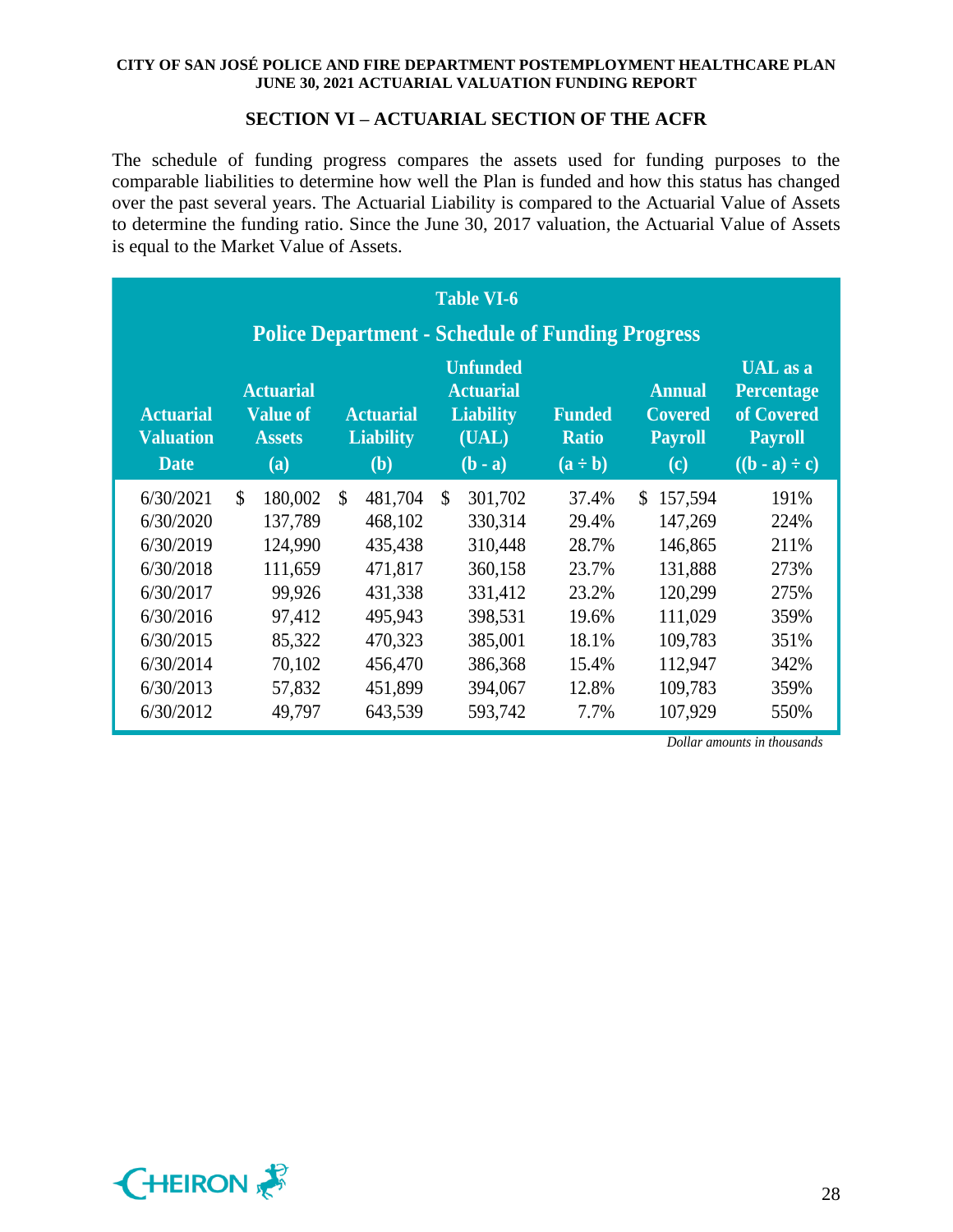### **SECTION VI – ACTUARIAL SECTION OF THE ACFR**

|                                                     |                                                             |              |                                             | <b>Table VI-7</b>                                                             | <b>Fire Department - Schedule of Funding Progress</b> |              |                                                                                  |                                                                                                                    |
|-----------------------------------------------------|-------------------------------------------------------------|--------------|---------------------------------------------|-------------------------------------------------------------------------------|-------------------------------------------------------|--------------|----------------------------------------------------------------------------------|--------------------------------------------------------------------------------------------------------------------|
| <b>Actuarial</b><br><b>Valuation</b><br><b>Date</b> | <b>Actuarial</b><br><b>Value of</b><br><b>Assets</b><br>(a) |              | <b>Actuarial</b><br><b>Liability</b><br>(b) | <b>Unfunded</b><br><b>Actuarial</b><br><b>Liability</b><br>(UAL)<br>$(b - a)$ | <b>Funded</b><br><b>Ratio</b><br>$(a \div b)$         |              | <b>Annual</b><br><b>Covered</b><br><b>Payroll</b><br>$\left( \mathbf{c} \right)$ | UAL as a<br><b>Percentage</b><br>of Covered<br><b>Payroll</b><br>$((\mathbf{b} \cdot \mathbf{a}) \div \mathbf{c})$ |
| 6/30/2021                                           | 96,311                                                      | $\mathbb{S}$ | 276,504 \$                                  | 180,193                                                                       | 34.8%                                                 | $\mathbb{S}$ | 95,841                                                                           | 188%                                                                                                               |
| 6/30/2020                                           | 70,743                                                      |              | 270,912                                     | 200,169                                                                       | 26.1%                                                 |              | 93,529                                                                           | 214%                                                                                                               |
| 6/30/2019                                           | 60,967                                                      |              | 257,891                                     | 196,925                                                                       | 23.6%                                                 |              | 88,953                                                                           | 221%                                                                                                               |
| 6/30/2018                                           | 50,861                                                      |              | 275,456                                     | 224,595                                                                       | 18.5%                                                 |              | 86,541                                                                           | 260%                                                                                                               |
| 6/30/2017                                           | 42,591                                                      |              | 248,908                                     | 206,317                                                                       | 17.1%                                                 |              | 83,517                                                                           | 247%                                                                                                               |
| 6/30/2016                                           | 37,795                                                      |              | 282,928                                     | 245,133                                                                       | 13.4%                                                 |              | 83,043                                                                           | 295%                                                                                                               |
| 6/30/2015                                           | 29,243                                                      |              | 269,430                                     | 240,187                                                                       | 10.9%                                                 |              | 74,950                                                                           | 320%                                                                                                               |
| 6/30/2014                                           | 23,503                                                      |              | 250,240                                     | 226,737                                                                       | 9.4%                                                  |              | 75,242                                                                           | 301%                                                                                                               |
| 6/30/2013                                           | 17,203                                                      |              | 248,627                                     | 231,424                                                                       | 6.9%                                                  |              | 74,862                                                                           | 309%                                                                                                               |
| 6/30/2012                                           | 16,587                                                      |              | 353,781                                     | 337,194                                                                       | 4.7%                                                  |              | 64,696                                                                           | 521%                                                                                                               |

|                  | <b>Schedule of Active Member Data - Police</b> |                             |              |                   |                          |                    |  |  |  |  |  |  |  |  |  |
|------------------|------------------------------------------------|-----------------------------|--------------|-------------------|--------------------------|--------------------|--|--|--|--|--|--|--|--|--|
| <b>Valuation</b> |                                                | <b>Active Member Counts</b> |              | <b>Annual</b>     | <b>Average</b>           | <b>Change in</b>   |  |  |  |  |  |  |  |  |  |
| <b>Date</b>      | <b>Under 65</b>                                | $Age 65+$                   | <b>Total</b> | <b>Payroll</b>    | <b>Annual Pay</b>        | <b>Average Pay</b> |  |  |  |  |  |  |  |  |  |
| 2021             | 1,081                                          | $\theta$                    | 1,081        | 157,000,932<br>\$ | 145,237<br>$\mathcal{S}$ | 3.3%               |  |  |  |  |  |  |  |  |  |
| 2020             | 1,047                                          | $\theta$                    | 1,047        | 147,268,605       | 140,658                  | $-0.5%$            |  |  |  |  |  |  |  |  |  |
| 2019             | 1,039                                          | $\theta$                    | 1,039        | 146,865,241       | 141,352                  | 4.4%               |  |  |  |  |  |  |  |  |  |
| 2018             | 974                                            | $\theta$                    | 974          | 131,888,184       | 135,409                  | 1.0%               |  |  |  |  |  |  |  |  |  |
| 2017             | 897                                            | $\theta$                    | 897          | 120,299,327       | 134,113                  | 10.0%              |  |  |  |  |  |  |  |  |  |
| 2016             | 911                                            | $\theta$                    | 911          | 111,028,782       | 121,876                  | 3.1%               |  |  |  |  |  |  |  |  |  |
| 2015             | 929                                            | $\theta$                    | 929          | 109,868,577       | 118,265                  | 4.4%               |  |  |  |  |  |  |  |  |  |
| 2014             | 997                                            | $\theta$                    | 997          | 112,946,895       | 113,287                  | 6.1%               |  |  |  |  |  |  |  |  |  |
| 2013             | 1,028                                          | $\theta$                    | 1,028        | 109,783,295       | 106,793                  | 6.5%               |  |  |  |  |  |  |  |  |  |
| 2012             | 1,076                                          | $\overline{0}$              | 1,076        | 107,929,300       | 100,306                  |                    |  |  |  |  |  |  |  |  |  |

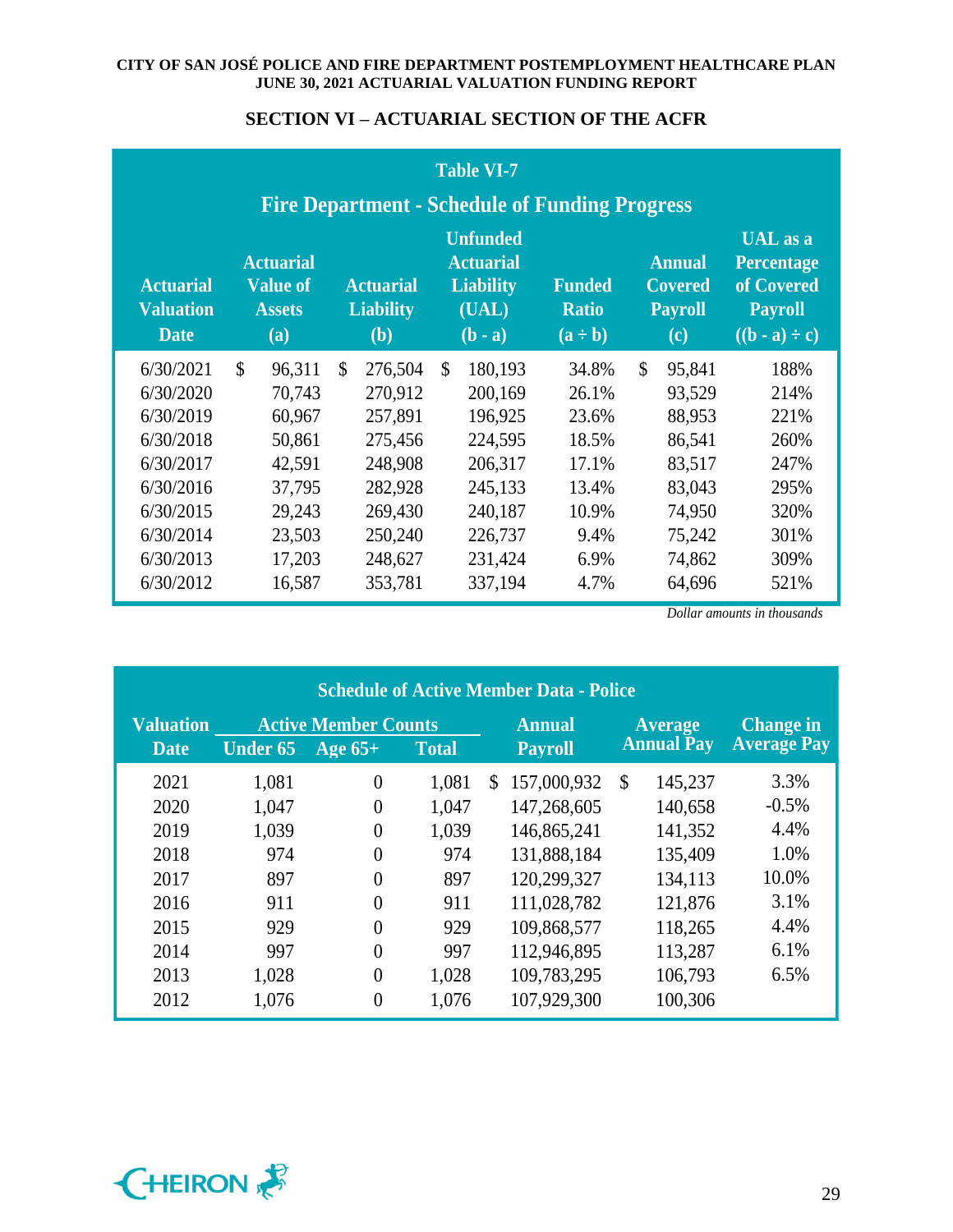|                  | <b>Schedule of Active Member Data - Fire</b> |                             |              |                |               |                   |                |                    |  |  |  |  |
|------------------|----------------------------------------------|-----------------------------|--------------|----------------|---------------|-------------------|----------------|--------------------|--|--|--|--|
| <b>Valuation</b> |                                              | <b>Active Member Counts</b> |              |                | <b>Annual</b> |                   | <b>Average</b> | <b>Change in</b>   |  |  |  |  |
| <b>Date</b>      | <b>Under 65</b>                              | Age $65+$                   | <b>Total</b> | <b>Pavroll</b> |               | <b>Annual Pay</b> |                | <b>Average Pay</b> |  |  |  |  |
| 2021             | 657                                          | $\theta$                    | 657          | $\mathcal{S}$  | 95,556,891    | $\mathcal{S}$     | 145,444        | 2.9%               |  |  |  |  |
| 2020             | 662                                          | 0                           | 662          |                | 93,529,264    |                   | 141,283        | 5.1%               |  |  |  |  |
| 2019             | 662                                          | $\theta$                    | 662          |                | 88,952,979    |                   | 134,370        | 3.1%               |  |  |  |  |
| 2018             | 664                                          | $\theta$                    | 664          |                | 86,541,114    |                   | 130,333        | 1.0%               |  |  |  |  |
| 2017             | 646                                          | $\theta$                    | 646          |                | 83,370,711    |                   | 129,057        | 4.3%               |  |  |  |  |
| 2016             | 671                                          |                             | 671          |                | 83,043,310    |                   | 123,761        | 7.5%               |  |  |  |  |
| 2015             | 648                                          | $\theta$                    | 648          |                | 74,613,261    |                   | 115,144        | 0.5%               |  |  |  |  |
| 2014             | 657                                          | $\theta$                    | 657          |                | 75,241,817    |                   | 114,523        | 3.9%               |  |  |  |  |
| 2013             | 679                                          | 0                           | 679          |                | 74,861,955    |                   | 110,253        | 9.4%               |  |  |  |  |
| 2012             | 642                                          | $\theta$                    | 642          |                | 64,696,203    |                   | 100,773        |                    |  |  |  |  |

## **SECTION VI – ACTUARIAL SECTION OF THE ACFR**

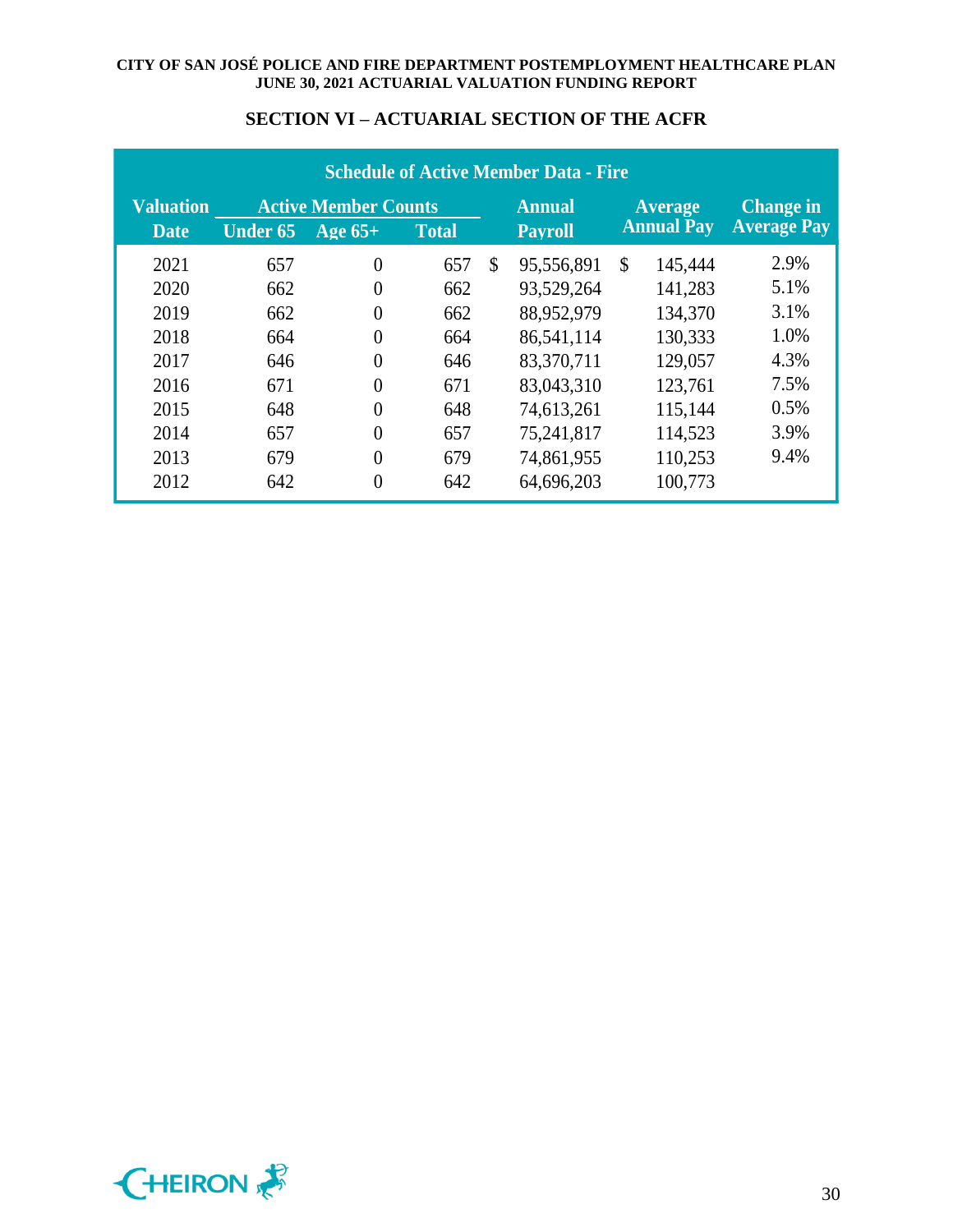|                | <b>Police Department - Schedule of Retirees and Beneficiaries</b><br><b>Added to and Removed from Rolls</b> |                                             |                          |                              |              |                                       |                                    |                |                                     |                                 |  |  |  |
|----------------|-------------------------------------------------------------------------------------------------------------|---------------------------------------------|--------------------------|------------------------------|--------------|---------------------------------------|------------------------------------|----------------|-------------------------------------|---------------------------------|--|--|--|
|                |                                                                                                             | <b>Beginning of Period</b><br><b>Annual</b> | <b>Added</b><br>to Rolls | <b>Removed</b><br>from Rolls |              | <b>End of Period</b><br><b>Annual</b> | <b>Net Change</b><br><b>Annual</b> |                | $%$ Increase<br>in<br><b>Annual</b> | <b>Average</b><br><b>Annual</b> |  |  |  |
| <b>Period</b>  | <b>Count</b>                                                                                                | <b>Subsidy</b>                              | <b>Count</b>             | <b>Count</b>                 | <b>Count</b> | <b>Subsidy</b>                        | <b>Count</b>                       | <b>Subsidy</b> | <b>Subsidy</b>                      | <b>Subsidy</b>                  |  |  |  |
| <b>Medical</b> |                                                                                                             |                                             |                          |                              |              |                                       |                                    |                |                                     |                                 |  |  |  |
| 2020-21        | 1,353                                                                                                       | \$<br>12,410                                | 74                       | 24                           | 1,403        | \$<br>13,091                          | 50                                 | \$<br>681      | 5.5%                                | \$<br>9,331                     |  |  |  |
| 2019-20        | 1,242                                                                                                       | 11,217                                      | 132                      | 21                           | 1,353        | 12,410                                | 111                                | 1,193          | 10.6%                               | 9,172                           |  |  |  |
| 2018-19        | 1,233                                                                                                       | 10,633                                      | 69                       | 60                           | 1,242        | 11,217                                | 9                                  | 584            | 5.5%                                | 9,031                           |  |  |  |
| 2017-18        | 1,198                                                                                                       | 12,719                                      | 73                       | 38                           | 1,233        | 10,633                                | 35                                 | (2,086)        | $-16.4%$                            | 8,624                           |  |  |  |
| 2016-17        | 1,169                                                                                                       | 12,037                                      | 56                       | 27                           | 1,198        | 12,719                                | 29                                 | 681            | 5.7%                                | 10,616                          |  |  |  |
| 2015-16        | 1,141                                                                                                       | 11,641                                      | 60                       | 32                           | 1,169        | 12,037                                | 28                                 | 397            | 3.4%                                | 10,297                          |  |  |  |
| 2014-15        | 1,106                                                                                                       | 11,900                                      | 71                       | 36                           | 1,141        | 11,641                                | 35                                 | (259)          | $-2.2%$                             | 10,202                          |  |  |  |
| 2013-14        | 1,083                                                                                                       | 11,802                                      | 50                       | 27                           | 1,106        | 11,900                                | 23                                 | 98             | 0.8%                                | 10,759                          |  |  |  |
| 2012-13        | 1,037                                                                                                       | 12,823                                      | 66                       | 20                           | 1,083        | 11,802                                | 46                                 | (1,022)        | $-8.0%$                             | 10,897                          |  |  |  |
| 2011-12        | 991                                                                                                         | 12,267                                      | 77                       | 31                           | 1,037        | 12,823                                | 46                                 | 557            | 4.5%                                | 12,366                          |  |  |  |
| <b>Dental</b>  |                                                                                                             |                                             |                          |                              |              |                                       |                                    |                |                                     |                                 |  |  |  |
| 2020-21        | 1,359 \$                                                                                                    | 1,723                                       | 66                       | 26                           | 1,399        | $\mathbb{S}$<br>1,776                 | 40                                 | \$<br>53       | 3.1%                                | \$<br>1,269                     |  |  |  |
| 2019-20        | 1,315                                                                                                       | 1,693                                       | 71                       | 27                           | 1,359        | 1,723                                 | 44                                 | 30             | 1.8%                                | 1,268                           |  |  |  |
| 2018-19        | 1,269                                                                                                       | 1,626                                       | 70                       | 24                           | 1,315        | 1,693                                 | 46                                 | 67             | 4.1%                                | 1,288                           |  |  |  |
| 2017-18        | 1,248                                                                                                       | 1,605                                       | 59                       | 38                           | 1,269        | 1,626                                 | 21                                 | 20             | 1.3%                                | 1,281                           |  |  |  |
| 2016-17        | 1,220                                                                                                       | 1,510                                       | 50                       | 22                           | 1,248        | 1,605                                 | 28                                 | 96             | 6.3%                                | 1,286                           |  |  |  |
| 2015-16        | 1,199                                                                                                       | 1,497                                       | 42                       | 21                           | 1,220        | 1,510                                 | 21                                 | 12             | 0.8%                                | 1,237                           |  |  |  |
| 2014-15        | 1,139                                                                                                       | 1,428                                       | 79                       | 19                           | 1,199        | 1,497                                 | 60                                 | 69             | 4.8%                                | 1,249                           |  |  |  |
| 2013-14        | 1,111                                                                                                       | 1,353                                       | 45                       | 17                           | 1,139        | 1,428                                 | 28                                 | 75             | 5.6%                                | 1,254                           |  |  |  |
| 2012-13        | 1,070                                                                                                       | 1,384                                       | 53                       | 10                           | 1,111        | 1,353                                 | 41                                 | (31)           | $-2.2%$                             | 1,218                           |  |  |  |
| 2011-12        | 1,028                                                                                                       | 1,330                                       | 50                       | 11                           | 1,070        | 1,384                                 | 42                                 | 54             | 4.0%                                | 1,294                           |  |  |  |

## **SECTION VI – ACTUARIAL SECTION OF THE ACFR**

*Annual subsidies are explicit amounts in thousands*

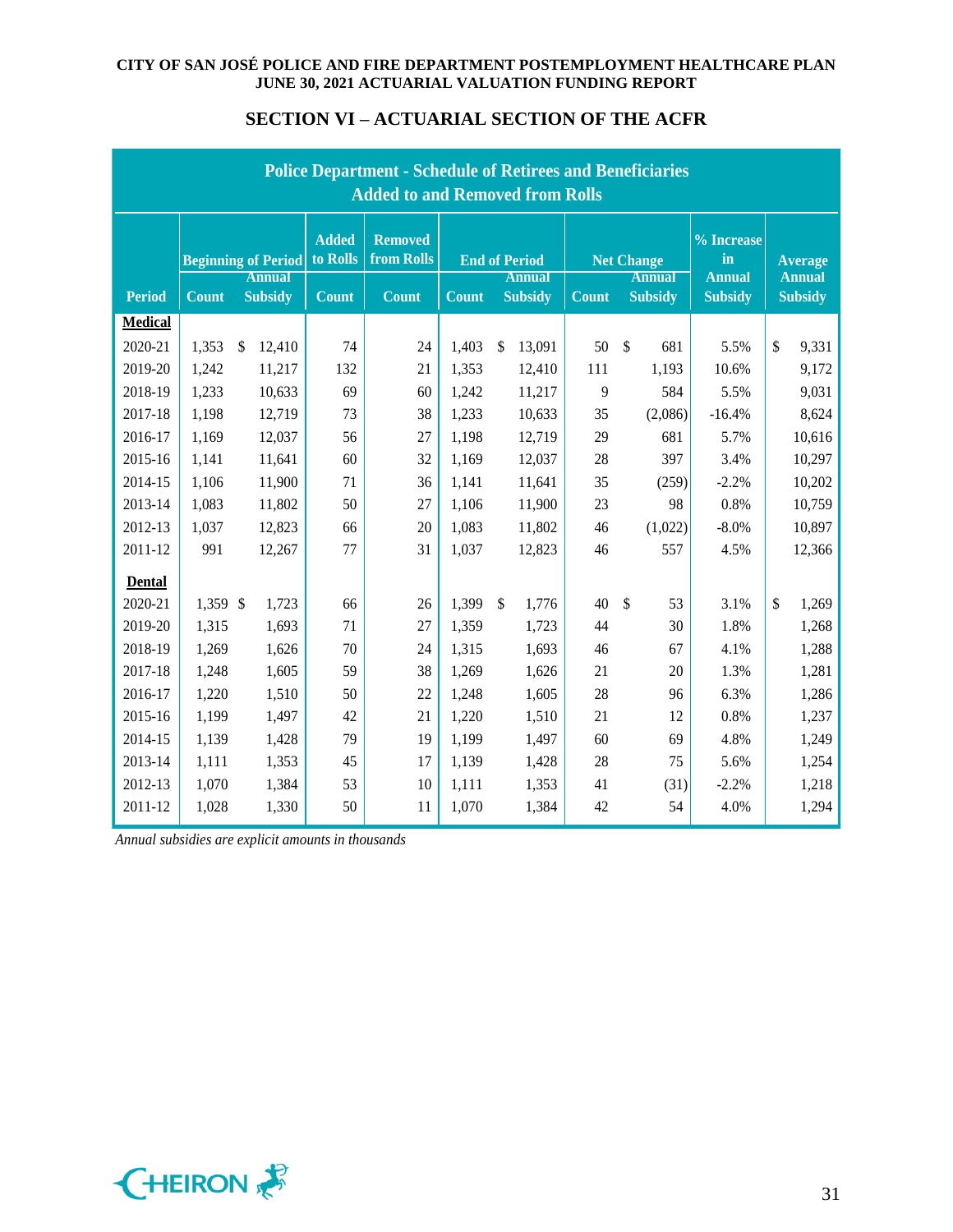| <b>SECTION VI – ACTUARIAL SECTION OF THE ACFR</b> |  |  |  |  |  |
|---------------------------------------------------|--|--|--|--|--|
|---------------------------------------------------|--|--|--|--|--|

|                | <b>Schedule of Retirees and Beneficiaries - Fire</b><br><b>Added to and Removed from Rolls</b> |                                 |                          |                              |                                           |                                 |                    |                                 |                                 |                                 |  |  |  |  |
|----------------|------------------------------------------------------------------------------------------------|---------------------------------|--------------------------|------------------------------|-------------------------------------------|---------------------------------|--------------------|---------------------------------|---------------------------------|---------------------------------|--|--|--|--|
|                |                                                                                                | <b>Beginning</b> of<br>Period   | <b>Added</b><br>to Rolls | <b>Removed</b><br>from Rolls | <b>End of Period</b><br><b>Net Change</b> |                                 | $%$ Increase<br>in | <b>Average</b>                  |                                 |                                 |  |  |  |  |
| <b>Period</b>  | <b>Count</b>                                                                                   | <b>Annual</b><br><b>Subsidy</b> | <b>Count</b>             | <b>Count</b>                 | <b>Count</b>                              | <b>Annual</b><br><b>Subsidy</b> | <b>Count</b>       | <b>Annual</b><br><b>Subsidy</b> | <b>Annual</b><br><b>Subsidy</b> | <b>Annual</b><br><b>Subsidy</b> |  |  |  |  |
| <b>Medical</b> |                                                                                                |                                 |                          |                              |                                           |                                 |                    |                                 |                                 |                                 |  |  |  |  |
| 2020-21        | 825                                                                                            | $\mathbb{S}$<br>7,332           | 36                       | 29                           | 832                                       | $\mathcal{S}$<br>7,525          | $\overline{7}$     | \$<br>192                       | 2.6%                            | \$<br>9,044                     |  |  |  |  |
| 2019-20        | 799                                                                                            | 6,791                           | 41                       | 15                           | 825                                       | 7,332                           | 26                 | 542                             | 8.0%                            | 8,888                           |  |  |  |  |
| 2018-19        | 803                                                                                            | 6,518                           | 27                       | 31                           | 799                                       | 6,791                           | (4)                | 272                             | 4.2%                            | 8,499                           |  |  |  |  |
| 2017-18        | 776                                                                                            | 7,455                           | 47                       | 20                           | 803                                       | 6,518                           | 27                 | (937)                           | $-12.6%$                        | 8,117                           |  |  |  |  |
| 2016-17        | 752                                                                                            | 6,976                           | 42                       | 18                           | 776                                       | 7,455                           | 24                 | 479                             | 6.9%                            | 9,607                           |  |  |  |  |
| 2015-16        | 758                                                                                            | 6,965                           | 28                       | 34                           | 752                                       | 6,976                           | (6)                | 11                              | 0.2%                            | 9,277                           |  |  |  |  |
| 2014-15        | 743                                                                                            | 7,095                           | 35                       | 20                           | 758                                       | 6,965                           | 15                 | (130)                           | $-1.8%$                         | 9,189                           |  |  |  |  |
| 2013-14        | 749                                                                                            | 7,737                           | 29                       | 35                           | 743                                       | 7,095                           | (6)                | (642)                           | $-8.3%$                         | 9,549                           |  |  |  |  |
| 2012-13        | 752                                                                                            | 8,665                           | 28                       | 31                           | 749                                       | 7,737                           | (3)                | (929)                           | $-10.7%$                        | 10,329                          |  |  |  |  |
| 2011-12        | 745                                                                                            | 8,838                           | 30                       | 23                           | 752                                       | 8,665                           | 7                  | (173)                           | $-2.0%$                         | 11,523                          |  |  |  |  |
| <b>Dental</b>  |                                                                                                |                                 |                          |                              |                                           |                                 |                    |                                 |                                 |                                 |  |  |  |  |
| 2020-21        | 839                                                                                            | $\mathcal{S}$<br>970            | 32                       | 30                           | 841                                       | $\mathcal{S}$<br>977            | $\overline{2}$     | \$<br>7                         | 0.7%                            | \$<br>1,161                     |  |  |  |  |
| 2019-20        | 828                                                                                            | 963                             | 26                       | 15                           | 839                                       | 970                             | 11                 | 7                               | 0.7%                            | 1,156                           |  |  |  |  |
| 2018-19        | 828                                                                                            | 962                             | 26                       | 26                           | 828                                       | 963                             | $\boldsymbol{0}$   | 1                               | 0.2%                            | 1,163                           |  |  |  |  |
| 2017-18        | 808                                                                                            | 942                             | 39                       | 19                           | 828                                       | 962                             | 20                 | 20                              | 2.1%                            | 1,162                           |  |  |  |  |
| 2016-17        | 798                                                                                            | 893                             | 30                       | 20                           | 808                                       | 942                             | 10                 | 49                              | 5.5%                            | 1,166                           |  |  |  |  |
| 2015-16        | 793                                                                                            | 891                             | 23                       | 18                           | 798                                       | 893                             | 5                  | $\overline{2}$                  | 0.2%                            | 1,120                           |  |  |  |  |
| 2014-15        | 778                                                                                            | 876                             | 29                       | 14                           | 793                                       | 891                             | 15                 | 15                              | 1.8%                            | 1,124                           |  |  |  |  |
| 2013-14        | 779                                                                                            | 949                             | 23                       | 24                           | 778                                       | 876                             | (1)                | (73)                            | $-7.7%$                         | 1,126                           |  |  |  |  |
| 2012-13        | 785                                                                                            | 1,015                           | 18                       | 23                           | 779                                       | 949                             | (6)                | (66)                            | $-6.5%$                         | 1,218                           |  |  |  |  |
| 2011-12        | 770                                                                                            | 995                             | 20                       | 7                            | 785                                       | 1,015                           | 15                 | 20                              | 2.0%                            | 1,293                           |  |  |  |  |

*Annual subsidies are explicit amounts in thousands*

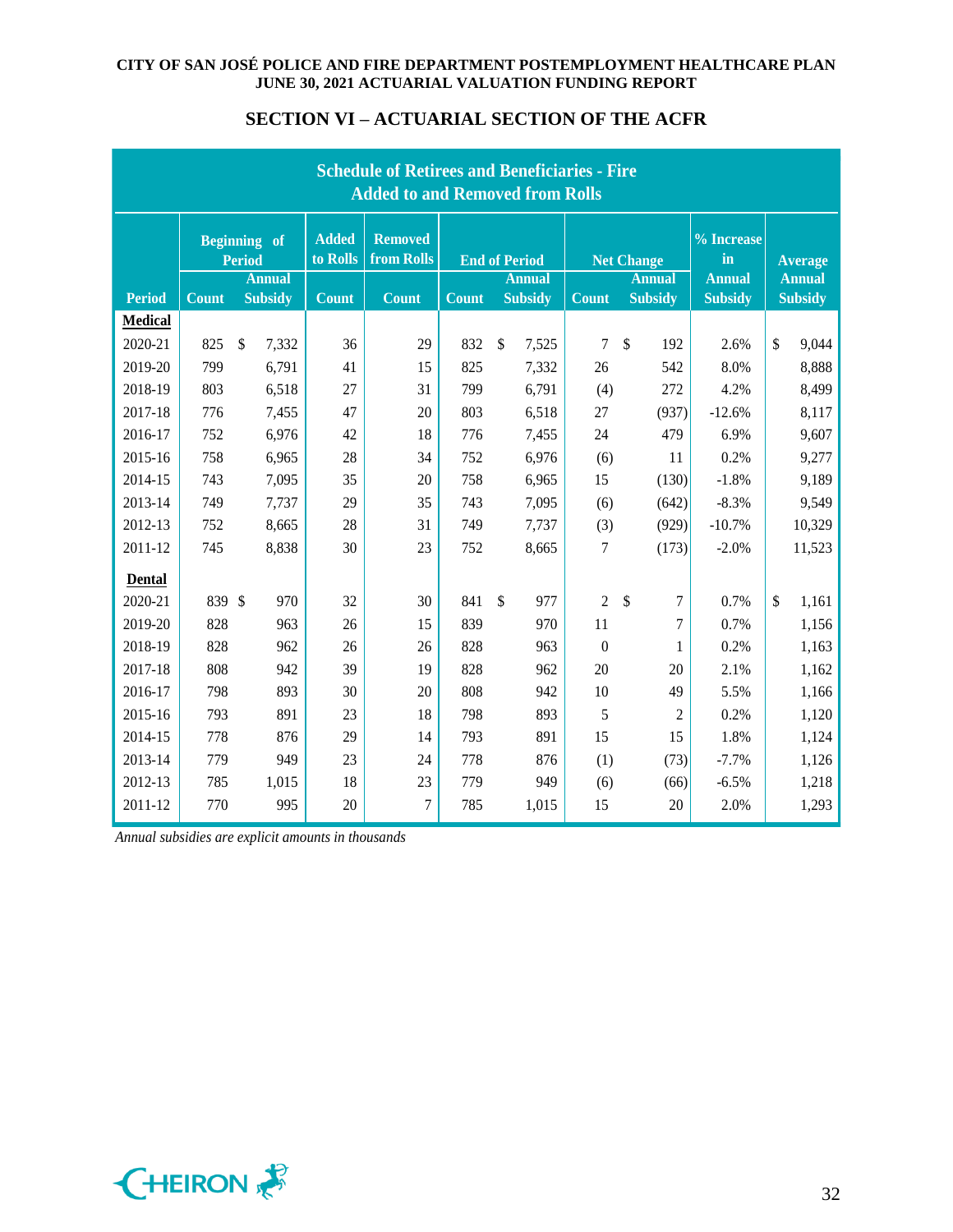## **APPENDIX A – MEMBERSHIP INFORMATION**

# **Member Data**

| <b>Police Department - Summary of Member Data</b>                 |                                              |            |              |              |           |
|-------------------------------------------------------------------|----------------------------------------------|------------|--------------|--------------|-----------|
| <b>Valuation Date</b>                                             | <b>June 30, 2021</b><br><b>June 30, 2020</b> |            |              |              | % Change  |
| <b>Active Employees Eligible for Full Benefits</b>                |                                              |            |              |              |           |
| Count                                                             |                                              | 517        |              | 578          | $-10.55%$ |
| Average Age                                                       |                                              | 46.7       |              | 46.4         | 0.74%     |
| Average OPEB Benefit Service                                      |                                              | 18.7       |              | 18.4         | 1.46%     |
| <b>Total Payroll</b>                                              | \$                                           | 85,177,803 |              | \$90,768,550 | $-6.16%$  |
| <b>Active Employees Eligible for Catastrophic Disability Only</b> |                                              |            |              |              |           |
| Count                                                             |                                              | 564        |              | 469          | 20.26%    |
| Average Age                                                       |                                              | 31.7       |              | 31.7         | 0.03%     |
| Average OPEB Benefit Service                                      |                                              | 3.4        |              | 3.3          | 4.11%     |
| <b>Total Payroll</b>                                              | \$                                           | 71,823,129 | $\mathbb{S}$ | 56,500,055   | 27.12%    |
| <b>Term Vested Members**</b>                                      |                                              | 9          |              | 9            | 0.00%     |
| <b>Retirees and Surviving Spouses with Coverage*</b>              |                                              |            |              |              |           |
| Medical and Dental Coverage                                       |                                              | 1,219      |              | 1,197        | 1.84%     |
| Medical Coverage Only                                             |                                              | 1          |              | 1            | 0.00%     |
| In-Lieu Medical with Dental Coverage                              |                                              | 159        |              | 141          | 12.77%    |
| Dental Coverage Only                                              |                                              | 21         |              | 21           | 0.00%     |
| In-Lieu Medical Coverage Only                                     |                                              | 24         |              | 14           | 71.43%    |
| <b>Total</b>                                                      |                                              | 1,424      |              | 1,374        | 3.64%     |
| <b>Total Count</b>                                                |                                              | 2,514      |              | 2,430        | 3.46%     |

*\* Counts do not include dependent spouses.*

*\*\* Includes only those members with 20 or more years of OPEB benefit service.*

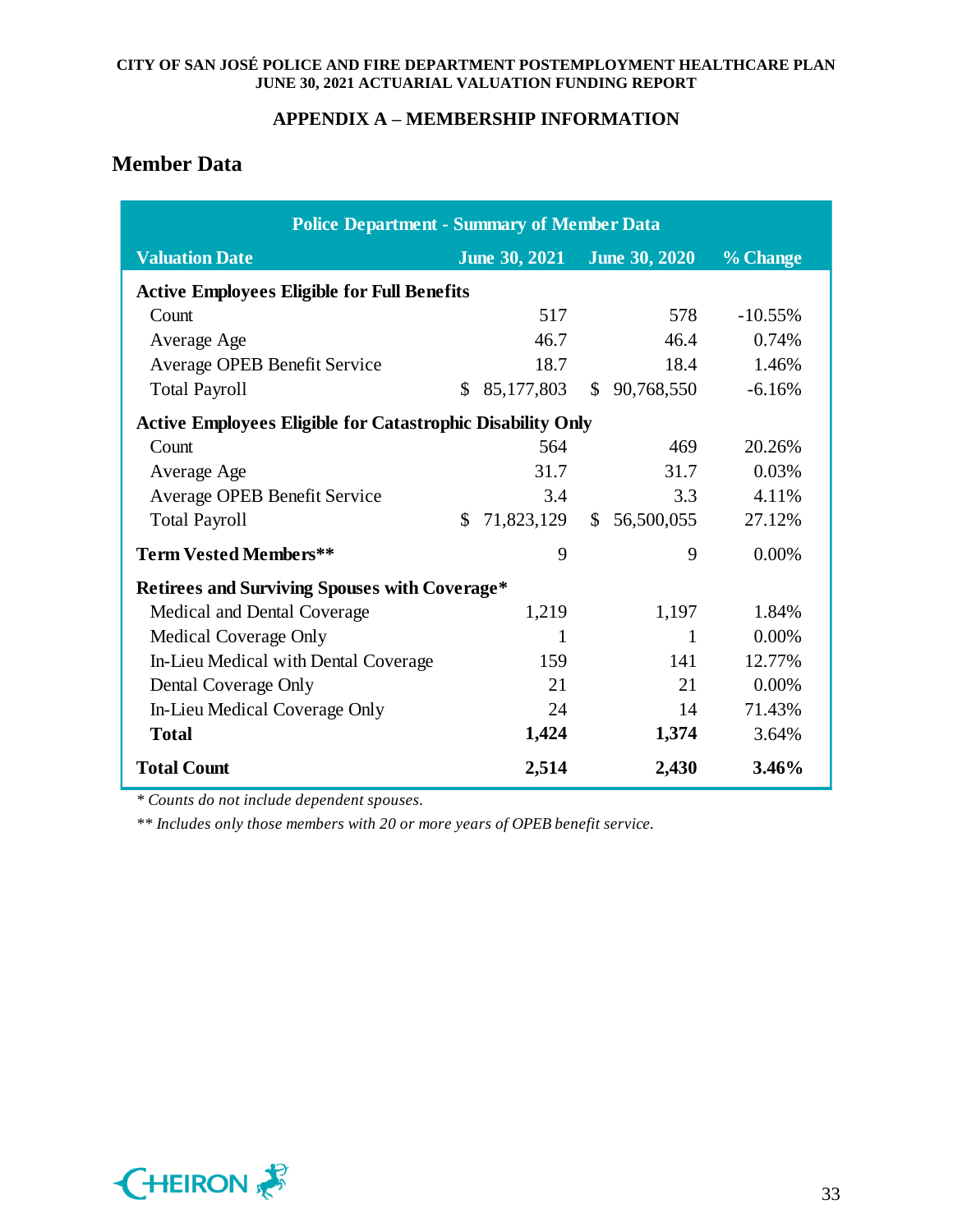## **APPENDIX A – MEMBERSHIP INFORMATION**

| <b>Fire Department - Summary of Member Data</b>                   |    |                             |               |            |          |  |  |  |  |  |
|-------------------------------------------------------------------|----|-----------------------------|---------------|------------|----------|--|--|--|--|--|
| <b>Valuation Date</b>                                             |    | June 30, 2021 June 30, 2020 |               |            | % Change |  |  |  |  |  |
| <b>Active Employees Eligible for Full Benefits</b>                |    |                             |               |            |          |  |  |  |  |  |
| Count                                                             |    | 469                         |               | 495        | $-5.25%$ |  |  |  |  |  |
| Average Age                                                       |    | 47.1                        |               | 46.5       | 1.21%    |  |  |  |  |  |
| Average OPEB Benefit Service                                      |    | 17.4                        |               | 16.9       | 3.01%    |  |  |  |  |  |
| <b>Total Payroll</b>                                              | \$ | 72,131,382                  | $\mathbb{S}$  | 73,995,442 | $-2.52%$ |  |  |  |  |  |
| <b>Active Employees Eligible for Catastrophic Disability Only</b> |    |                             |               |            |          |  |  |  |  |  |
| Count                                                             |    | 188                         |               | 167        | 12.57%   |  |  |  |  |  |
| Average Age                                                       |    | 35.6                        |               | 34.9       | 2.06%    |  |  |  |  |  |
| Average OPEB Benefit Service                                      |    | 4.8                         |               | 4.3        | 10.88%   |  |  |  |  |  |
| <b>Total Payroll</b>                                              | \$ | 23,425,509                  | $\mathcal{S}$ | 19,533,822 | 19.92%   |  |  |  |  |  |
| <b>Term Vested Members**</b>                                      |    | 3                           |               | 1          | 200.00%  |  |  |  |  |  |
| <b>Retirees and Surviving Spouses with Coverage*</b>              |    |                             |               |            |          |  |  |  |  |  |
| Medical and Dental Coverage                                       |    | 780                         |               | 781        | $-0.13%$ |  |  |  |  |  |
| <b>Medical Coverage Only</b>                                      |    | $\Omega$                    |               | $\theta$   | N/A      |  |  |  |  |  |
| In-Lieu Medical with Dental Coverage                              |    | 44                          |               | 40         | 10.00%   |  |  |  |  |  |
| Dental Coverage Only                                              |    | 17                          |               | 18         | $-5.56%$ |  |  |  |  |  |
| In-Lieu Medical Coverage Only                                     |    | 8                           |               | 4          | 100.00%  |  |  |  |  |  |
| <b>Total</b>                                                      |    | 849                         |               | 843        | 0.71%    |  |  |  |  |  |
| <b>Total Count</b>                                                |    | 1,509                       |               | 1,506      | 0.20%    |  |  |  |  |  |

*\* Counts do not include dependent spouses.*

*\*\* Includes only those members with 20 or more years of OPEB benefit service.*

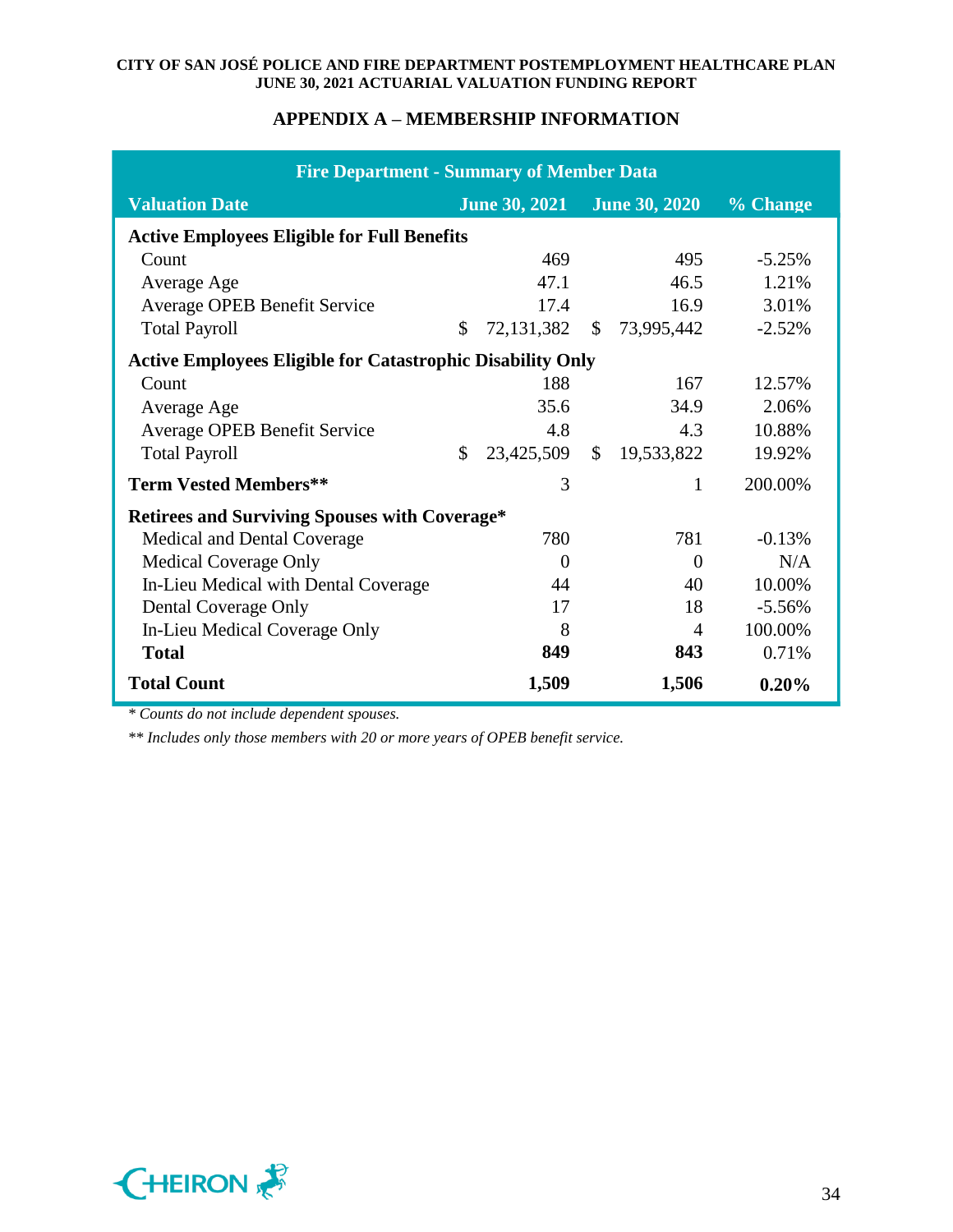|                             |               | <b>Police Department - Status Reconciliation</b> |                |                  |                        |              |
|-----------------------------|---------------|--------------------------------------------------|----------------|------------------|------------------------|--------------|
|                             |               | <b>Terminated</b>                                |                | <b>Surviving</b> |                        |              |
|                             | <b>Active</b> | <b>Vested</b>                                    | <b>Retiree</b> |                  | <b>Spouse Disabled</b> | <b>Total</b> |
| <b>Beginning of Year</b>    | 1,047         | 9                                                | 792            | 130              | 452                    | 2,430        |
| New Hires                   | 111           | 0                                                |                | $\Omega$         | $\mathbf{0}$           | 111          |
| Rehires                     | 10            | 0                                                |                |                  |                        | 10           |
| Non-Vested Termination      | (10)          | 0                                                |                |                  |                        | (10)         |
| <b>Vested Terminations</b>  | $\theta$      |                                                  |                |                  |                        |              |
| <b>Service Retirements</b>  | (52)          | 0                                                | 52             |                  |                        |              |
| <b>Disabled Retirements</b> | (10)          |                                                  | (1)            |                  | 11                     |              |
| New Survivors               | $\theta$      | 0                                                | 0              | 10               |                        | 10           |
| No longer covered           | (15)          | 0                                                | (8)            | (3)              | (14)                   | (40)         |
| Data corrections            |               | 0                                                | 3              |                  |                        | 3            |
| New Catastrophic Disability | 0             | 0                                                |                | 0                |                        |              |
| <b>End of Year</b>          | 1,081         | 9                                                | 838            | 137              | 449                    | 2,514        |

*Counts do not include dependent spouses*

*Counts include members in In-Lieu credit program and those eligible for catastrophic disability only*

|                               |               | <b>Fire Department - Status Reconciliation</b> |                |                  |                        |              |
|-------------------------------|---------------|------------------------------------------------|----------------|------------------|------------------------|--------------|
|                               |               | <b>Terminated</b>                              |                | <b>Surviving</b> |                        |              |
|                               | <b>Active</b> | <b>Vested</b>                                  | <b>Retiree</b> |                  | <b>Spouse Disabled</b> | <b>Total</b> |
| <b>Beginning of Year</b>      | 662           |                                                | 270            | 130              | 443                    | 1,506        |
| <b>New Hires</b>              | 21            |                                                | 0              |                  |                        | 21           |
| Rehires                       | 2             |                                                |                |                  |                        | 2            |
| <b>Non-Vested Termination</b> |               |                                                | 0              |                  |                        |              |
| <b>Vested Terminations</b>    | (1)           |                                                |                |                  |                        |              |
| <b>Service Retirements</b>    | (25)          |                                                | 25             |                  |                        |              |
| <b>Disabled Retirements</b>   | (2)           |                                                | 0              | 0                |                        |              |
| New Survivors                 |               |                                                | 0              | 8                |                        | 8            |
| No longer covered             |               |                                                | (4)            | (9)              | (16)                   | (29)         |
| Data corrections              |               |                                                | 0              | 0                |                        |              |
| New Catastrophic Disability   |               |                                                | 0              | 0                |                        |              |
| <b>End of Year</b>            | 657           | 3                                              | 291            | 129              | 429                    | 1,509        |

*Counts do not include dependent spouses*

*Counts include members in In-Lieu credit program and those eligible for catastrophic disability only*

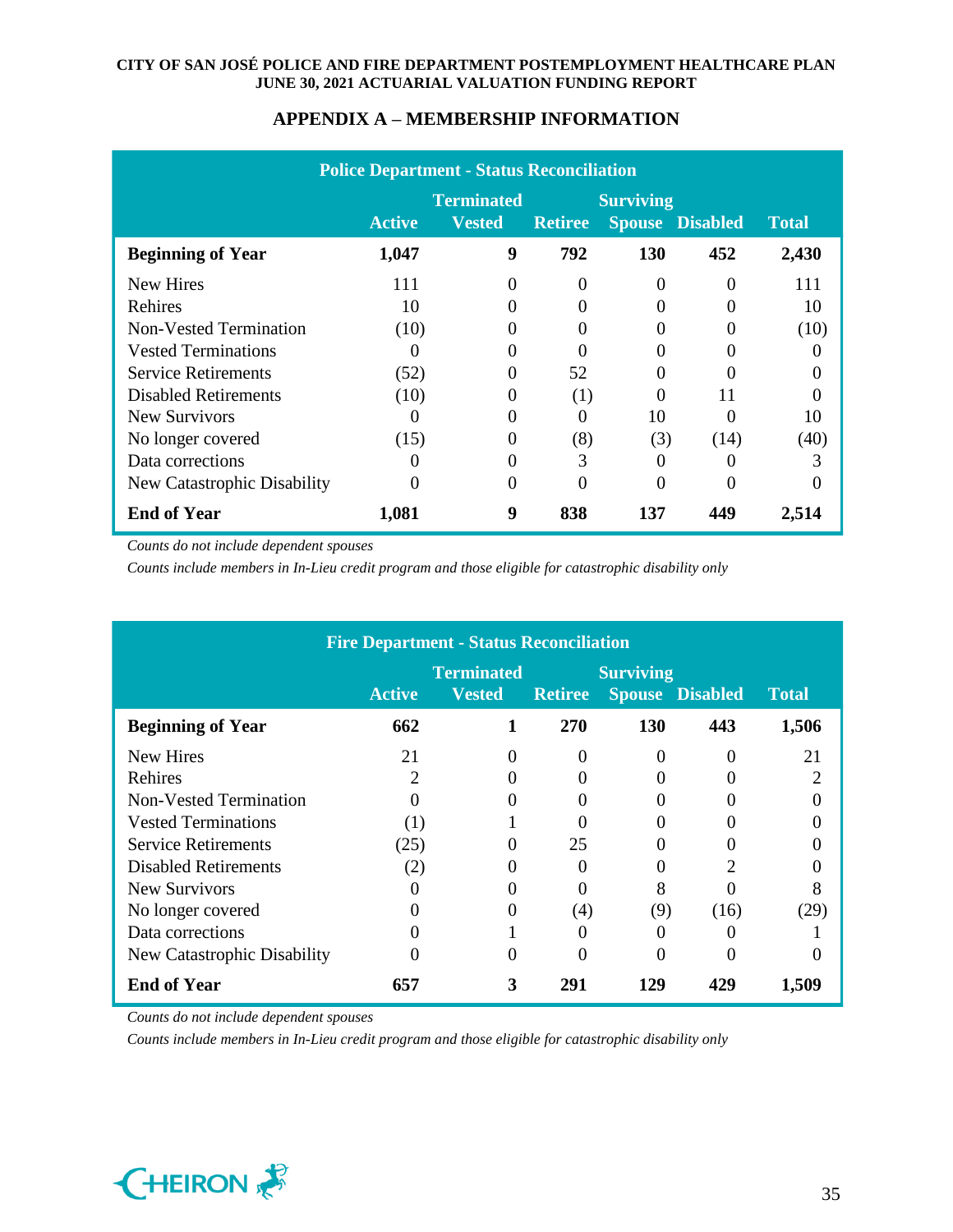# **Member Data as of June 30, 2021:**

| Age          |                |          |                             | <b>Years of OPEB Benefit Service</b> |           | <b>Police Department - Active Employees Eligible For Full Benefits</b> |                             |              |
|--------------|----------------|----------|-----------------------------|--------------------------------------|-----------|------------------------------------------------------------------------|-----------------------------|--------------|
| <b>Group</b> | $\leq 5$       | $5 - 9$  | $10 - 14$                   | $15 - 19$                            | $20 - 24$ | $25 - 29$                                                              | $30 +$                      | <b>Total</b> |
| Under 25     | $\Omega$       | $\Omega$ | $\Omega$                    | $\Omega$                             | $\Omega$  | $\Omega$                                                               |                             |              |
| 25 to 29     | 0              |          |                             |                                      |           |                                                                        |                             |              |
| 30 to 34     | $\Omega$       | 14       |                             | 0                                    |           |                                                                        |                             | 15           |
| 35 to 39     | 0              | 20       | 45                          |                                      | $\Omega$  |                                                                        |                             | 72           |
| 40 to 44     | 0              | 8        | 37                          | 34                                   | 17        |                                                                        |                             | 96           |
| 45 to 49     |                | 4        | 25                          | 40                                   | 80        | 19                                                                     |                             | 169          |
| 50 to 54     | 0              |          | 9                           | 20                                   | 66        | 43                                                                     |                             | 140          |
| 55 to 59     | 0              |          | $\mathcal{D}_{\mathcal{L}}$ | 6                                    |           | 7                                                                      | $\mathcal{D}_{\mathcal{L}}$ | 22           |
| 60 to 64     |                |          |                             |                                      |           |                                                                        |                             | 3            |
| $65$ and up  | $\overline{0}$ | 0        |                             |                                      |           |                                                                        |                             |              |
| <b>Total</b> |                | 47       | 119                         | 107                                  | 169       | 71                                                                     | 3                           | 517          |

| Age          |                |          | <b>Years of OPEB Benefit Service</b> |           |           | <b>Fire Department - Active Employees Eligible For Full Benefits</b> |                |              |
|--------------|----------------|----------|--------------------------------------|-----------|-----------|----------------------------------------------------------------------|----------------|--------------|
| <b>Group</b> | $\lt 5$        | $5 - 9$  | $10 - 14$                            | $15 - 19$ | $20 - 24$ | $25 - 29$                                                            | $30 +$         | <b>Total</b> |
| Under 25     | $\Omega$       | $\Omega$ | $\Omega$                             | $\Omega$  | $\Omega$  | $\Omega$                                                             | 0              | $\Omega$     |
| 25 to 29     | $\Omega$       |          |                                      |           |           |                                                                      |                |              |
| 30 to 34     |                |          | $\mathfrak{D}$                       |           |           |                                                                      |                | 11           |
| 35 to 39     | 0              | 27       | 28                                   |           | 0         | 0                                                                    |                | 56           |
| 40 to 44     |                | 24       | 61                                   | 22        | 6         | 0                                                                    |                | 113          |
| 45 to 49     |                | 4        | 27                                   | 30        | 45        |                                                                      |                | 112          |
| 50 to 54     | 0              | 3        | 13                                   | 25        | 74        | 26                                                                   | 2              | 143          |
| 55 to 59     |                |          |                                      | 6         | 18        | 8                                                                    |                | 33           |
| 60 to 64     |                |          |                                      |           |           |                                                                      |                |              |
| $65$ and up  | $\overline{0}$ | 0        | $\theta$                             | $\theta$  |           | 0                                                                    | $\overline{0}$ |              |
| <b>Total</b> |                | 67       | 132                                  | 84        | 144       | 39                                                                   | 2              | 469          |

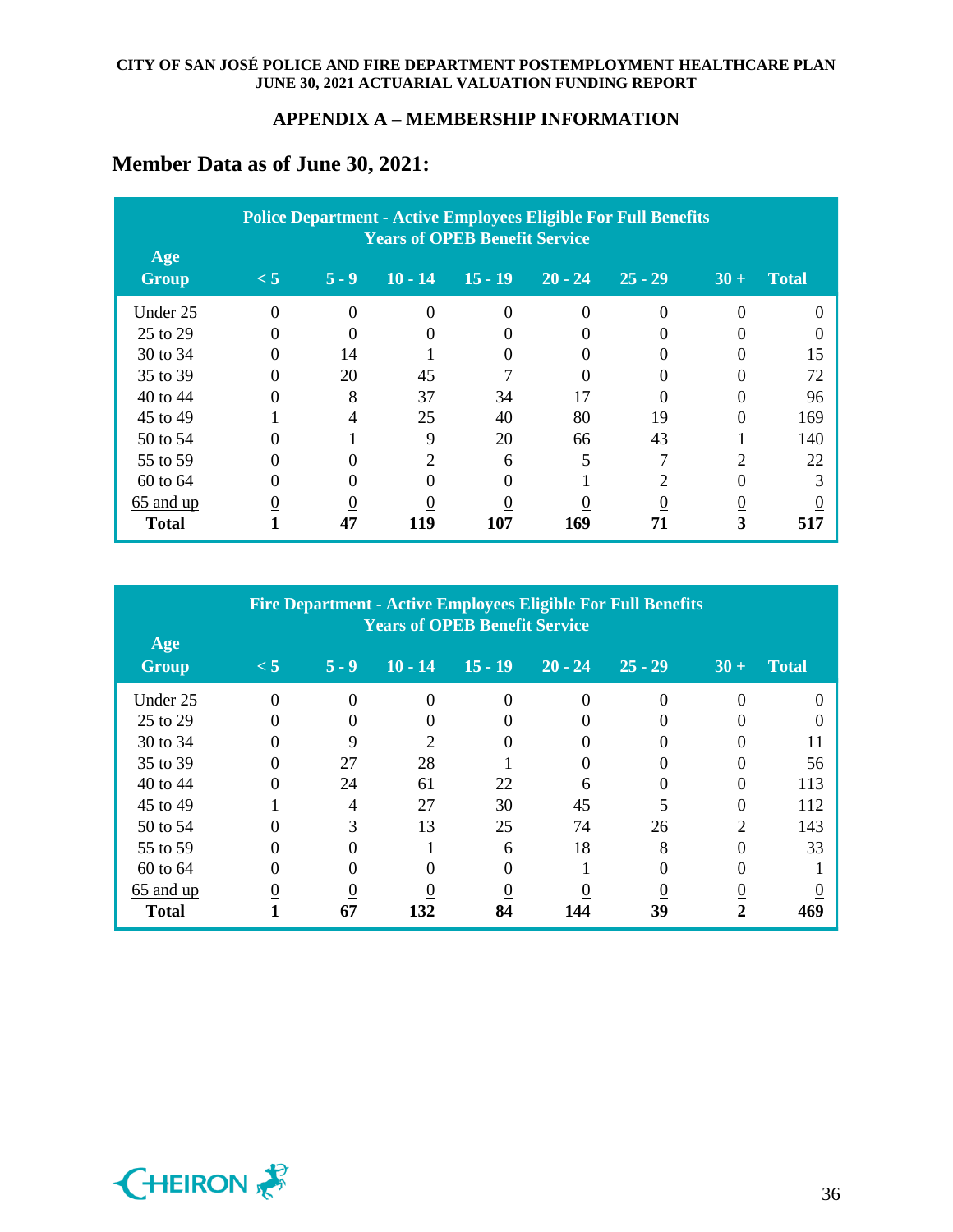| Police Department - Active Employees Eligible for Catastrophic Disability Benefits Only<br><b>Years of OPEB Benefit Service</b> |          |         |                |                |                |                |        |              |  |  |  |
|---------------------------------------------------------------------------------------------------------------------------------|----------|---------|----------------|----------------|----------------|----------------|--------|--------------|--|--|--|
| Age<br><b>Group</b>                                                                                                             | $\leq 5$ | $5 - 9$ | $10 - 14$      | $15 - 19$      | $20 - 24$      | $25 - 29$      | $30 +$ | <b>Total</b> |  |  |  |
| Under 25                                                                                                                        | 47       | 0       | 0              | 0              |                |                |        | 47           |  |  |  |
| 25 to 29                                                                                                                        | 195      |         | 0              |                |                |                |        | 202          |  |  |  |
| 30 to 34                                                                                                                        | 136      | 55      |                |                |                |                |        | 191          |  |  |  |
| 35 to 39                                                                                                                        | 50       | 21      | 2              |                |                |                |        | 73           |  |  |  |
| 40 to 44                                                                                                                        | 14       | 10      | 4              |                |                |                |        | 30           |  |  |  |
| 45 to 49                                                                                                                        | 6        | 3       |                | 2              | 2              |                |        | 13           |  |  |  |
| 50 to 54                                                                                                                        |          |         |                |                | 2              |                |        | 4            |  |  |  |
| 55 to 59                                                                                                                        |          |         |                |                | 3              |                |        | 4            |  |  |  |
| 60 to 64                                                                                                                        |          |         |                |                |                |                |        |              |  |  |  |
| 65 and up                                                                                                                       |          |         | $\overline{0}$ | $\overline{0}$ | $\overline{0}$ | $\overline{0}$ |        |              |  |  |  |
| <b>Total</b>                                                                                                                    | 450      | 96      | 7              | 3              | 8              | 0              |        | 564          |  |  |  |

## **APPENDIX A – MEMBERSHIP INFORMATION**

| Fire Department - Active Employees Eligible for Catastrophic Disability Benefits Only<br><b>Years of OPEB Benefit Service</b> |                |                       |           |           |           |           |        |              |  |  |  |
|-------------------------------------------------------------------------------------------------------------------------------|----------------|-----------------------|-----------|-----------|-----------|-----------|--------|--------------|--|--|--|
| Age<br><b>Group</b>                                                                                                           | $\leq 5$       | $5 - 9$               | $10 - 14$ | $15 - 19$ | $20 - 24$ | $25 - 29$ | $30 +$ | <b>Total</b> |  |  |  |
| Under 25                                                                                                                      | 3              | $\Omega$              | $\Omega$  | $\Omega$  | $\Omega$  | 0         |        |              |  |  |  |
| 25 to 29                                                                                                                      | 22             | 3                     |           |           |           |           |        | 25           |  |  |  |
| 30 to 34                                                                                                                      | 47             | 31                    |           |           |           |           |        | 78           |  |  |  |
| 35 to 39                                                                                                                      | 24             | 15                    | 2         |           |           |           |        | 41           |  |  |  |
| 40 to 44                                                                                                                      | 4              | 13                    |           |           |           |           |        | 26           |  |  |  |
| 45 to 49                                                                                                                      | $\mathfrak{D}$ | $\mathfrak{D}$        |           |           |           |           |        |              |  |  |  |
| 50 to 54                                                                                                                      |                | 3                     |           |           |           |           |        |              |  |  |  |
| 55 to 59                                                                                                                      |                | $\mathcal{D}_{\cdot}$ |           |           |           |           |        |              |  |  |  |
| 60 to 64                                                                                                                      |                |                       |           |           |           |           |        |              |  |  |  |
| 65 and up                                                                                                                     | $\theta$       | $\overline{0}$        |           |           |           |           |        |              |  |  |  |
| <b>Total</b>                                                                                                                  | 103            | 69                    | 10        |           |           |           |        | 188          |  |  |  |

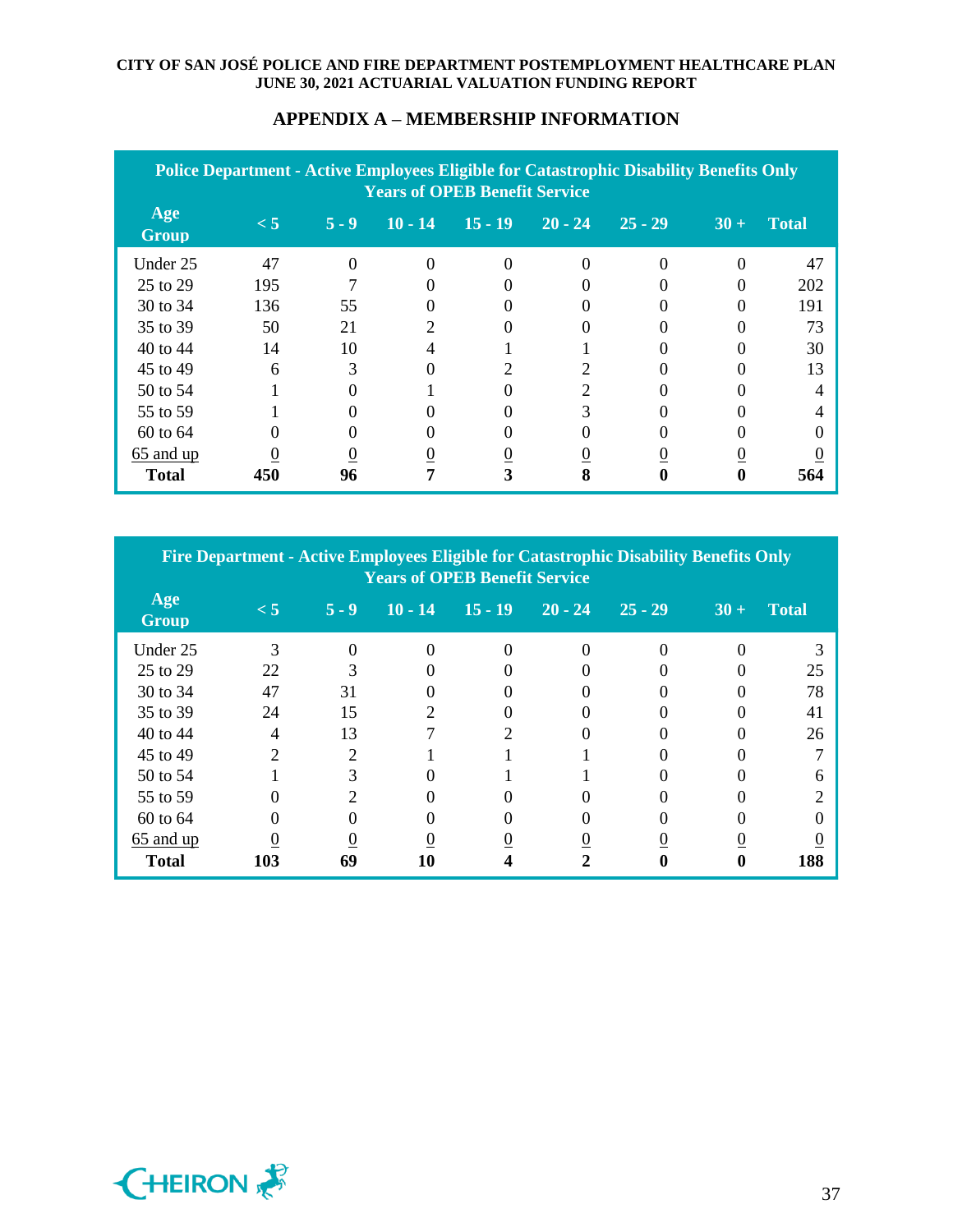



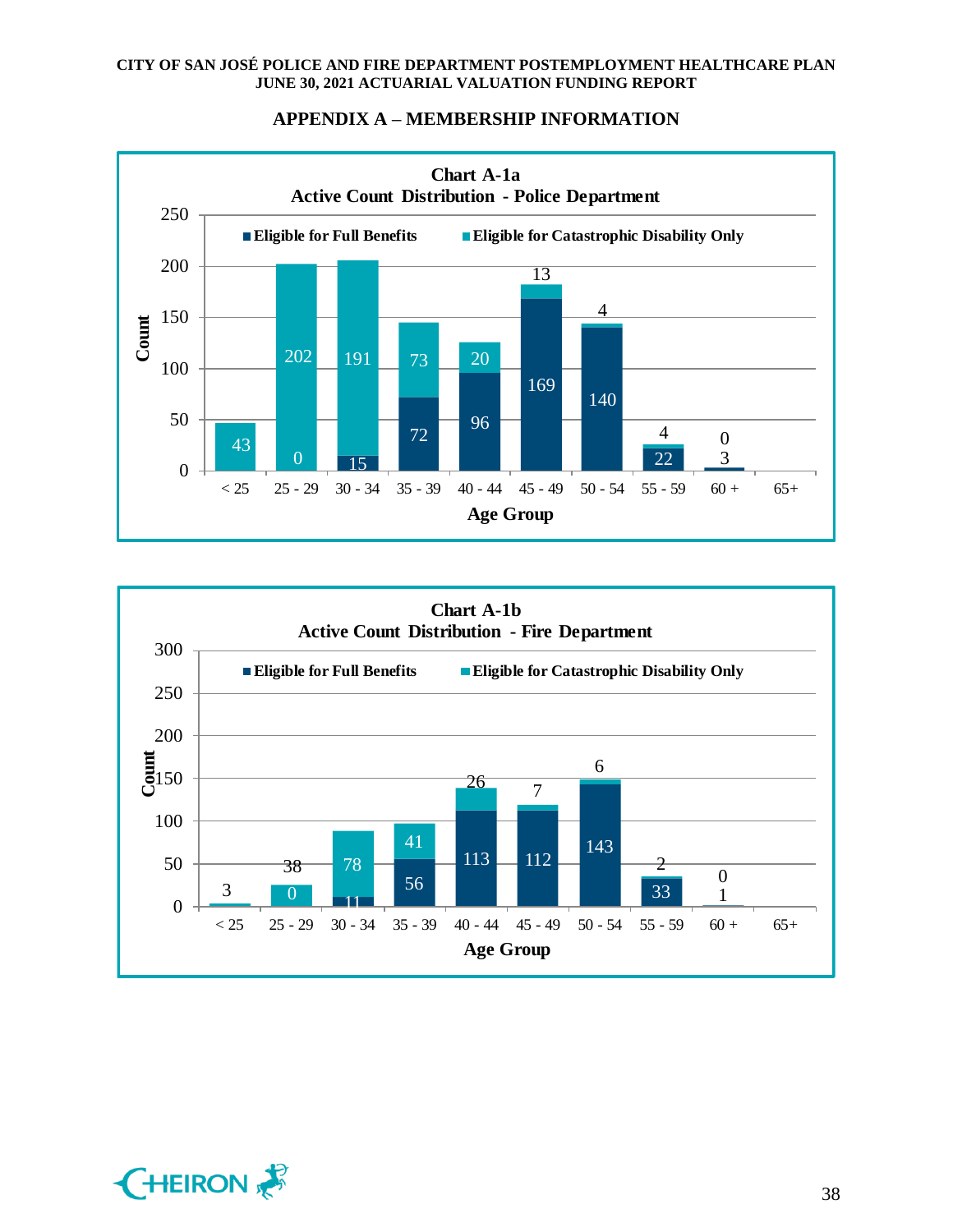| <b>Police Department - Retirees, Disabled Retirees and Surviving Spouses</b> |              |                                            |              |                                   |  |
|------------------------------------------------------------------------------|--------------|--------------------------------------------|--------------|-----------------------------------|--|
| Age<br><b>Group</b>                                                          | <b>Males</b> | <b>Medical Insurance</b><br><b>Females</b> | <b>Total</b> | <b>Dental</b><br><b>Insurance</b> |  |
| Under 50                                                                     | 26           | 7                                          | 33           | 49                                |  |
| 50 to 54                                                                     | 84           | 14                                         | 98           | 149                               |  |
| 55 to 59                                                                     | 156          | 28                                         | 184          | 229                               |  |
| 60 to 64                                                                     | 158          | 27                                         | 185          | 217                               |  |
| 65 to 69                                                                     | 189          | 15                                         | 204          | 223                               |  |
| 70 to 74                                                                     | 200          | 35                                         | 235          | 245                               |  |
| 75 to 79                                                                     | 123          | 24                                         | 147          | 151                               |  |
| 80 to 84                                                                     | 61           | 22                                         | 83           | 84                                |  |
| 85 to 89                                                                     | 23           | 12                                         | 35           | 36                                |  |
| Over 90                                                                      | 6            | 10                                         | 16           | 16                                |  |
| <b>Total</b>                                                                 | 1,026        | 194                                        | 1,220        | 1,399                             |  |

*Counts do not include dependent spouses*



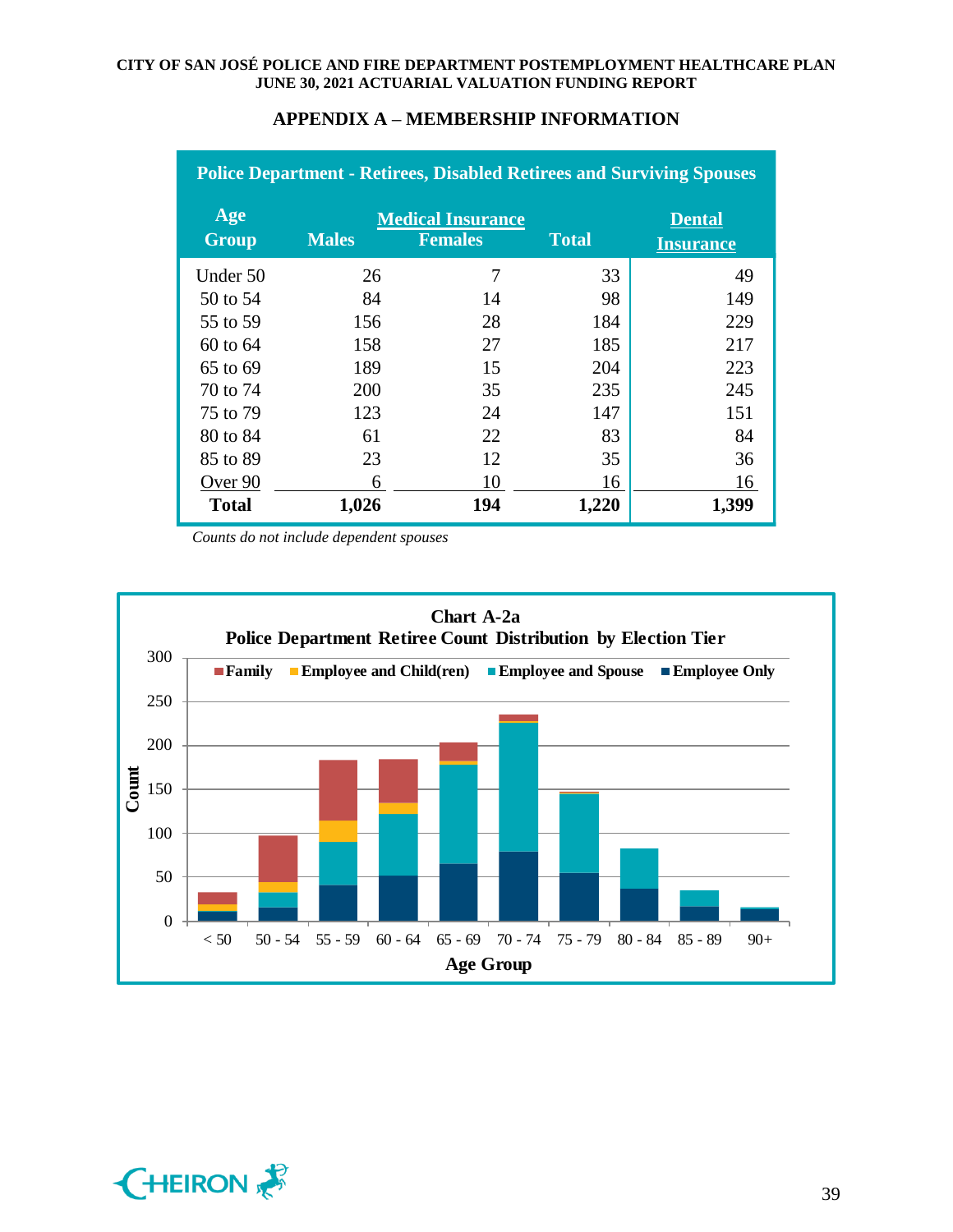| <b>Fire Department - Retirees, Disabled Retirees and Surviving Spouses</b> |              |                                            |              |                                   |  |
|----------------------------------------------------------------------------|--------------|--------------------------------------------|--------------|-----------------------------------|--|
| Age<br><b>Group</b>                                                        | <b>Males</b> | <b>Medical Insurance</b><br><b>Females</b> | <b>Total</b> | <b>Dental</b><br><b>Insurance</b> |  |
| Under 50                                                                   | 4            | $\mathcal{D}_{\mathcal{L}}$                | 6            | 10                                |  |
| 50 to 54                                                                   | 27           | 4                                          | 31           | 39                                |  |
| 55 to 59                                                                   | 69           | 9                                          | 78           | 95                                |  |
| 60 to 64                                                                   | 88           | 11                                         | 99           | 106                               |  |
| 65 to 69                                                                   | 81           | 15                                         | 96           | 99                                |  |
| 70 to 74                                                                   | 118          | 25                                         | 143          | 149                               |  |
| 75 to 79                                                                   | 137          | 35                                         | 172          | 178                               |  |
| 80 to 84                                                                   | 81           | 19                                         | 100          | 105                               |  |
| 85 to 89                                                                   | 19           | 13                                         | 32           | 35                                |  |
| Over 90                                                                    | 14           | 9                                          | 23           | 25                                |  |
| <b>Total</b>                                                               | 638          | 142                                        | 780          | 841                               |  |

*Counts do not include dependent spouses*



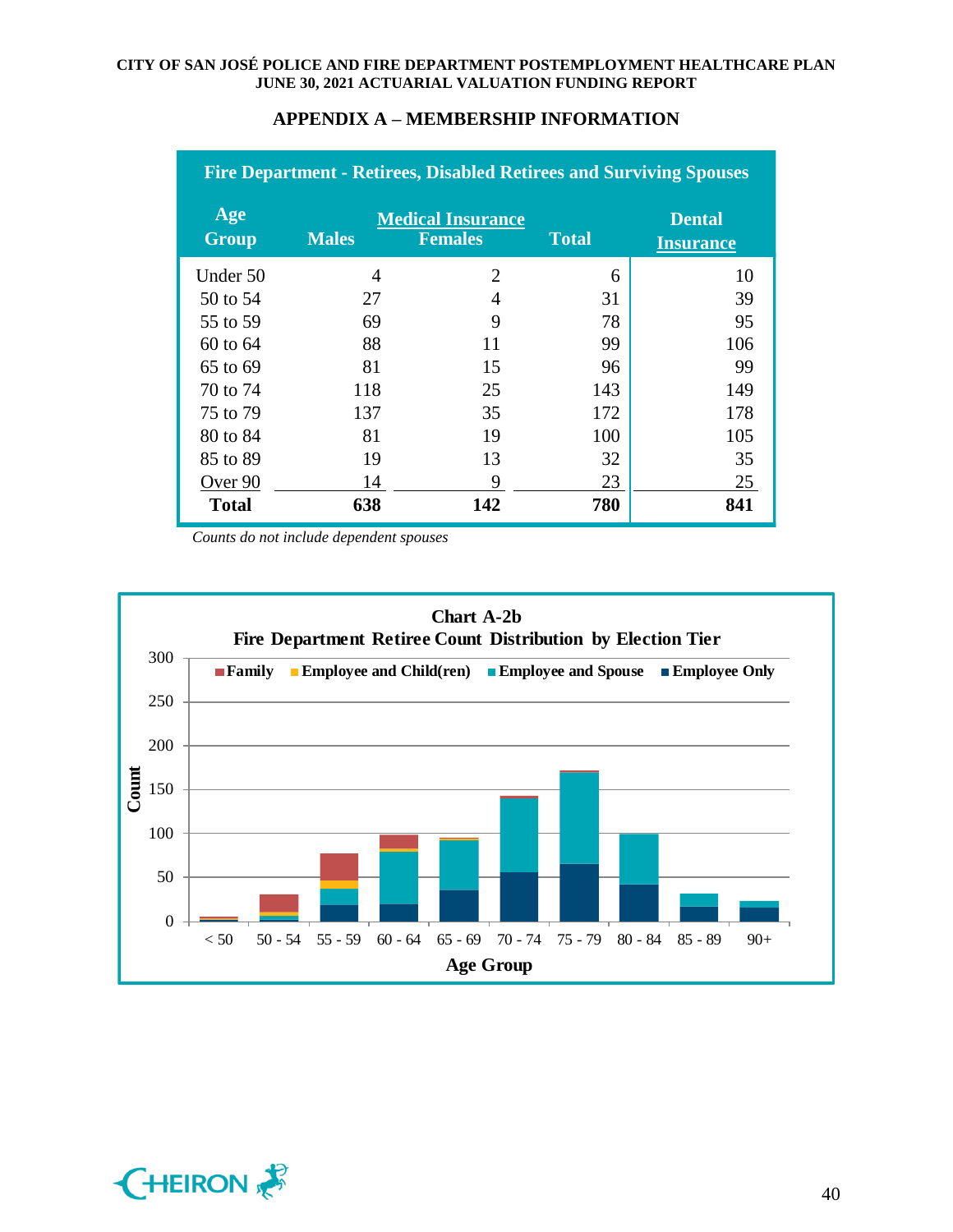| <b>Police &amp; Fire Department Vested Terminations*</b> |               |             |                   |  |  |
|----------------------------------------------------------|---------------|-------------|-------------------|--|--|
| <b>Age Group</b>                                         | <b>Police</b> | <b>Fire</b> | <b>Total</b>      |  |  |
| Under 45                                                 |               |             |                   |  |  |
| 45 to 49                                                 |               |             | $\mathbf{\Omega}$ |  |  |
| 50 to 54                                                 | 9             | 3           | 12                |  |  |
| 55 to 59                                                 |               |             |                   |  |  |
| 60 to 64                                                 |               |             |                   |  |  |
| Over <sub>65</sub>                                       |               |             |                   |  |  |
| <b>Total</b>                                             | o             |             | 12                |  |  |

*\*Includes only those term vested participants with at least 20 years of OPEB benefit service*

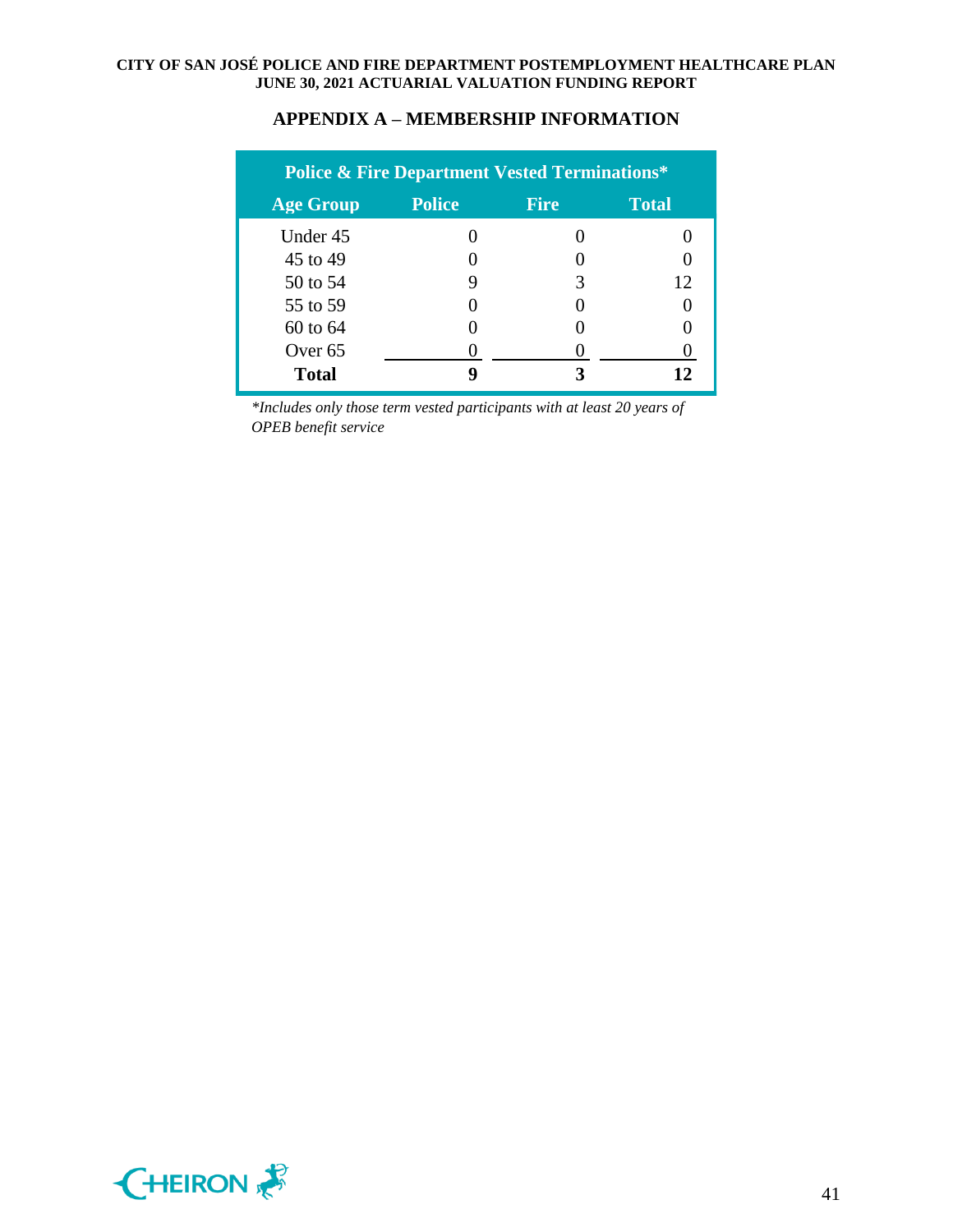## **APPENDIX B – ACTUARIAL ASSUMPTIONS AND METHODS**

# **Economic Assumptions**

The expected return on Plan assets and per person cost trend assumptions shown below were adopted by the Board of Administration with our input at the December 2, 2021 Board meeting. Price inflation and wage inflation assumptions were adopted at the December 3, 2020 Board meeting based upon our recommendations. Please refer to the presentation for that meeting for details, including the rationale for each assumption.

## **1. Expected Return on Plan Assets**

6.00% per year. The Board expects a long-term rate of return of 6.1% based on Meketa's 20-year capital market assumptions and the System's current investment policy.

## **2. Per Person Cost Trends**

Medical trends were developed using the 2021 Society of Actuaries Long-run Medical Cost Trend Model with the following parameters:

| Initial trend rate:                |       |
|------------------------------------|-------|
| Non-Medicare Eligible:             | 8.00% |
| Medicare Eligible:                 | 4.00% |
| Inflation:                         | 2.25% |
| Real GDP per Capita:               | 1.50% |
| <b>Excess Medical Cost Growth:</b> | 1.10% |
| Expected GDP Share in 2030:        | 20.3% |
| <b>Resistance Point:</b>           | 20.0% |
| Year limited to GDP growth:        | 2075  |

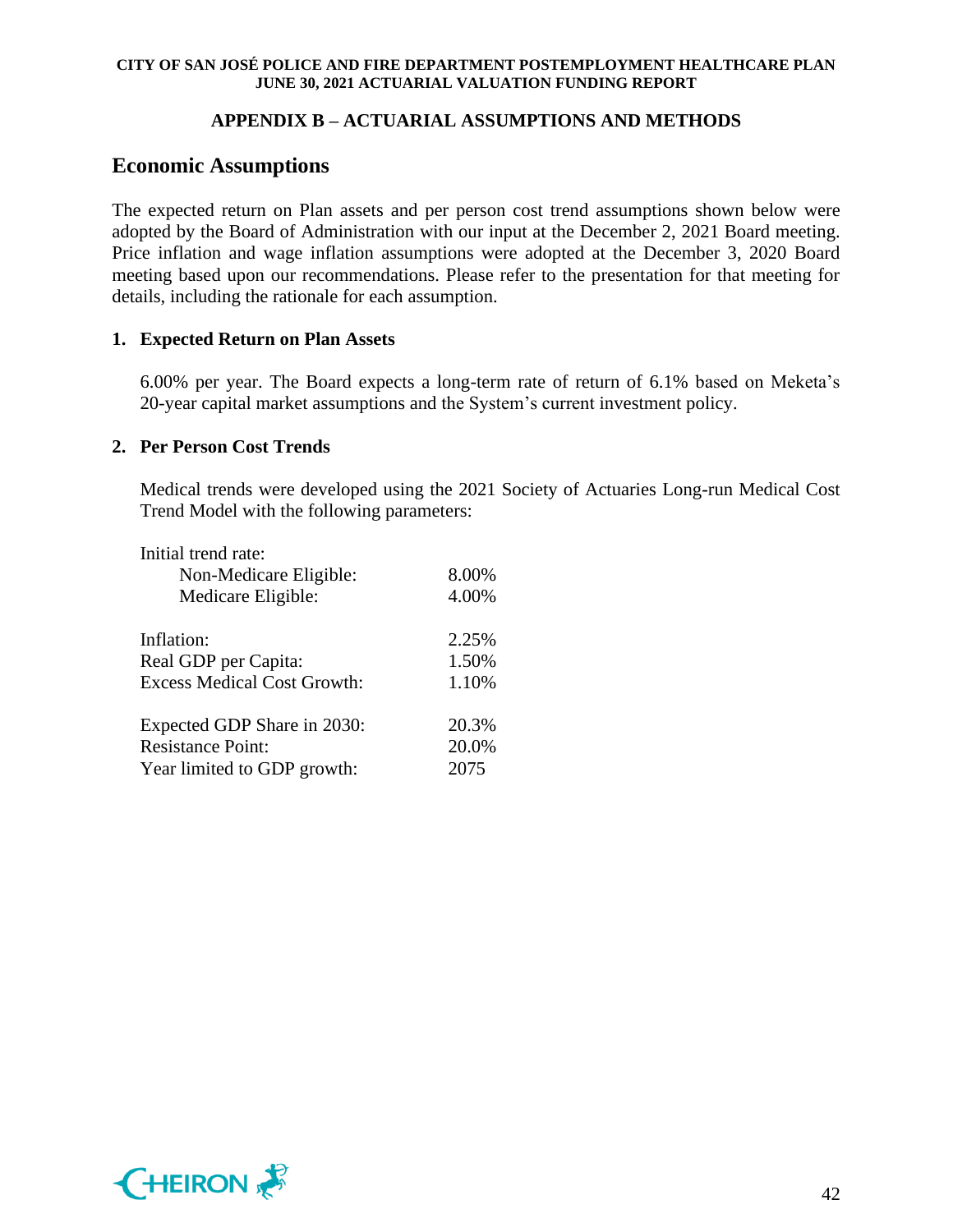| APPENDIX B – ACTUARIAL ASSUMPTIONS AND METHODS |
|------------------------------------------------|
|------------------------------------------------|

| <b>Annual Increase</b> |                 |                 |               |                 |                    |                 |                 |               |                 |
|------------------------|-----------------|-----------------|---------------|-----------------|--------------------|-----------------|-----------------|---------------|-----------------|
| <b>Fiscal Year</b>     | Pre-            | <b>Medicare</b> |               | Part B          | <b>Fiscal Year</b> | Pre-            | <b>Medicare</b> |               | Part B          |
| <b>Beginning</b>       | <b>Medicare</b> | Eligible        | <b>Dental</b> | <b>Premiums</b> | <b>Beginning</b>   | <b>Medicare</b> | Eligible        | <b>Dental</b> | <b>Premiums</b> |
| 2022                   |                 | Varies by Plan  |               | 6.96%           | 2052               | 4.45            | 4.45            | 3.50          | 3.70            |
| 2023                   | 7.49%           | 4.15%           | 3.50%         | 3.04            | 2053               | 4.44            | 4.44            | 3.50          | 3.70            |
| 2024                   | 7.15            | 4.26            | 3.50          | 5.25            | 2054               | 4.43            | 4.43            | 3.50          | 3.70            |
| 2025                   | 6.80            | 4.36            | 3.50          | 4.94            | 2055               | 4.42            | 4.42            | 3.50          | 3.70            |
| 2026                   | 6.46            | 4.46            | 3.50          | 5.68            | 2056               | 4.41            | 4.41            | 3.50          | 3.70            |
| 2027                   | 6.12            | 4.57            | 3.50          | 5.81            | 2057               | 4.40            | 4.40            | 3.50          | 3.70            |
| 2028                   | 5.78            | 4.67            | 3.50          | 5.91            | 2058               | 4.39            | 4.39            | 3.50          | 3.70            |
| 2029                   | 5.44            | 4.77            | 3.50          | 5.66            | 2059               | 4.38            | 4.38            | 3.50          | 3.70            |
| 2030                   | 5.10            | 4.87            | 3.50          | 5.37            | 2060               | 4.37            | 4.37            | 3.50          | 3.70            |
| 2031                   | 4.93            | 4.93            | 3.50          | 5.27            | 2061               | 4.36            | 4.36            | 3.50          | 3.70            |
| 2032                   | 4.87            | 4.87            | 3.50          | 5.16            | 2062               | 4.36            | 4.36            | 3.50          | 3.70            |
| 2033                   | 4.78            | 4.78            | 3.50          | 5.05            | 2063               | 4.35            | 4.35            | 3.50          | 3.70            |
| 2034                   | 4.74            | 4.74            | 3.50          | 4.94            | 2064               | 4.34            | 4.34            | 3.50          | 3.70            |
| 2035                   | 4.71            | 4.71            | 3.50          | 4.83            | 2065               | 4.33            | 4.33            | 3.50          | 3.70            |
| 2036                   | 4.68            | 4.68            | 3.50          | 4.72            | 2066               | 4.30            | 4.30            | 3.50          | 3.70            |
|                        |                 |                 |               |                 |                    |                 |                 |               |                 |
| 2037                   | 4.66            | 4.66            | 3.50          | 4.61            | 2067               | 4.24            | 4.24            | 3.50          | 3.70            |
| 2038                   | 4.64            | 4.64            | 3.50          | 4.51            | 2068               | 4.18            | 4.18            | 3.50          | 3.70            |
| 2039                   | 4.62            | 4.62            | 3.50          | 4.40            | 2069               | 4.12            | 4.12            | 3.50          | 3.70            |
| 2040                   | 4.60            | 4.60            | 3.50          | 4.29            | 2070               | 4.07            | 4.07            | 3.50          | 3.70            |
| 2041                   | 4.59            | 4.59            | 3.50          | 4.18            | 2071               | 4.02            | 4.02            | 3.50          | 3.70            |
| 2042                   | 4.57            | 4.57            | 3.50          | 4.07            | 2072               | 3.96            | 3.96            | 3.50          | 3.70            |
| 2043                   | 4.56            | 4.56            | 3.50          | 3.96            | 2073               | 3.91            | 3.91            | 3.50          | 3.70            |
| 2044                   | 4.54            | 4.54            | 3.50          | 3.85            | 2074               | 3.86            | 3.86            | 3.50          | 3.70            |
| 2045                   | 4.53            | 4.53            | 3.50          | 3.75            | 2075               | 3.81            | 3.81            | 3.50          | 3.70            |
| 2046                   | 4.51            | 4.51            | 3.50          | 3.70            | 2076               | 3.78            | 3.78            | 3.50          | 3.70            |
|                        |                 |                 |               |                 |                    |                 |                 |               |                 |
| 2047                   | 4.50            | 4.50            | 3.50          | 3.70            | 2077               | 3.78            | 3.78            | 3.50          | 3.70            |
| 2048                   | 4.49            | 4.49            | 3.50          | 3.70            | $2078+$            | 3.78            | 3.78            | 3.50          | 3.70            |
| 2049                   | 4.48            | 4.48            | 3.50          | 3.70            |                    |                 |                 |               |                 |
| 2050                   | 4.47            | 4.47            | 3.50          | 3.70            |                    |                 |                 |               |                 |
| 2051                   | 4.46            | 4.46            | 3.50          | 3.70            |                    |                 |                 |               |                 |

The table above shows the trend increases on a fiscal year basis; premium rates change on a calendar year basis. For the fiscal year beginning July 1, 2022, the trend was developed using actual calendar year 2022 premiums and a trend assumption for calendar year 2023. The trend factors vary by plan as shown in the table below.

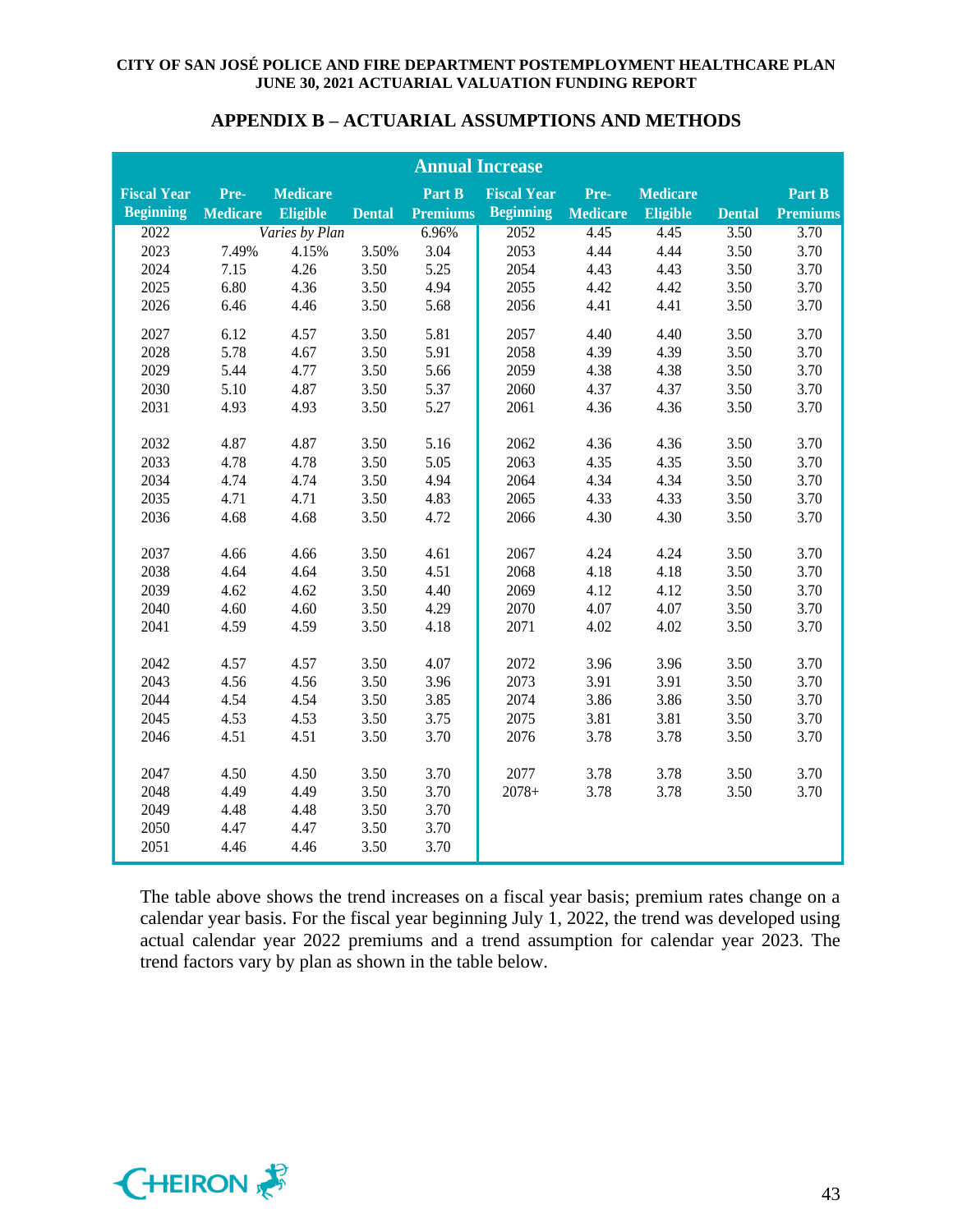| <b>Plan</b>                 | <b>FY Beginning</b><br>2022 Trend |
|-----------------------------|-----------------------------------|
| <b>Pre-Medicare</b>         |                                   |
| Kaiser Plans                | 3.59%                             |
| Anthem HMO Plans            | $-0.91%$                          |
| Anthem High Deductible Plan | 12.84%                            |
| <b>Anthem PPO Plans</b>     | 12.84%                            |
| <b>Medicare</b>             |                                   |
| Kaiser Plan                 | 1.67%                             |
| Anthem HMO Plan             | 1.82%                             |
| Anthem PPO Plan             | 0.43%                             |
| <b>Dental</b>               |                                   |
| <b>HMO</b> Plan             | 1.76%                             |
| PPO Plan                    | $-7.69%$                          |

## **APPENDIX B – ACTUARIAL ASSUMPTIONS AND METHODS**

Deductibles, Co-payments, Out-of-Pocket Maximums, and Annual Maximum (where applicable) are assumed to increase at the above trend rates.

## **3. Changes Since the Last Valuation**

The per-person cost trends were updated, and the discount rate was reduced from 6.25% to 6.00%.

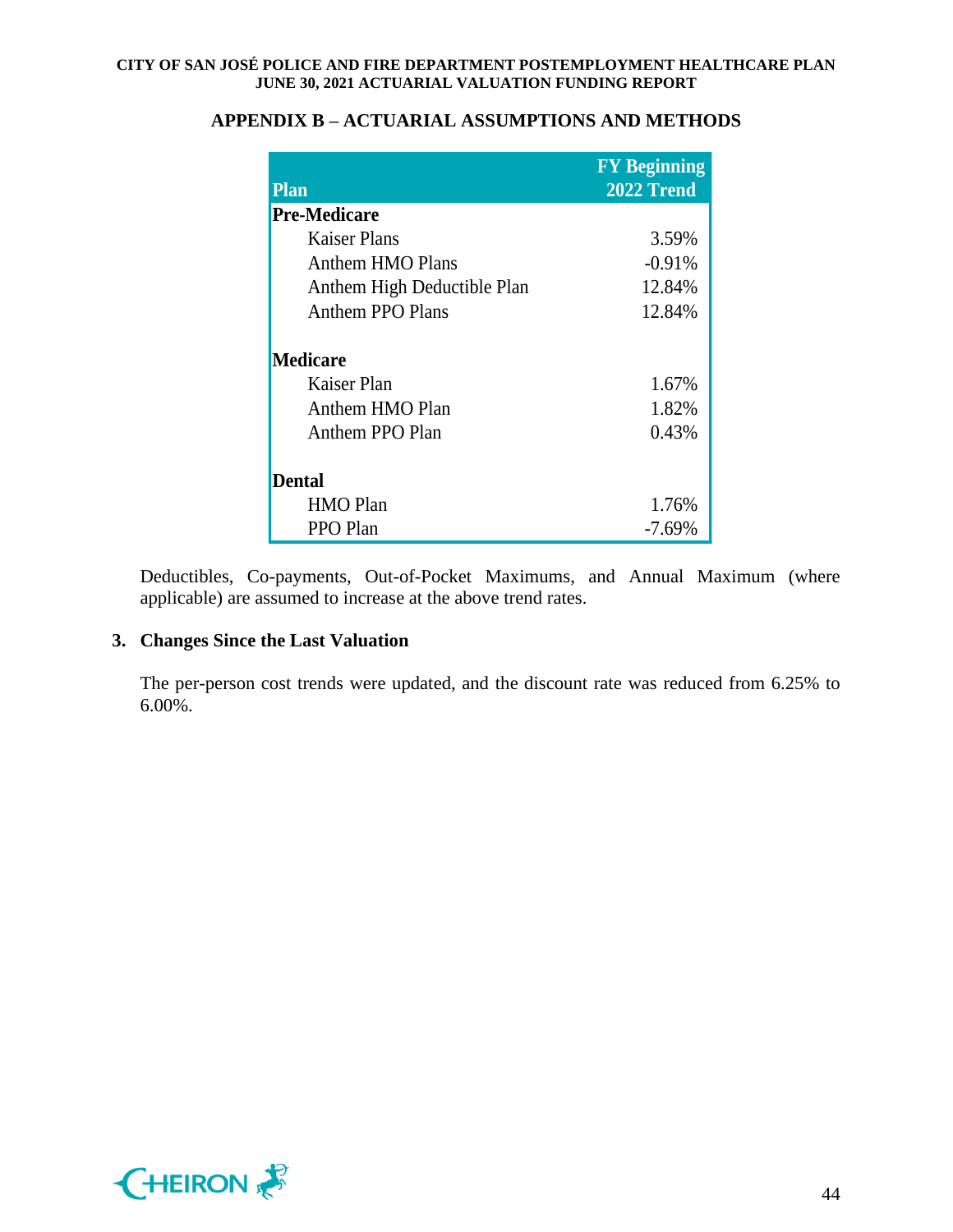## **APPENDIX B – ACTUARIAL ASSUMPTIONS AND METHODS**

# **Demographic Assumptions**

The OPEB assumptions were adopted by the Board of Administration at the December 2, 2021 Board meeting based on our recommendations. The demographic assumptions shared with the pension plan shown below were adopted at the November 4, 2021 Board meeting based on recommendations from our experience study covering Plan experience through June 30, 2021. Please refer to the full experience study report for details, including the rationale for each assumption.

## **1. Salary Increase Rate**

Wage inflation component: Reflect currently bargained across-the-board increases and 3.00% per annum (0.75% real wage growth) thereafter. For this valuation, Fire members have bargained increases of 4.25% for FYE 2022 and 3.00% for FYE 2023. Police members bargained increases of 3.85% for FYE 2022.

The following merit component is added to wage inflation, based on an individual member's years of service:

| <b>Merit Salary Increases</b> |                                         |  |  |  |  |
|-------------------------------|-----------------------------------------|--|--|--|--|
|                               | <b>Years of Service Merit/Longevity</b> |  |  |  |  |
| 0                             | 6.50%                                   |  |  |  |  |
|                               | 6.50                                    |  |  |  |  |
| 2                             | 6.25                                    |  |  |  |  |
| 3                             | 5.75                                    |  |  |  |  |
| 4                             | 5.25                                    |  |  |  |  |
| 5                             | 4.25                                    |  |  |  |  |
| 6                             | 2.50                                    |  |  |  |  |
| 7                             | 1.50                                    |  |  |  |  |
| 8                             | 1.00                                    |  |  |  |  |
| 9                             | 0.80                                    |  |  |  |  |
| $1()+$                        | 0.60                                    |  |  |  |  |

## **2. Administrative Expenses**

For FYE 2023, trust administrative expenses are assumed to equal \$41 per full benefit member and are assumed to increase at the wage inflation assumption of 3.00% per annum.

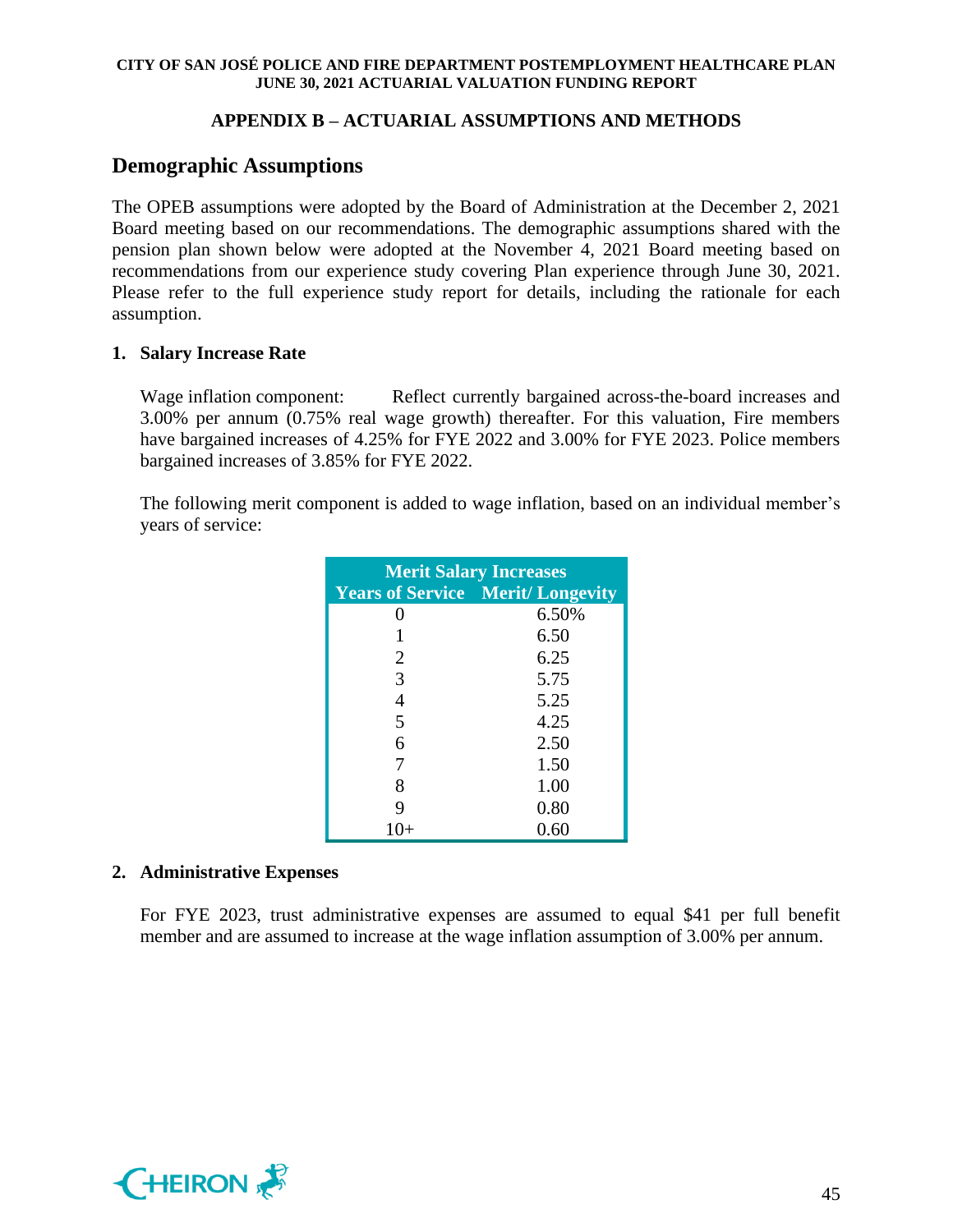### **APPENDIX B – ACTUARIAL ASSUMPTIONS AND METHODS**

### **3. Retirement Rates**

Rates of retirement are based on age and service according to the following Tables. Tier 1 rates only apply when the member is eligible for unreduced pension benefits.

| <b>Tier 1 Rates of Retirement by Age and Service</b> |               |             |            |             |  |  |
|------------------------------------------------------|---------------|-------------|------------|-------------|--|--|
|                                                      | <b>Police</b> |             |            | <b>Fire</b> |  |  |
| Age                                                  | $30 Years$    | $30+ Years$ | $30 Years$ | $30+Years$  |  |  |
| 50                                                   | 55.0%         | 100.0%      | 35.0%      | 100.0%      |  |  |
| 51                                                   | 45.0          | 100.0       | 35.0       | 100.0       |  |  |
| 52                                                   | 40.0          | 100.0       | 35.0       | 100.0       |  |  |
| 53                                                   | 30.0          | 100.0       | 35.0       | 100.0       |  |  |
| 54                                                   | 30.0          | 100.0       | 35.0       | 100.0       |  |  |
| 55                                                   | 30.0          | 100.0       | 30.0       | 100.0       |  |  |
| 56                                                   | 30.0          | 100.0       | 25.0       | 100.0       |  |  |
| 57                                                   | 30.0          | 100.0       | 20.0       | 100.0       |  |  |
| $58 - 61$                                            | 50.0          | 100.0       | 27.5       | 100.0       |  |  |
| $62+$                                                | 100.0         | 100.0       | 100.0      | 100.0       |  |  |

| <b>Tier 2 Rates of Retirement by Age and Service</b> |              |               |              |             |  |
|------------------------------------------------------|--------------|---------------|--------------|-------------|--|
|                                                      |              | <b>Police</b> |              |             |  |
|                                                      | $5 - 19$     | $20 - 24$     | $25 - 29$    |             |  |
| Age                                                  | <b>Years</b> | <b>Years</b>  | <b>Years</b> | $30+ Years$ |  |
| $50 - 56$                                            | 2.0%         | 2.0%          | 2.0%         | 5.0%        |  |
| $57 - 59$                                            | 7.5          | 10.0          | 20.0         | 100.0       |  |
| $60 - 61$                                            | 10.0         | 20.0          | 35.0         | 100.0       |  |
| $62 - 64$                                            | 25.0         | 50.0          | 75.0         | 100.0       |  |
| $65+$                                                | 100.0        | 100.0         | 100.0        | 100.0       |  |

| <b>Tier 2 Rates of Retirement by Age and Service</b><br><b>Fire</b> |                          |                           |                           |             |
|---------------------------------------------------------------------|--------------------------|---------------------------|---------------------------|-------------|
| Age                                                                 | $5 - 19$<br><b>Years</b> | $20 - 24$<br><b>Years</b> | $25 - 29$<br><b>Years</b> | $30+ Years$ |
| $50 - 56$                                                           | 1.0%                     | 1.0%                      | 1.0%                      | 2.5%        |
| $57 - 59$                                                           | 5.0                      | 7.5                       | 15.0                      | 100.0       |
| $60 - 61$                                                           | 7.5                      | 15.0                      | 25.0                      | 100.0       |
| $62 - 64$                                                           | 20.0                     | 35.0                      | 50.0                      | 100.0       |
| $65+$                                                               | 100.0                    | 100.0                     | 100.0                     | 100.0       |

Tier 1 vested terminated members are assumed to retire at age 50 if they have 25 or more years of service or at age 55 if they have less than 25 years of service. Tier 2 vested terminated members are assumed to retire at age 60.

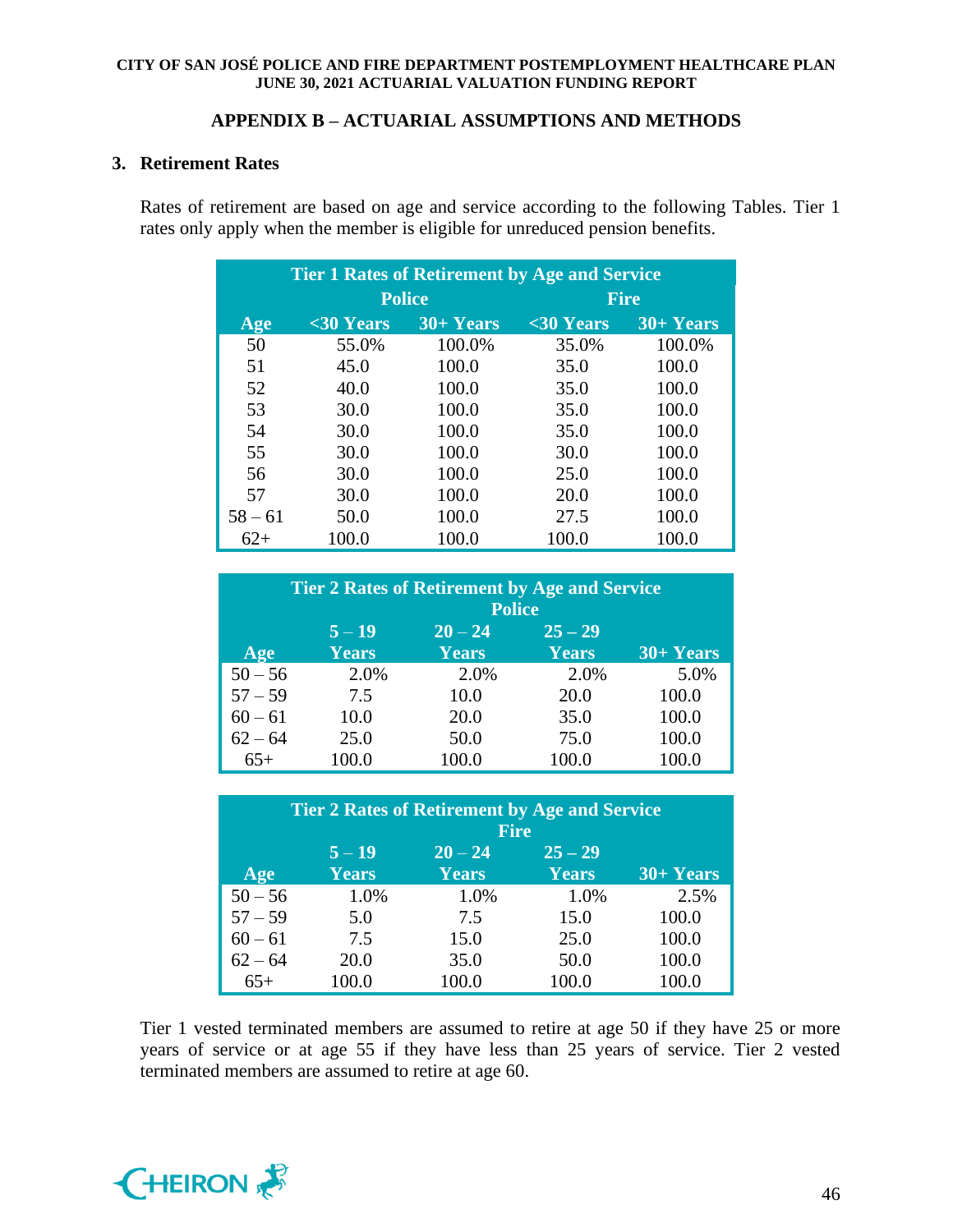## **APPENDIX B – ACTUARIAL ASSUMPTIONS AND METHODS**

## **4. Rates of Termination**

Sample rates of refund/termination are show in the following table.

|                  | <b>Rates of Termination*</b> |             |
|------------------|------------------------------|-------------|
| <b>Service</b>   | <b>Police</b>                | <b>Fire</b> |
| $\boldsymbol{0}$ | 13.75%                       | 8.50%       |
| 1                | 11.75                        | 4.00        |
| $\mathbf{2}$     | 10.00                        | 2.75        |
| 3                | 8.50                         | 1.75        |
| $\overline{4}$   | 7.50                         | 1.25        |
| 5                | 6.75                         | 1.00        |
| 6                | 6.00                         | 0.90        |
| 7                | 5.50                         | 0.80        |
| 8                | 5.00                         | 0.70        |
| 9                | 4.75                         | 0.60        |
| 10               | 4.50                         | 0.50        |
| 11               | 4.25                         | 0.50        |
| 12               | 3.75                         | 0.50        |
| 13               | 3.25                         | 0.50        |
| 14               | 2.75                         | 0.50        |
| 15               | 2.25                         | 0.50        |
| 16               | 1.75                         | 0.50        |
| 17               | 1.50                         | 0.50        |
| 18               | 1.25                         | 0.50        |
| $19+$            | 1.00                         | 0.50        |

 \*Termination rates do not apply once a member is eligible for unreduced retirement.

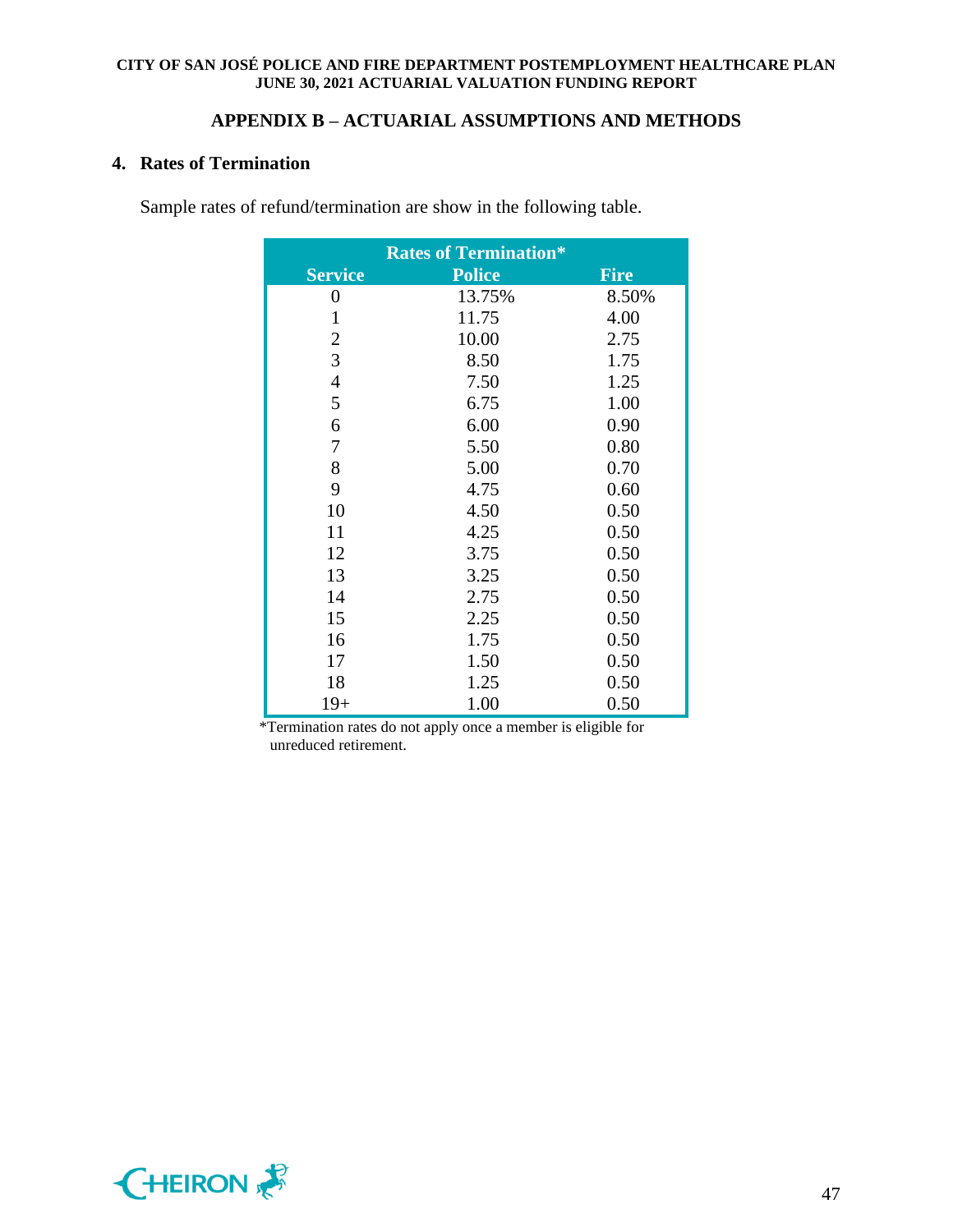## **APPENDIX B – ACTUARIAL ASSUMPTIONS AND METHODS**

## **5. Rates of Mortality**

Mortality rates for actives, retirees, beneficiaries, terminated vested, and reciprocals are based on the sex-distinct employee and annuitant mortality tables shown below. Future mortality improvements are reflected by applying the SOA MP-2021 projection scale on a generational basis from the base year of 2010.

|                      | <b>Base Mortality Tables</b>         |                                   |  |  |  |  |
|----------------------|--------------------------------------|-----------------------------------|--|--|--|--|
| <b>Category</b>      | <b>Male</b>                          | <b>Female</b>                     |  |  |  |  |
|                      | 2010 Public<br>1.002<br>times the    | times the 2010 Public<br>1.002    |  |  |  |  |
| <b>Healthy</b>       | Safety Above Median Income           | Safety Above Median Income        |  |  |  |  |
| <b>Retirees</b>      | Mortality Table (Pub(s)-2010(A))     | Mortality Table (Pub(s)-2010(A))  |  |  |  |  |
|                      | for Healthy Retirees                 | for Healthy Retirees              |  |  |  |  |
| <b>Disabled</b>      | 0.915 times the Public Safety        | 0.915 times the Public Safety     |  |  |  |  |
| <b>Retiree</b>       | Mortality Table (PubS-2010) for      | Mortality Table (PubS-2010) for   |  |  |  |  |
|                      | <b>Disabled Retirees</b>             | <b>Disabled Retirees</b>          |  |  |  |  |
|                      | 1.032 times the 2010 Public          | 1.032 times the 2010 Public       |  |  |  |  |
| <b>Beneficiaries</b> | General Above Median Income          | General Above Median Income       |  |  |  |  |
|                      | Table<br>Mortality<br>$(Pub(g)-)$    | Table<br>Mortality<br>$(Pub(g)$ - |  |  |  |  |
|                      | $2010(A)$ for Healthy Retirees       | $2010(A)$ for Healthy Retirees    |  |  |  |  |
|                      | 0.979 times the 2010 Public          | times the 2010 Public<br>0.979    |  |  |  |  |
| <b>Healthy</b>       | Safety Above Median Income           | Safety Above Median Income        |  |  |  |  |
| <b>Non-Annuitant</b> | Mortality Table (Pub(s)- $2010(A)$ ) | Mortality Table (Pub(s)-2010(A))  |  |  |  |  |
|                      | for Healthy Employees                | for Healthy Employees             |  |  |  |  |

## **6. Disability Rates**

For Police, disability rates are equal to the CalPERS police industrial and non-industrial rates for public agencies multiplied by 90% for ages under 50 and 140% for ages 50 and older. For Fire, disability rates are equal to the CalPERS fire industrial and non-industrial rates for public agencies multiplied by 90% for ages under 50 and 180% for ages 50 and older. Sample disability rates of active participants are provided in the following table.

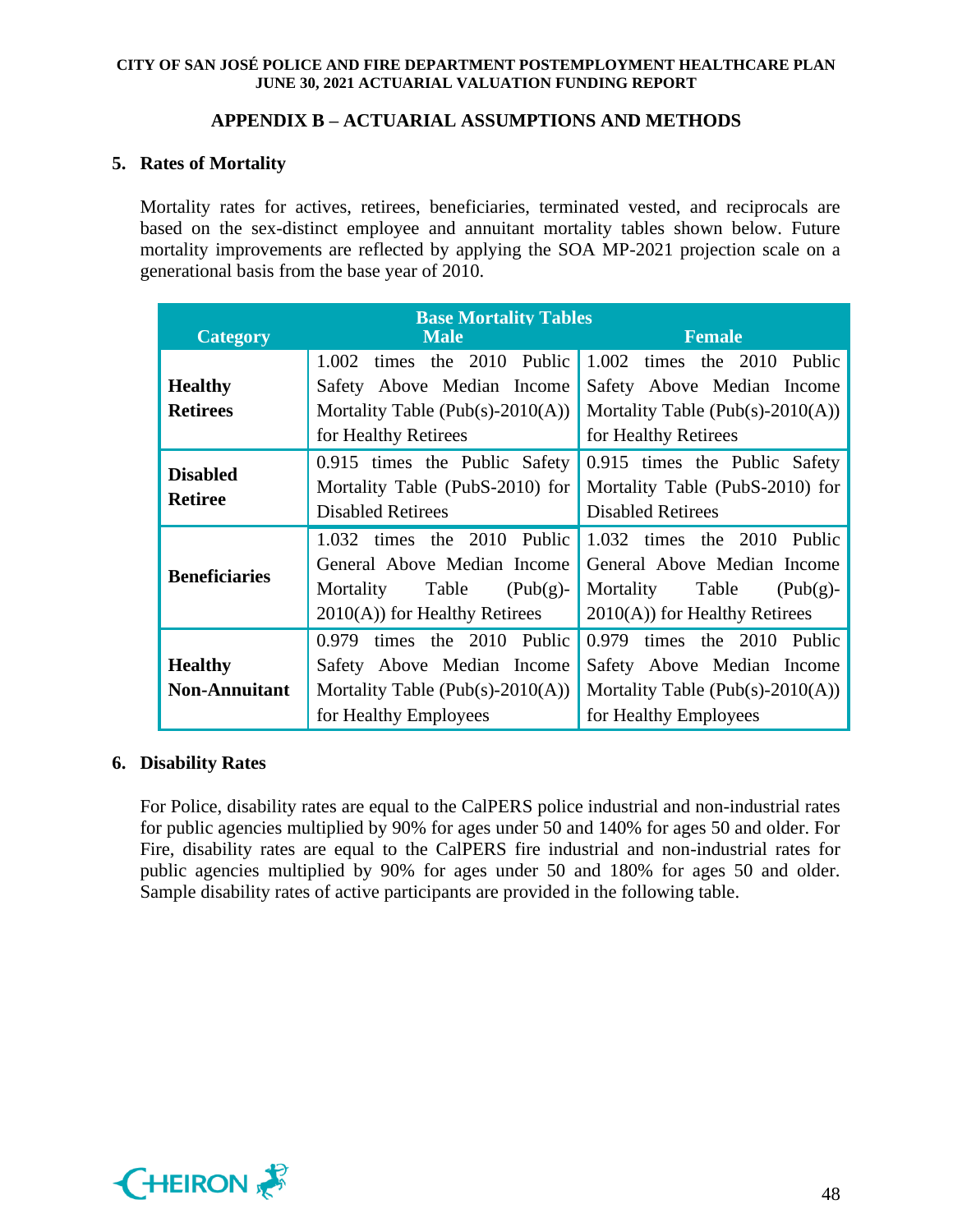| <b>Rates of Disability at Selected Ages</b> |               |             |  |  |  |  |
|---------------------------------------------|---------------|-------------|--|--|--|--|
| Age                                         | <b>Police</b> | <b>Fire</b> |  |  |  |  |
| 25                                          | 0.16%         | 0.03%       |  |  |  |  |
| 30                                          | 0.45          | 0.08        |  |  |  |  |
| 35                                          | 0.74          | 0.15        |  |  |  |  |
| 40                                          | 1.03          | 0.28        |  |  |  |  |
| 45                                          | 1.32          | 0.50        |  |  |  |  |
| 50                                          | 2.70          | 5.08        |  |  |  |  |
| 55                                          | 6.88          | 7.54        |  |  |  |  |
| 60                                          | 8.71          | 10.77       |  |  |  |  |
| 65                                          | 10.47         | 14.84       |  |  |  |  |

## **APPENDIX B – ACTUARIAL ASSUMPTIONS AND METHODS**

100% of disabilities are assumed to be duty related.

## **7. Married Percentage**

| <b>Percentage Married</b>          |     |  |  |  |
|------------------------------------|-----|--|--|--|
| <b>Gender</b><br><b>Percentage</b> |     |  |  |  |
| Males                              | 85% |  |  |  |
| Females                            | 85% |  |  |  |

## **8. Percent of Future Retirees Electing Coverage Versus In-Lieu Credits**

Upon retirement, members are assumed to elect coverage or enter the In-Lieu credit program according to the following table.

| <b>Future Retiree Participation</b>                       |                 |            |  |  |  |
|-----------------------------------------------------------|-----------------|------------|--|--|--|
|                                                           | <b>Coverage</b> | In-Lieu    |  |  |  |
| <b>Active Members</b><br><b>Terminated Vested Members</b> | 70%<br>50%      | 30%<br>50% |  |  |  |

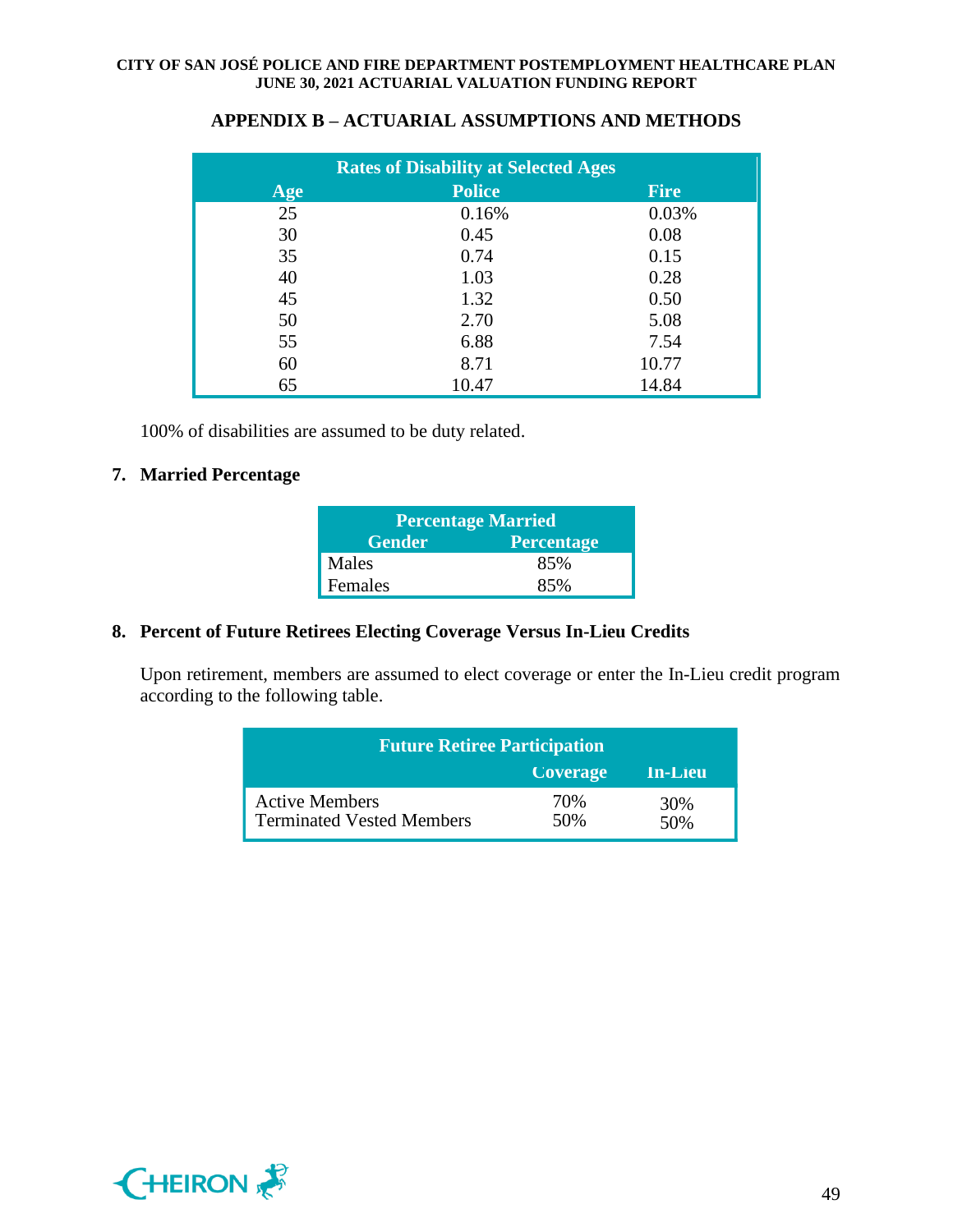## **APPENDIX B – ACTUARIAL ASSUMPTIONS AND METHODS**

## **9. Dependent Coverage Election**

Upon retirement, members who elect coverage are assumed to cover dependents according to the following table.

| <b>Assumed Future Retiree Tier Elections</b>                                                                     |                         |                          |                            |                               |  |  |  |
|------------------------------------------------------------------------------------------------------------------|-------------------------|--------------------------|----------------------------|-------------------------------|--|--|--|
| <b>Pre-Medicare</b><br><b>Medicare</b><br><b>Coverage Tier</b><br>Female<br>Female<br><b>Male</b><br><b>Male</b> |                         |                          |                            |                               |  |  |  |
| Retiree Only<br>Retiree and Children<br>Retiree and Spouse<br><b>Retiree and Family</b>                          | 20%<br>7%<br>34%<br>39% | 52%<br>22%<br>13%<br>13% | 27%<br>(0%<br>73%<br>$0\%$ | 74%<br>$(0\%$<br>26%<br>$0\%$ |  |  |  |

100% of members eligible for dental are assumed to elect spousal coverage.

## **10. In-Lieu Assumptions**

Members who elect to receive the In-Lieu credits are assumed to remain in the In-Lieu credit program for five years, after which they are assumed to elect coverage and use their In-Lieu credits. The amount of the In-Lieu credit is 25% of the subsidy for the tier of coverage for which the retiree qualifies. Future retiree medical tier qualification assumptions are provided in the following table.

| <b>Assumed Future Retiree In-Lieu Credit Tier</b>                                                                       |                            |                               |                              |                              |  |  |  |
|-------------------------------------------------------------------------------------------------------------------------|----------------------------|-------------------------------|------------------------------|------------------------------|--|--|--|
| <b>Pre-Medicare</b><br><b>Medicare</b><br><b>Coverage Tier</b><br>Female<br><b>Female</b><br><b>Male</b><br><b>Male</b> |                            |                               |                              |                              |  |  |  |
| <b>Retiree Only</b><br>Retiree and Children<br>Retiree and Spouse<br>Retiree and Family                                 | 25%<br>$0\%$<br>20%<br>55% | 25%<br>$( )\% $<br>20%<br>55% | 40%<br>$0\%$<br>60%<br>$0\%$ | 40%<br>$0\%$<br>60%<br>$0\%$ |  |  |  |

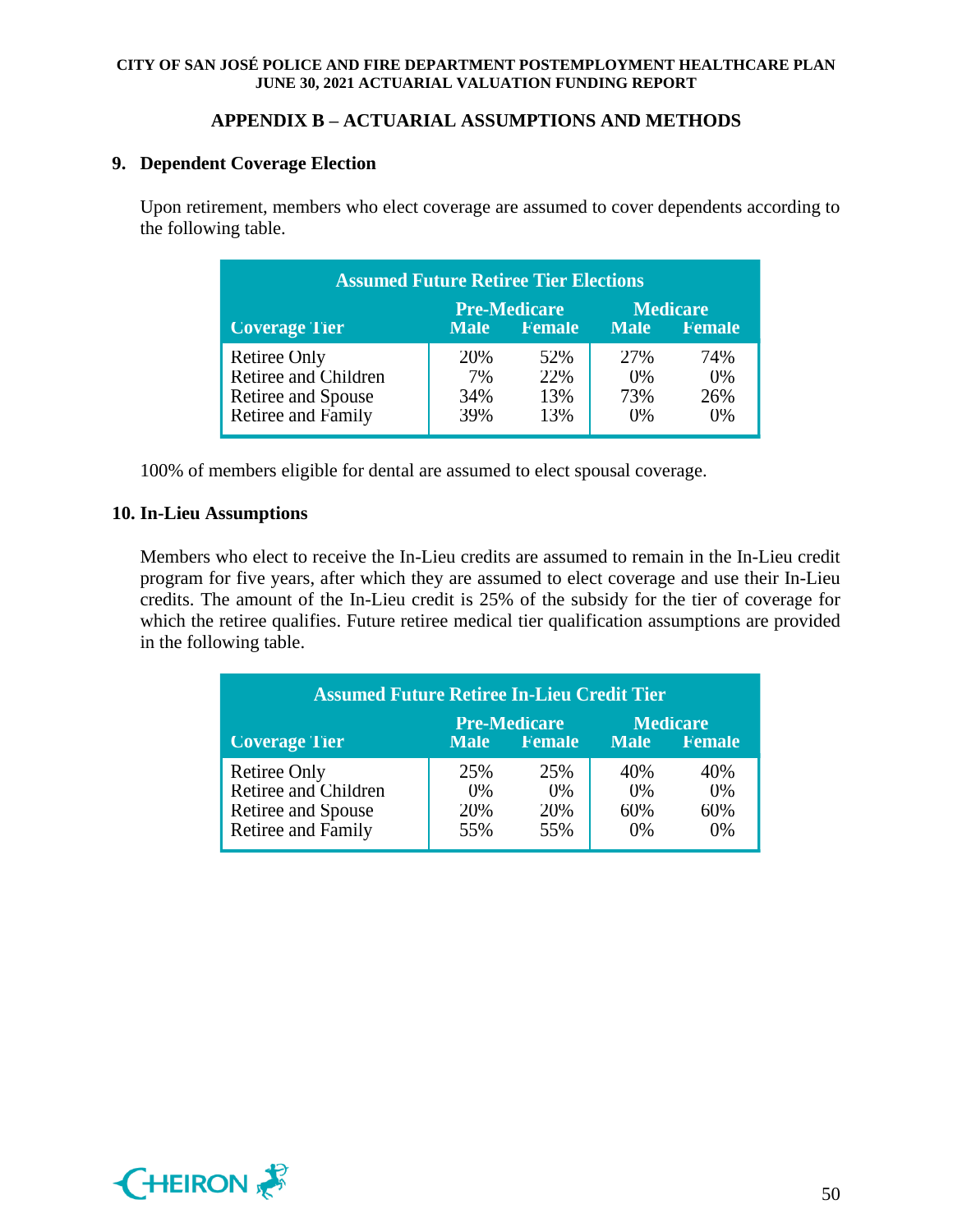## **APPENDIX B – ACTUARIAL ASSUMPTIONS AND METHODS**

## **11. Health Plan Election**

Retirees who are not yet age 65 are assumed to be eligible for Medicare when they reach age 65 and are assumed to enroll in the Medicare-eligible plan corresponding to their current Pre-Medicare plan election. Future retirees are assumed to elect plans in the proportion shown in the following table.

| <b>Assumed Plan Elections for Future Retirees*</b> |       |                                        |     |  |  |  |
|----------------------------------------------------|-------|----------------------------------------|-----|--|--|--|
| $\frac{9}{6}$ Electing<br>% Electing               |       |                                        |     |  |  |  |
| <b>Pre-Medicare Medical Plans</b>                  |       | <b>Medicare-Eligible Medical Plans</b> |     |  |  |  |
| Kaiser DHMO                                        | 4%    | Kaiser Senior Advantage                | 43% |  |  |  |
| Kaiser \$25 Co-pay                                 | 62%   | Anthem Medicare HMO                    | 1%  |  |  |  |
| Kaiser HDHP                                        | 6%    | Anthem Medicare PPO                    | 56% |  |  |  |
| Anthem DHMO                                        | 2%    |                                        |     |  |  |  |
| Anthem Select \$20 Co-pay                          | 8%    |                                        |     |  |  |  |
| Anthem Traditional \$20 Co-pay                     | $1\%$ |                                        |     |  |  |  |
| Anthem HDHP PPO                                    | 7%    | <b>Dental Plans (All Retirees)</b>     |     |  |  |  |
| Anthem Select PPO                                  | 8%    | Delta Dental PPO                       | 99% |  |  |  |
| Anthem Classic PPO                                 | 2%    | DeltaCare HMO                          | 1%  |  |  |  |

*\* Eligible for coverage and elect coverage*

The Anthem \$20 Copay Traditional HMO plan was added effective January 1, 2022.

## **12. Voluntary Employees' Beneficiary Association Balance Drawdown**

Members are assumed to draw down their VEBA balances by the blended active and retiree member plus spouse premium, without factoring in the lowest cost premium, and increased by a factor of 1.5 to estimate the adjustment from a blended active and retiree premium to a retiree only premium.

## **13. Dependent Age**

For current retirees, actual spouse date of birth was used when available. For future retirees, husbands are assumed to be three years older than their wives.

## **14. Changes Since the Last Valuation**

Plan elections assumptions and the administrative expense assumption were updated.

The assumed rate of mortality improvement was updated from MP-2019 to MP-2021. The Beneficiary mortality table was updated.

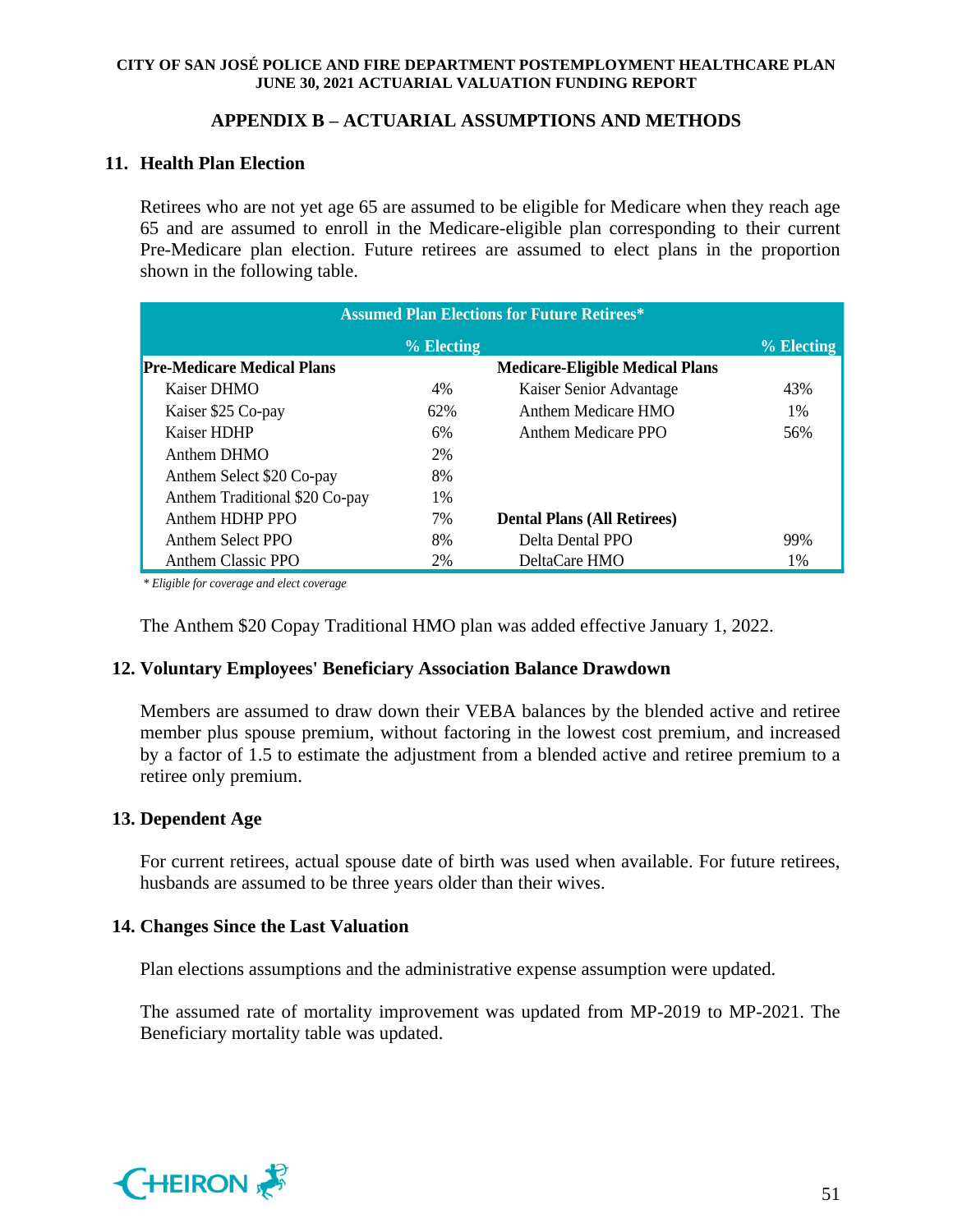## **APPENDIX B – ACTUARIAL ASSUMPTIONS AND METHODS**

# **Claim and Health Plan Benefit Expense Assumptions**

The claim and expense assumptions shown below were adopted by the Board of Administration at the December 2, 2021 Board meeting based upon our recommendations.

The claims costs are based on the fully insured premiums charged to the City for the active and retiree population in 2021 and 2022. For non-Medicare adults, the premiums for each coverage tier (retiree only, retiree plus spouse, retiree plus child(ren) and retiree plus family) were blended based on enrollment data for the 2021 calendar year. The same process was used for Medicare adults, except only Medicare-eligible retirees were included. The resulting per person per month (PPPM) cost was then adjusted using age curves. The pre-Medicare adult claims curves were then loaded for the cost of children; the load for children decreases by retiree age since older retirees have fewer children. The impact of children on Medicare costs was assumed to be de minimis. All claims costs are developed jointly for the Federated, Police, and Fire Postemployment Healthcare Plans of the City of San José but the load for children for Police and Fire was developed separately from the load for Federated.

This report does not reflect future changes in benefits, penalties, taxes, or administrative costs that may be required as a result of the Patient Protection and Affordable Care Act of 2010 related legislation and regulations.

## **1. Average Annual Claims and Expense Assumptions**

The following claim and expense assumptions were developed as of July 1, 2021 based on the premiums for 2021 and 2022. The explicit subsidy amount (100% of the premium for the lowest cost health plan available to active City employees) is assumed to grow based on the Pre-Medicare cost trend rates.

| <b>Sample Claims Costs - Non-Medicare Eligible</b> |               |               |                   |               |                  |               |
|----------------------------------------------------|---------------|---------------|-------------------|---------------|------------------|---------------|
|                                                    | <b>Kaiser</b> |               | <b>Anthem HMO</b> |               | <b>Anthm PPO</b> |               |
| Age                                                | <b>Male</b>   | <b>Female</b> | <b>Male</b>       | <b>Female</b> | <b>Male</b>      | <b>Female</b> |
| 40                                                 | \$10,255      | \$12,604      | \$11,561          | \$13,979      | \$14,589         | \$18,432      |
| 45                                                 | 10,484        | 12,298        | 11,595            | 13,463        | 15,406           | 18,374        |
| 50                                                 | 11,078        | 12,553        | 12,005            | 13,524        | 16,819           | 19,233        |
| 55                                                 | 12,259        | 13,299        | 13,020            | 14,091        | 19,193           | 20,895        |
| 60                                                 | 14,324        | 13,965        | 14,945            | 14,576        | 23,014           | 22,427        |
| 64                                                 | 16,858        | 13,721        | 17,395            | 14,163        | 27,515           | 22,381        |

The following tables show the claims costs for each medical plan as of the valuation date:

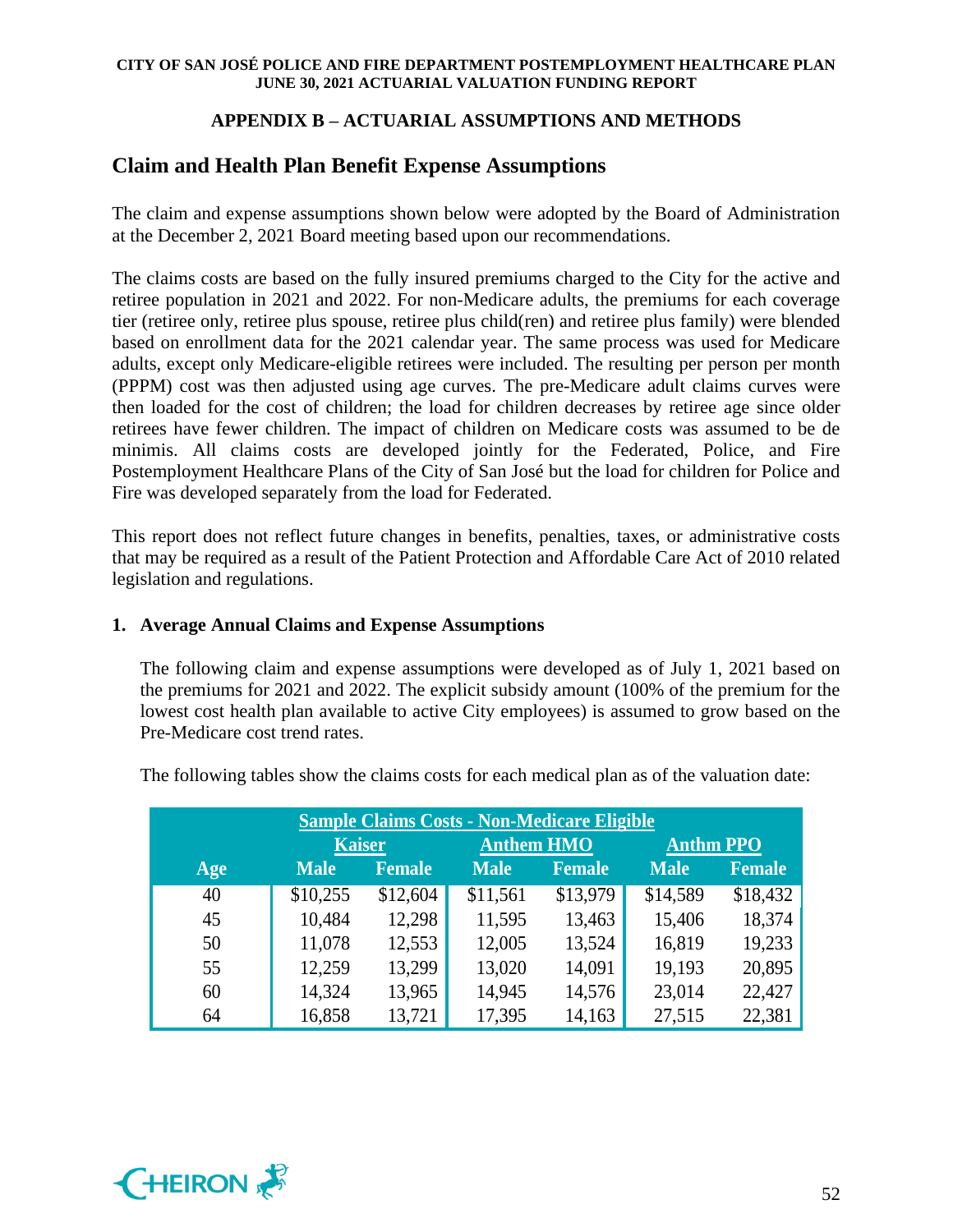| <b>Sample Claims Costs - Medicare Eligible</b> |                          |         |             |                                               |             |               |
|------------------------------------------------|--------------------------|---------|-------------|-----------------------------------------------|-------------|---------------|
|                                                | <b>Kaiser Senior Adv</b> |         |             | <b>Anthem Select PPO</b><br><b>Anthem HMO</b> |             |               |
| Age                                            | <b>Male</b>              | Female  | <b>Male</b> | Female                                        | <b>Male</b> | <b>Female</b> |
| 65                                             | \$2,922                  | \$2,578 | \$4,873     | \$4,299                                       | \$5,041     | \$4,447       |
| 70                                             | 3,103                    | 2,628   | 5,175       | 4,383                                         | 5,353       | 4,534         |
| 75                                             | 3,566                    | 2,956   | 5,948       | 4,929                                         | 6,153       | 5,099         |
| 80                                             | 4,050                    | 3,352   | 6,754       | 5,590                                         | 6,987       | 5,783         |
| 85                                             | 4,374                    | 3,663   | 7,294       | 6,108                                         | 7,546       | 6,319         |

## **APPENDIX B – ACTUARIAL ASSUMPTIONS AND METHODS**

| <b>Sample Claims Costs - Dental</b> |               |  |  |  |
|-------------------------------------|---------------|--|--|--|
| <b>Dental Blended</b>               |               |  |  |  |
| Age                                 | <b>Unisex</b> |  |  |  |
| All                                 | 579.18        |  |  |  |

## **2. Medicare Part D Subsidy**

Per GASB guidance, the Part D Subsidy has not been reflected in this valuation.

## **3. Medicare Part B**

All Medicare eligible retirees are assumed to participate in Medicare Part B.

## **4. Medicare Eligibility**

All retirees who turn age 65 are assumed to be eligible for Medicare.

## **5. Annual Limits**

Assumed to increase at the same rate as trend.

## **6. Lifetime Maximums**

Are not assumed to have any financial impact.

## **7. Geography**

Implicitly assumed to remain the same as current retirees.

## **8. Retiree Contributions**

Retirees pay the difference between the actual premium for the elected medical plan and the lowest cost medical plan available to active members, if the retiree is eligible to receive the explicit subsidy. No retiree contributions are required for dental.

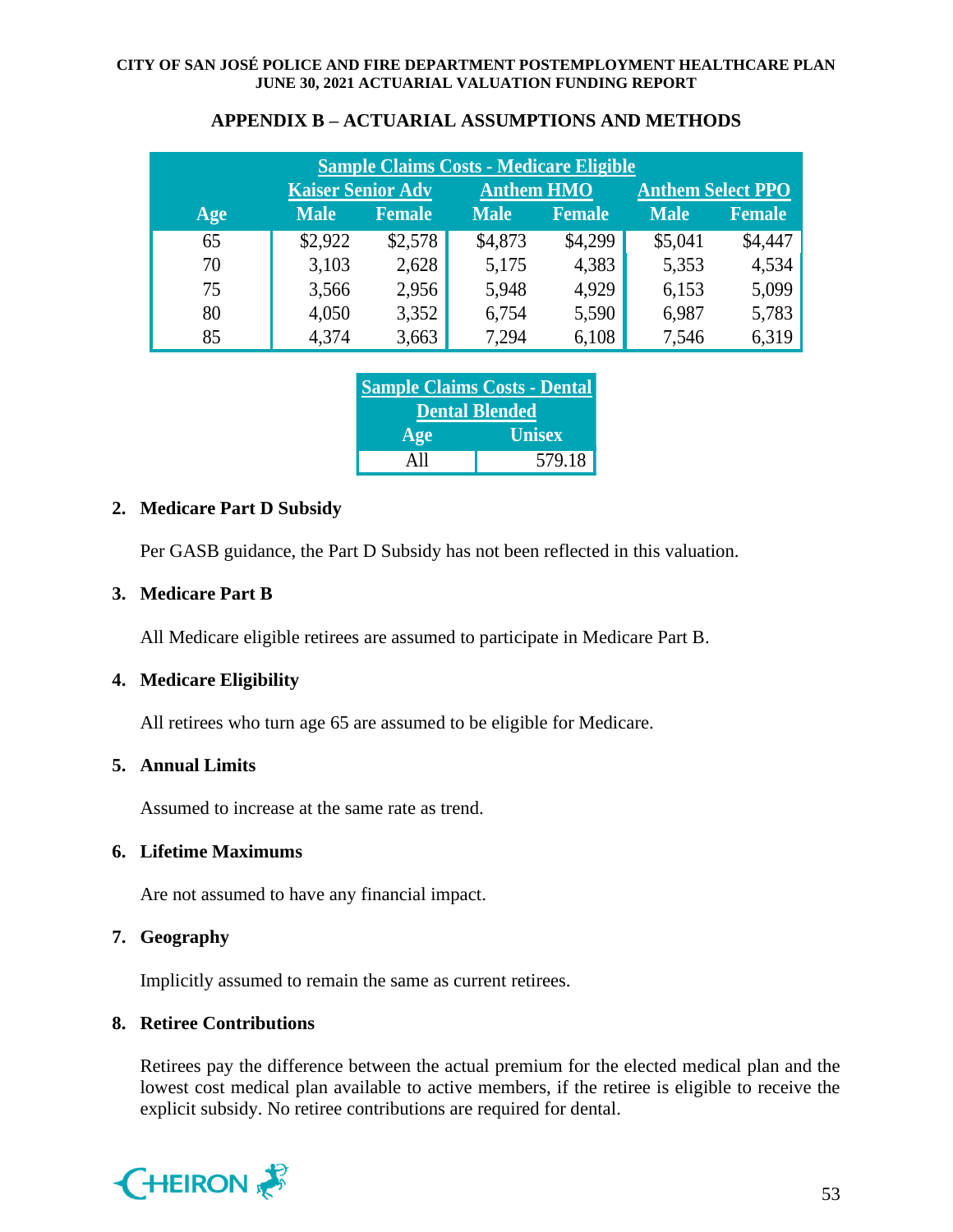## **APPENDIX B – ACTUARIAL ASSUMPTIONS AND METHODS**

## **9. Changes Since the Last Valuation**

All claims costs were updated to reflect the changes in plan premiums and the populations covered.

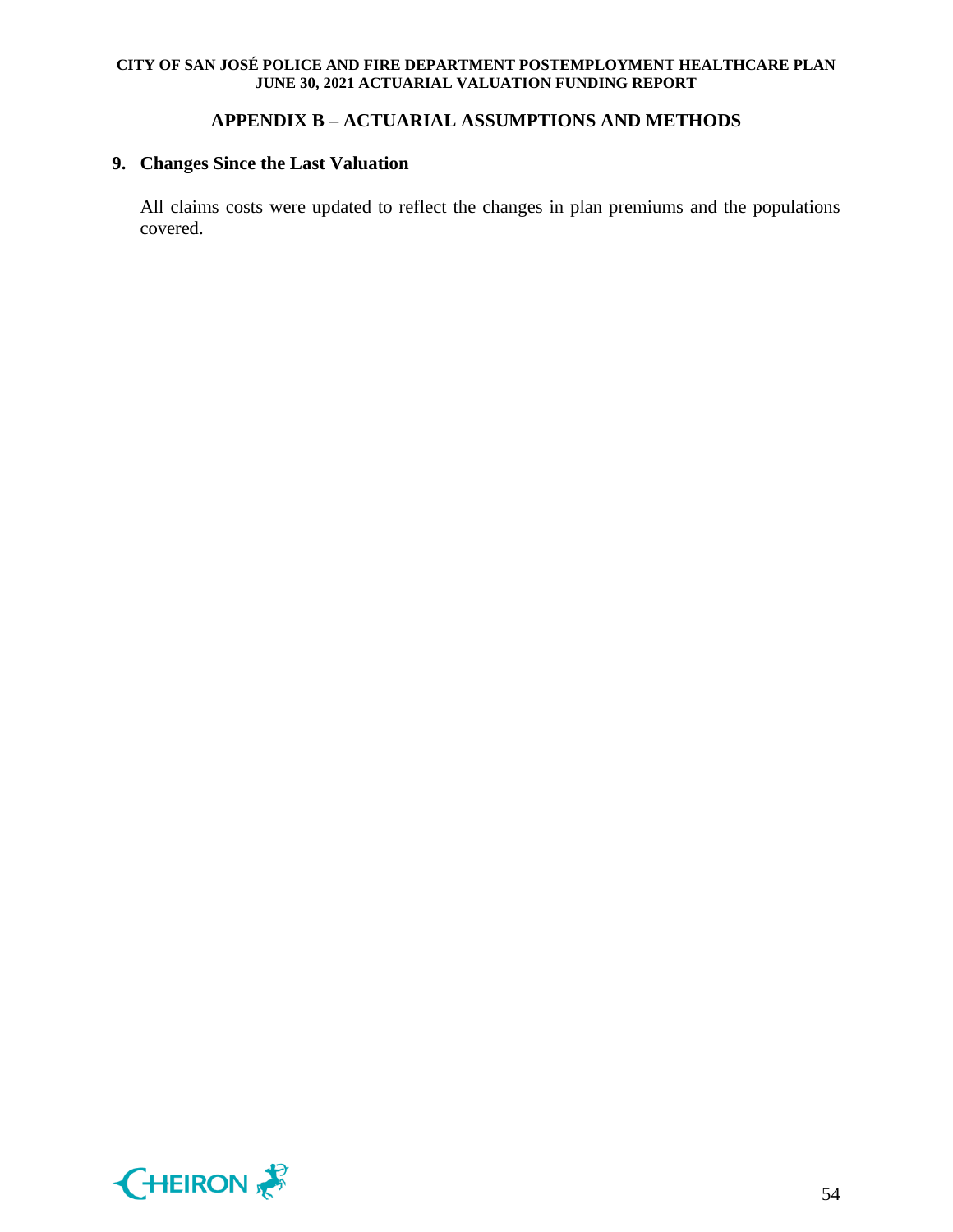## **APPENDIX B – ACTUARIAL ASSUMPTIONS AND METHODS**

# **Contribution Allocation Procedure**

The contribution allocation procedure primarily consists of an actuarial cost method, an asset smoothing method, and an amortization method as described below.

## **1. Actuarial Cost Method**

The Entry Age actuarial cost method was used for active employees, whereby the normal cost is computed as the level annual percentage of pay required to fund the retirement benefits between each member's date of hire and assumed retirement. The Actuarial Liability is the difference between the present value of future benefits and the present value of future normal costs. Or, equivalently, it is the accumulation of normal costs for all periods prior to the valuation date. The normal cost and Actuarial Liability are calculated on an individual basis. The sum of the individual amounts is the normal cost and Actuarial Liability for the Plan. The Actuarial Liability for the Plan represents the target amount of assets the Plan should have as of the valuation date according to the actuarial cost method.

## **2. Asset Valuation Method**

The Actuarial Value of Assets equals the Market Value of Assets.

## **3. Amortization Method**

The Unfunded Actuarial Liability is the difference between the Actuarial Liability and the Actuarial Value of Assets. The Unfunded Actuarial Liability as of June 30, 2017 was amortized as a level percent of payroll over a closed 25-year period. All future amortization bases will be amortized over 25-year periods with a 3-year phase-in and phase-out.

## **4. Contributions**

The City will contribute the annual implicit subsidy as part of active employee health premiums and will prefund the explicit subsidy based on the normal cost, administrative expenses, and the amortization payment described above less expected employee contributions. The City has the option to limit its contribution to no more than 11% of total payroll.

Active members that are eligible for full benefits will contribute 8.00% of pay.

## **5. Changes Since the Last Valuation**

None.

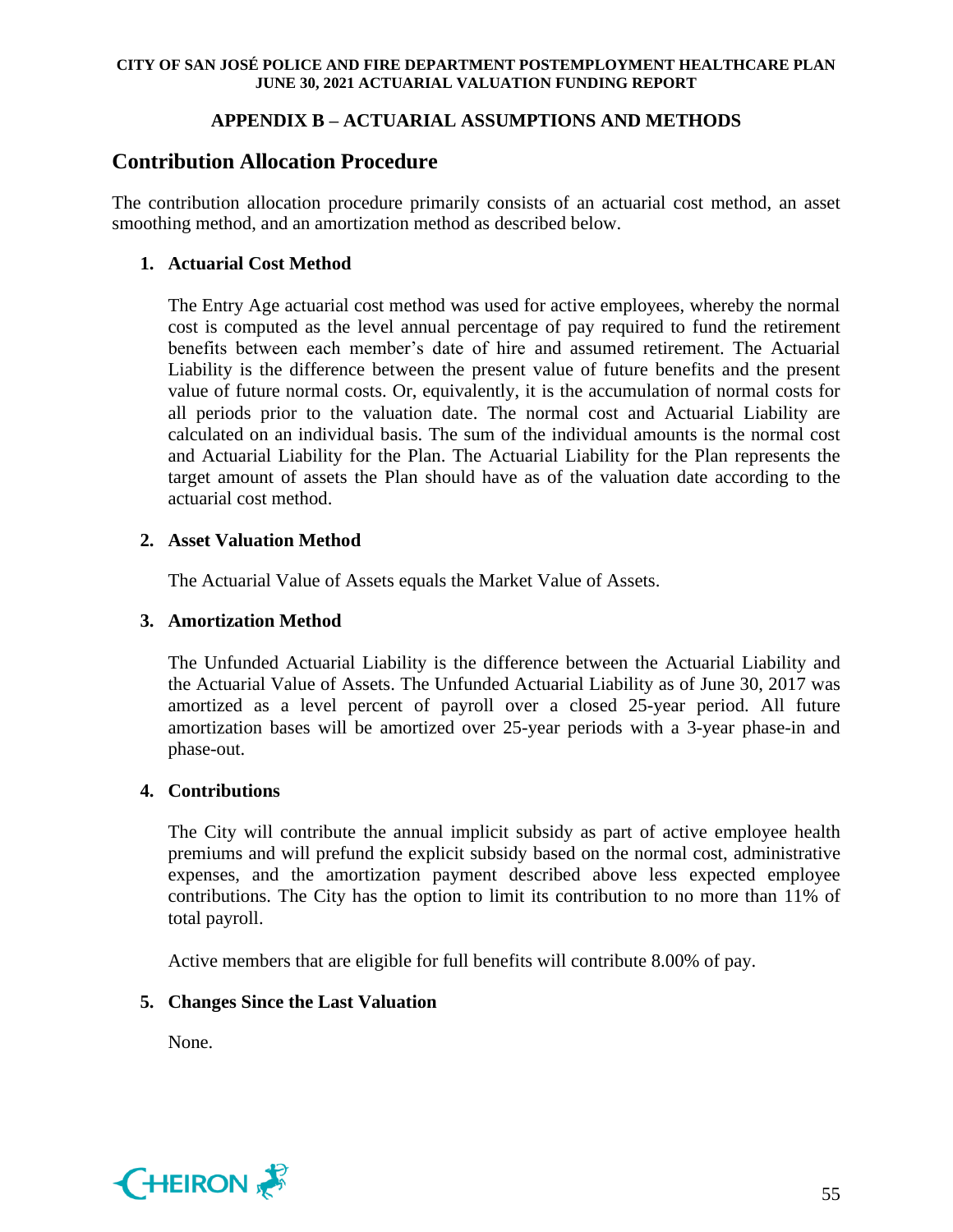## **APPENDIX C – SUMMARY OF PLAN PROVISIONS**

### **POSTEMPLOYMENT HEALTHCARE PLAN**

**Eligibility:** Employees hired before July 2013 that did not elect to opt-in to the Voluntary Employees' Beneficiary Association (VEBA).

#### **Medical/Dental:**

Employees who retire (including deferred vested members) with at least 15 years of service with the City ("OPEB benefit service"), or with a monthly pension equal to at least 37.5% of final compensation, are eligible to elect medical coverage upon retirement.

Tier 1 employees (hired before August 4, 2013) are eligible for unreduced service retirement at age 55 with 20 years of service, age 50 with 25 years of service, age 70 with no service requirement, or any age with 30 years of service. Reduced service retirement is available at age 50 with 20 years of service. Tier 2 employees (hired on or after August 4, 2013) are eligible for unreduced service retirement at age 60 with 10 years of service or reduced service retirement at age 50 with 10 years of service. Service credited through reciprocity agreements counts towards an employee's required service to retire, but only service with the City counts towards the required years of service to receive OPEB benefits.

Employees who become disabled with at least 15 years of service or have a monthly pension equal to at least 37.5% of final compensation are eligible to elect medical coverage upon retirement.

Spouses or domestic partners of retired members are allowed to participate if they were enrolled in the City's medical plan at the time of the member's retirement. Dependent children are eligible to receive coverage until the age of 26.

Surviving spouses/domestic partners/children of deceased members are eligible for coverage if the following conditions are met:

- 1. The employee has 15 years of service at time of death or is entitled to a monthly pension of at least 37.5% of final compensation; and,
- 2. Both the member and the survivors were enrolled in the active medical plan immediately before death; and,
- 3. The survivor will receive a monthly pension benefit.

Employees who separate from service after July 5, 1992 with 20 years of service, leaving contributions in the retirement plan, are eligible to elect medical and/or dental coverage upon retirement.

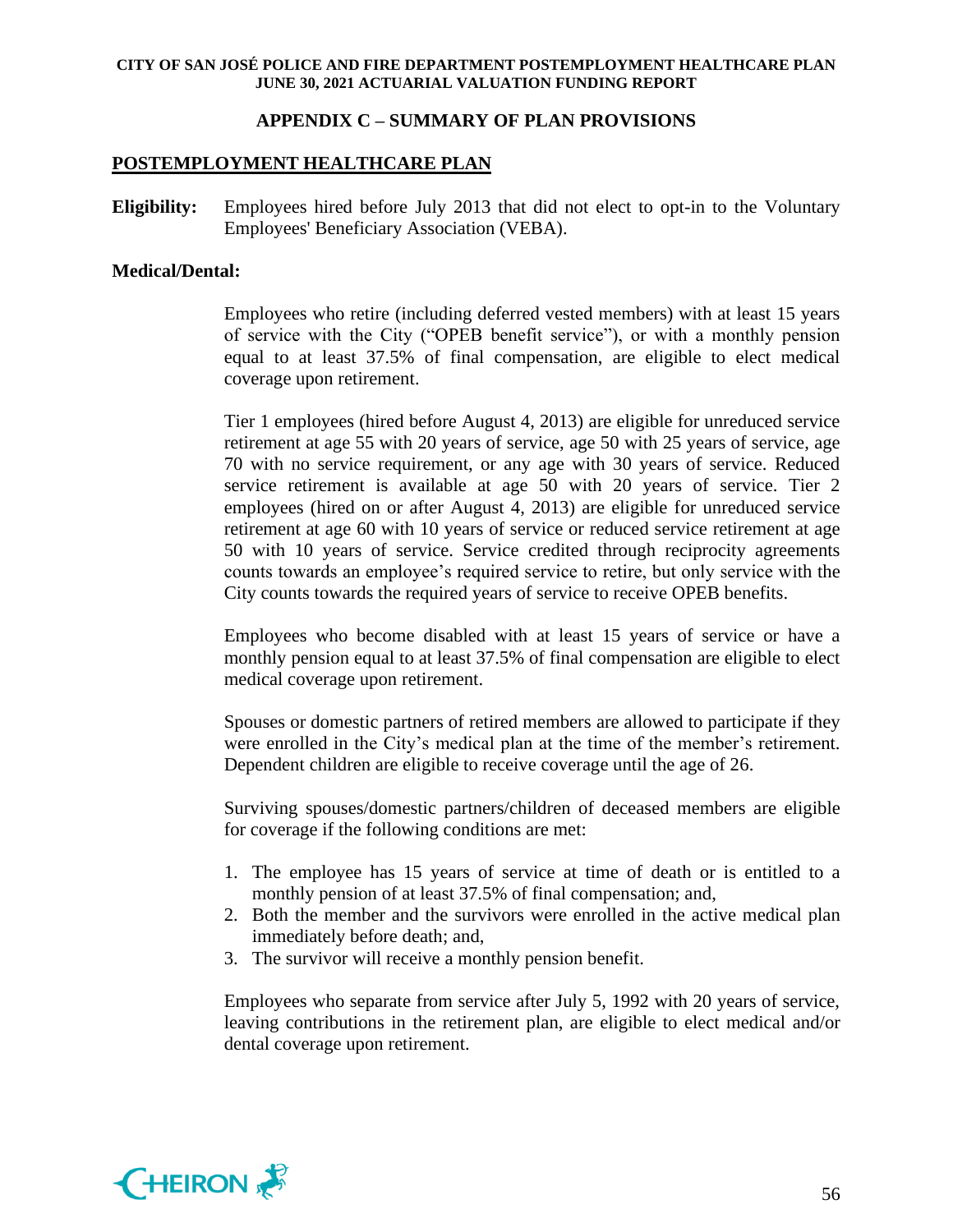## **APPENDIX C – SUMMARY OF PLAN PROVISIONS**

#### **Benefits for Retirees:**

**Medical:** The Plan pays 100% of the premium for the lowest cost health plan available to active City employees. The member pays the difference if another plan is elected.

> To the extent that the elected plan premium is less than the maximum subsidy amount, Medicare-eligible retirees receive reimbursement of Medicare Part B premiums for themselves and their covered spouse, if applicable.

**Dental:** The Plan pays 100% of the dental insurance premiums.

**Premiums:** Monthly premiums for calendar years 2021 and 2022 are as follows.

| <b>2021 Monthly Premiums</b>           |               |            |            |               |  |
|----------------------------------------|---------------|------------|------------|---------------|--|
|                                        | <b>Single</b> | Emp/Sp     | Emp/Chd    | <b>Family</b> |  |
| <b>Medical</b>                         |               |            |            |               |  |
| <b>Non-Medicare Monthly Rates</b>      |               |            |            |               |  |
| Kaiser DHMO                            | \$610.44      | \$1,220.88 | \$1,068.28 | \$1,831.32    |  |
| Kaiser \$25 Co-pay                     | 745.52        | 1,491.04   | 1,304.64   | 2,236.56      |  |
| <b>Kaiser HDHP</b>                     | 514.34        | 1,028.68   | 900.10     | 1,543.02      |  |
| Anthem HMO \$20 Co-pay                 | 724.82        | 1,594.58   | 1,304.68   | 2,246.90      |  |
| Anthem DHMO                            | 558.80        | 1,229.40   | 1,005.86   | 1,732.34      |  |
| <b>Anthem HDHP</b>                     | 977.80        | 2,151.16   | 1,760.04   | 3,031.20      |  |
| Anthem Select PPO                      | 1,587.22      | 3,491.90   | 2,857.00   | 4,920.42      |  |
| <b>Anthem Classic PPO</b>              | 1,697.56      | 3,734.68   | 3,055.62   | 5,262.48      |  |
| <b>Medicare-Eligible Monthly Rates</b> |               |            |            |               |  |
| Kaiser Senior Advantage                | \$262.90      | \$525.80   | \$525.80   | \$788.70      |  |
| <b>Anthem Medicare PPO</b>             | 480.04        | 960.08     | 960.08     | 1,440.12      |  |
| <b>Anthem Medicare HMO</b>             | 425.71        | 851.42     | 851.42     | 1,277.13      |  |
| <b>Dental</b>                          |               |            |            |               |  |
| Delta Dental PPO                       | \$50.88       | \$111.92   | \$122.12   | \$157.72      |  |
| DeltaCare HMO                          | 24.44         | 48.86      | 42.74      | 73.30         |  |

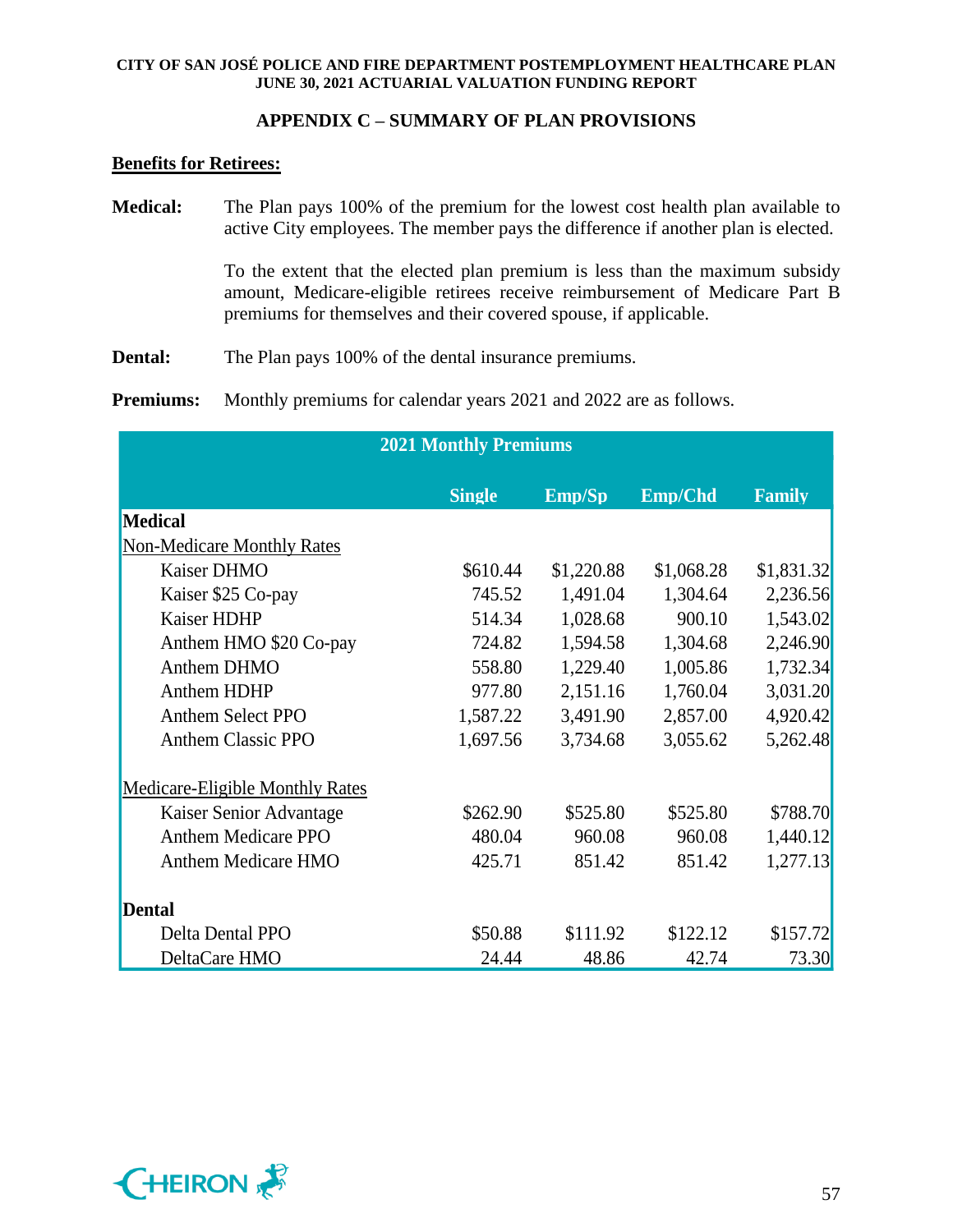## **APPENDIX C – SUMMARY OF PLAN PROVISIONS**

| <b>2022 Monthly Premiums</b>           |               |            |            |               |  |
|----------------------------------------|---------------|------------|------------|---------------|--|
|                                        | <b>Single</b> | Emp/Sp     | Emp/Chd    | <b>Family</b> |  |
| <b>Medical</b>                         |               |            |            |               |  |
| <b>Non-Medicare Monthly Rates</b>      |               |            |            |               |  |
| Kaiser DHMO                            | \$607.66      | \$1,215.32 | \$1,063.40 | \$1,822.98    |  |
| Kaiser \$25 Co-pay                     | 742.12        | 1,484.24   | 1,298.70   | 2,226.36      |  |
| Kaiser HDHP                            | 511.98        | 1,023.96   | 895.96     | 1,535.94      |  |
| Anthem HMO Select \$20 Co-pay          | 661.56        | 1,455.40   | 1,190.80   | 2,050.78      |  |
| Anthem HMO Traditional \$20 Co-pay     | 760.52        | 1,673.12   | 1,368.94   | 2,357.58      |  |
| Anthem DHMO                            | 510.02        | 1,234.30   | 1,122.10   | 1,581.14      |  |
| Anthem HDHP                            | 1,163.58      | 2,559.88   | 2,094.44   | 3,607.12      |  |
| <b>Anthem Select PPO</b>               | 1,888.78      | 4,155.36   | 3,399.82   | 5,855.30      |  |
| <b>Anthem Classic PPO</b>              | 2,020.10      | 4,444.26   | 3,636.18   | 6,262.34      |  |
| <b>Medicare-Eligible Monthly Rates</b> |               |            |            |               |  |
| Kaiser Senior Advantage                | \$260.92      | \$521.84   | \$521.84   | \$782.76      |  |
| <b>Anthem Medicare PPO</b>             | 465.06        | 930.12     | 930.12     | 1,395.18      |  |
| <b>Anthem Medicare HMO</b>             | 423.76        | 847.52     | 847.52     | 1,271.28      |  |
| <b>Dental</b>                          |               |            |            |               |  |
| Delta Dental PPO                       | \$42.24       | \$92.90    | \$101.36   | \$130.90      |  |
| DeltaCare HMO                          | 24.44         | 48.86      | 42.74      | 73.30         |  |

*Anthem HMO Medicare family rates assume the children are on the Non-Medicare \$20 Co-pay Anthem HMO.*

# **Summary of 2022 Benefit Plans:**

| <b>Medicare-Eligible Plans:</b>     | <b>Kaiser</b>                           | <b>Anthem HMO</b>      | <b>Anthem PPO</b> |  |
|-------------------------------------|-----------------------------------------|------------------------|-------------------|--|
| <b>Annual Out-of-Pocket Maximum</b> | Single \$1,500<br><b>Family \$3,000</b> | $$1,000$ per<br>member | \$0               |  |
| <b>Annual Deductible</b>            | None                                    | None                   | None              |  |
| Office Visit copay                  | \$25                                    | \$25                   | \$0               |  |
| <b>Emergency Room copay</b>         | \$50                                    | \$100                  | \$0               |  |
| <b>Hospital Care copay</b>          | \$250                                   | \$100                  | \$0               |  |
| Prescription Drug retail copay      |                                         |                        |                   |  |
| $(30$ -day supply):                 |                                         |                        |                   |  |
| Generic                             | \$10                                    | \$10                   | \$10              |  |
| <b>Brand</b>                        | \$10                                    | \$25                   | \$25              |  |
| Non-Formulary                       | N/A                                     | \$40                   | \$40              |  |

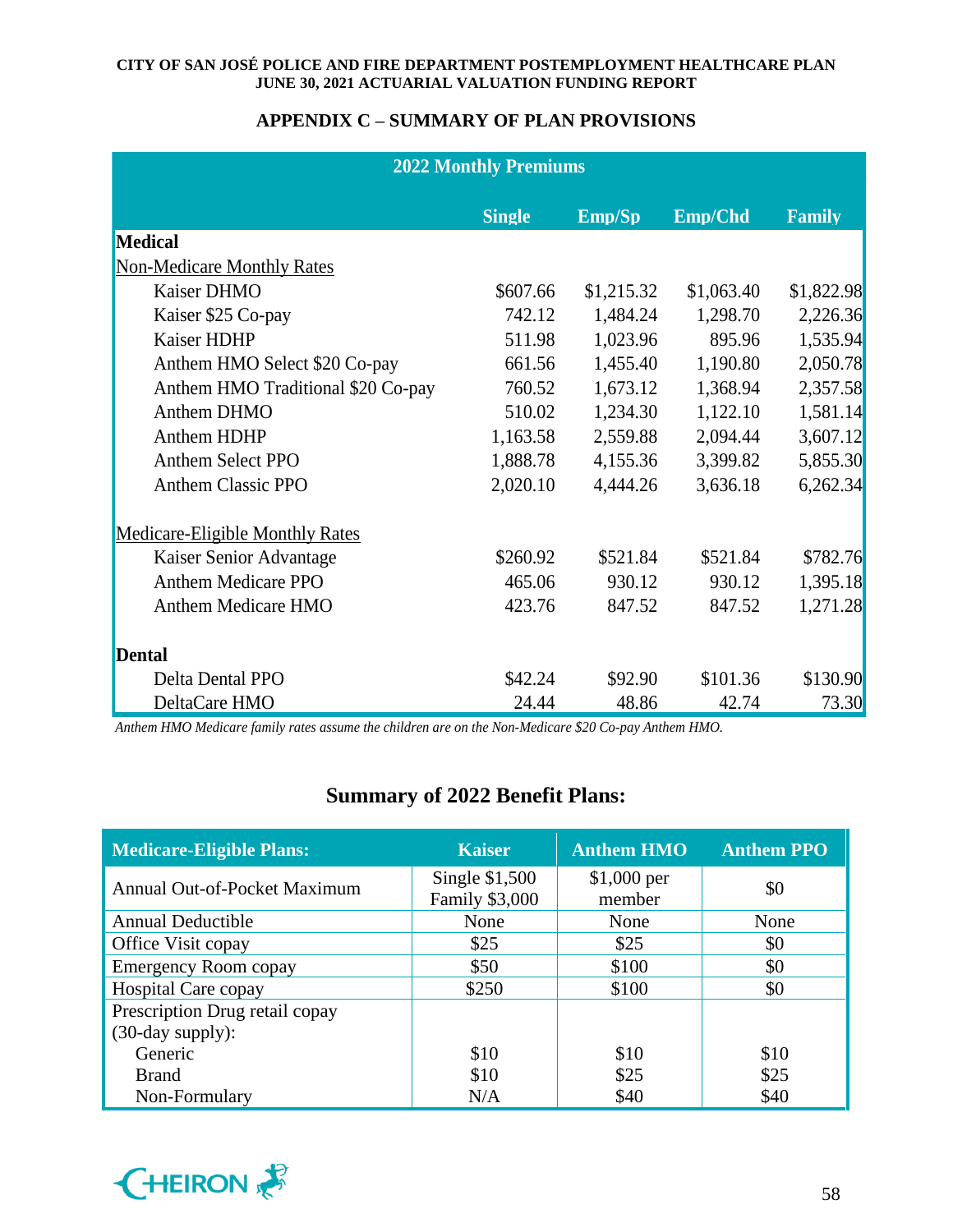## **APPENDIX C – SUMMARY OF PLAN PROVISIONS**

|                      | <b>Kaiser</b>     |             | <b>Anthem HMO</b> |              | <b>Anthem PPO*</b> |                   |                    |                   |
|----------------------|-------------------|-------------|-------------------|--------------|--------------------|-------------------|--------------------|-------------------|
| <b>Non-Medicare</b>  | <b>High</b>       |             |                   |              |                    |                   |                    | <b>High</b>       |
| <b>Plans:</b>        | <b>Deductible</b> | <b>DHMO</b> | \$25 Co-Pay       | $$20$ Co-Pay | <b>DHMO</b>        | <b>Select PPO</b> | <b>Classic PPO</b> | <b>Deductible</b> |
| Annual Out-of-       |                   |             |                   |              |                    |                   |                    |                   |
| Pocket               | \$5,950/          | \$4,000/    | \$1,500/          | \$1,500/     | \$4,000/           | \$2,100/          | \$2,100/           | \$4,000/          |
| Maximum              | \$11,900          | \$8,000     | \$3,000           | \$3,000      | \$8,000            | \$4,200           | \$4,200            | \$8,000           |
| (single/family)      |                   |             |                   |              |                    |                   |                    |                   |
| Annual               | \$3,000/          | \$1,500/    |                   |              | \$1,500/           |                   |                    | \$2,500/          |
| Deductible           | \$6,000           | \$3,000     | None              | None         | \$3,000            | \$100/\$200       | \$100/\$200        | \$5,000           |
| (single/family)      |                   |             |                   |              |                    |                   |                    |                   |
| Office Visit         | 30%**             | \$40        | \$25              | \$20         | \$20               | \$25              | \$25               | 20%**             |
| copay                |                   |             |                   |              |                    |                   |                    |                   |
| Emergency            | $30\%$ **         | $30\%**$    | \$100             | \$100        | 30%**              | \$100             | \$100              | $20\%**$          |
| Room copay           |                   |             |                   |              |                    |                   |                    |                   |
| <b>Hospital Care</b> | $30\%$ **         | $30\%$ **   | \$100             | \$100        | $30\%$ **          | $10\%$ **         | 10%**              | $20\%$ **         |
| copay                |                   |             |                   |              |                    |                   |                    |                   |
| Prescription         |                   |             |                   |              |                    |                   |                    |                   |
| Drug retail copay    |                   |             |                   |              |                    |                   |                    |                   |
| (30-day supply):     |                   |             |                   |              |                    |                   |                    |                   |
| Generic              | \$10              | \$10        | \$10              | \$10         | \$10               | \$10              | \$10               | \$10              |
| <b>Brand</b>         | \$30              | \$30        | \$25              | \$30         | \$30               | \$25              | \$25               | \$30              |
| Non-Formulary        | N/A               | N/A         | N/A               | \$60         | \$60               | \$40              | \$40               | \$60              |

*\* In-Network benefits*

*\*\* After deductible is paid.*

## **Cost-Sharing Provisions:**

It is assumed for the purpose of this valuation that the City of San José will in the future maintain a consistent level of cost sharing for benefits with the retirees. This may be achieved by adjusting benefit provisions, contributions, or both.

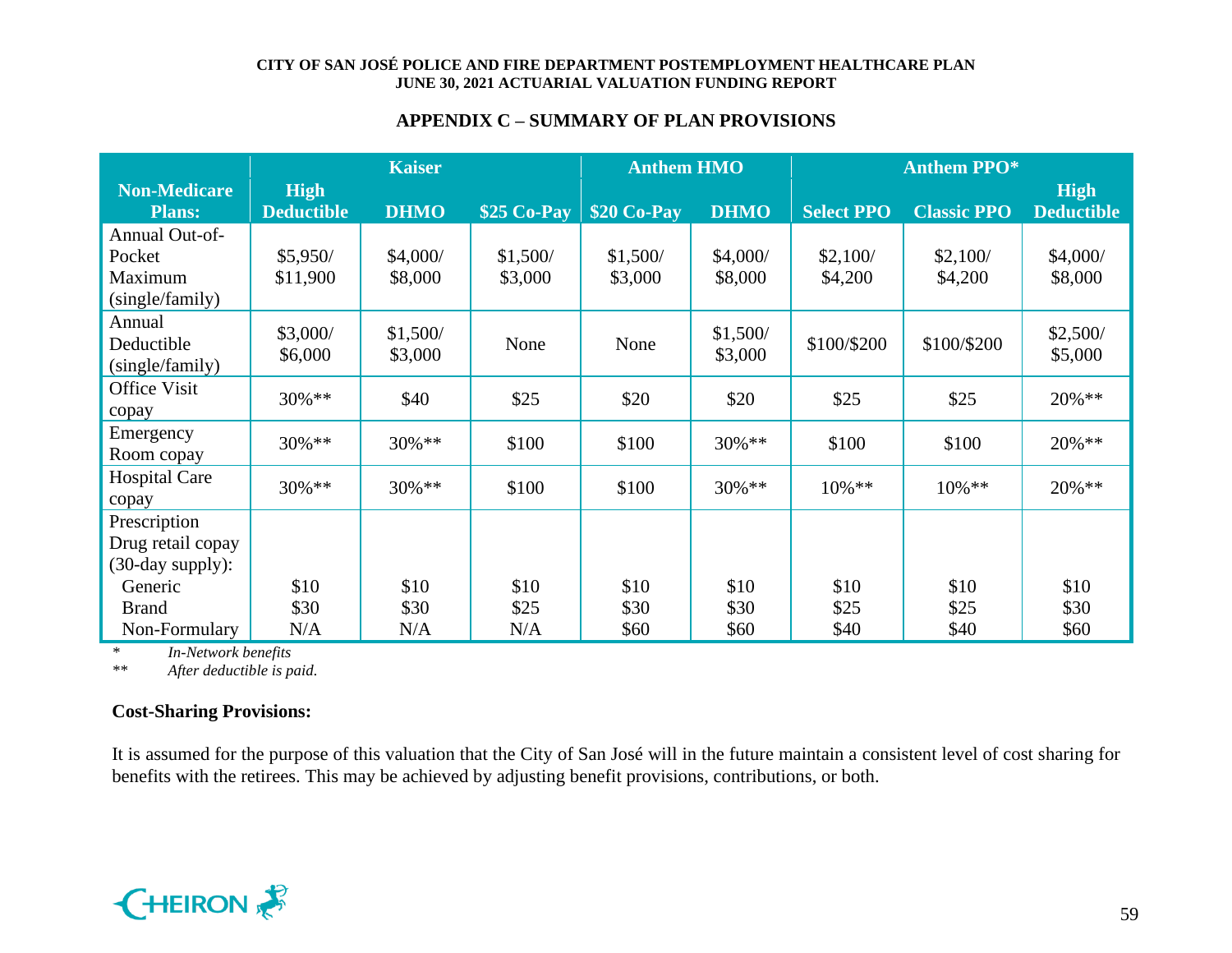## **APPENDIX C – SUMMARY OF PLAN PROVISIONS**

## **CATASTROPHIC DISABILITY HEALTHCARE PROGRAM**

- **Eligibility:** Employees hired after June 2013 or employees who elected to opt-in to the Voluntary Employees' Beneficiary Association (VEBA).
- **Contributions:** Employees are required to make mandatory contributions into the VEBA on a pre-tax basis.

| <b>Employee Group</b> | <b>VEBA Contribution Rate</b> |
|-----------------------|-------------------------------|
| Tier 1                | 5.0%                          |
| Tier 2                | 4.0%                          |

**Medical:** VEBA funds can be used to reimburse members for eligible healthcare expenses.

> VEBA members on service-connected disability receive single coverage benefits from the Postemployment Healthcare Plan up to age 65 once VEBA funds are exhausted

**Note: The summary of major plan provisions is designed to outline principal plan benefits. If the Department of Retirement Services should find the plan summary not in accordance with the actual provisions, the actuary should immediately be alerted so the proper provisions are valued.**

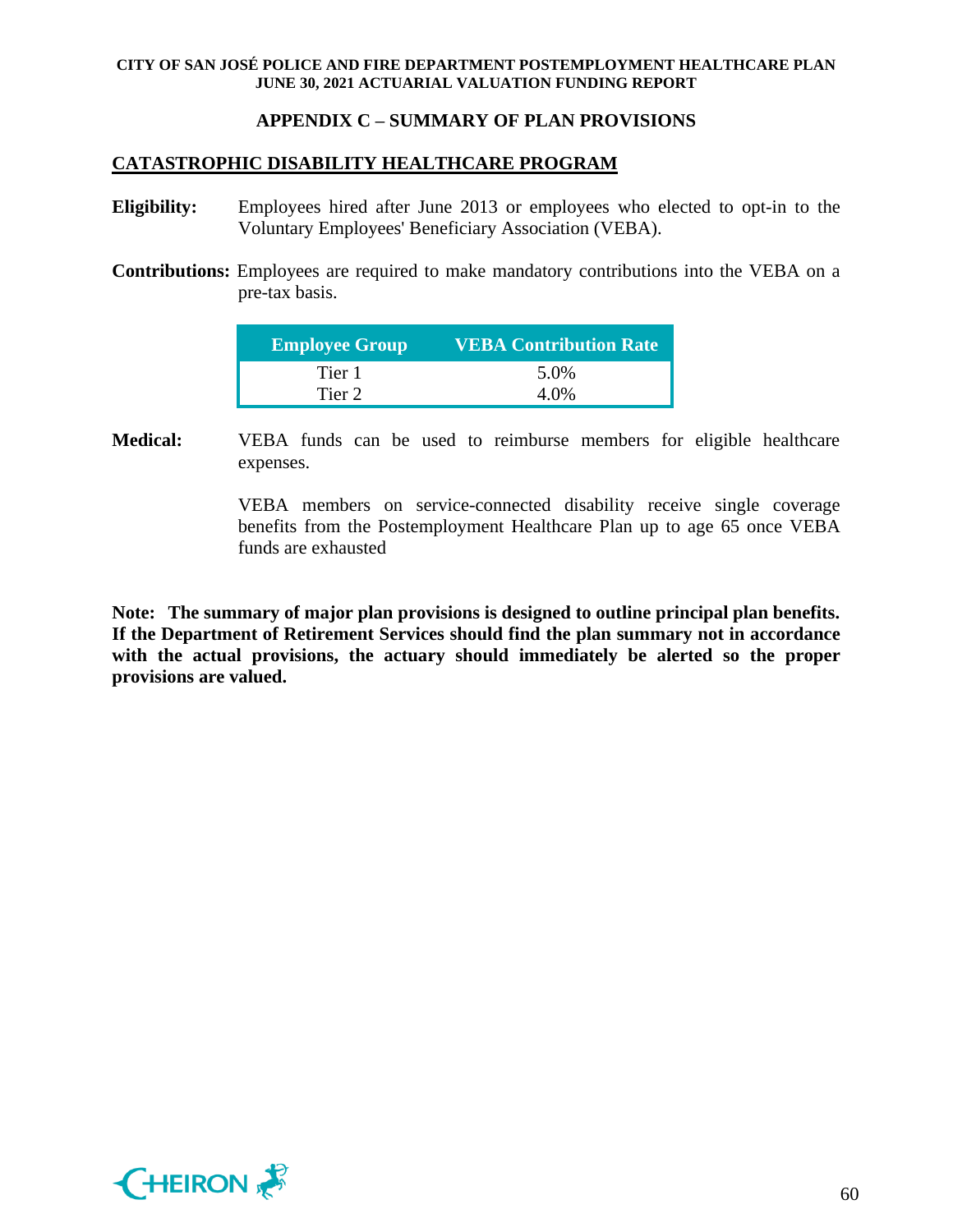## **APPENDIX D – GLOSSARY OF TERMS**

### **1. Actuarial Assumptions**

Assumptions as to the occurrence of future events affecting pension costs, such as: mortality, withdrawal, and retirement; changes in compensation; rates of investment earnings, and asset appreciation or depreciation; procedures used to determine the Actuarial Value of Assets; and, other relevant items.

## **2. Actuarial Cost Method**

A procedure for determining the actuarial present value of pension plan benefits and expenses and for developing an allocation of such value to each year of service, usually in the form of a normal cost and an Actuarial Liability.

### **3. Actuarial Gain (Loss)**

A measure of the difference between actual experience and that expected based upon a set of actuarial assumptions during the period between two actuarial valuation dates, as determined in accordance with a particular actuarial cost method.

### **4. Actuarial Liability**

The portion of the actuarial present value of projected benefits that will not be paid by future normal costs. It represents the value of the past normal costs with interest to the valuation date.

## **5. Actuarial Present Value (Present Value)**

The value as of a given date of a future amount or series of payments. The actuarial present value discounts the payments to the given date at the assumed investment return and includes the probability of the payment being made. As a simple example: assume you owe \$100 to a friend one year from now. Also, assume there is a 1% probability of your friend dying over the next year, in which case you will not be obligated to pay him. If the assumed investment return is 10%, the actuarial present value is:

|        | Probability |                                |          |
|--------|-------------|--------------------------------|----------|
| Amount |             | of Payment $(1+Discount Rate)$ |          |
| \$100  | $(1-.01)$   | $1/(1+1)$                      | $=$ \$90 |

## **6. Actuarial Valuation**

The determination, as of a specified date, of the normal cost, Actuarial Liability, Actuarial Value of Assets, and related actuarial present values for a pension plan.

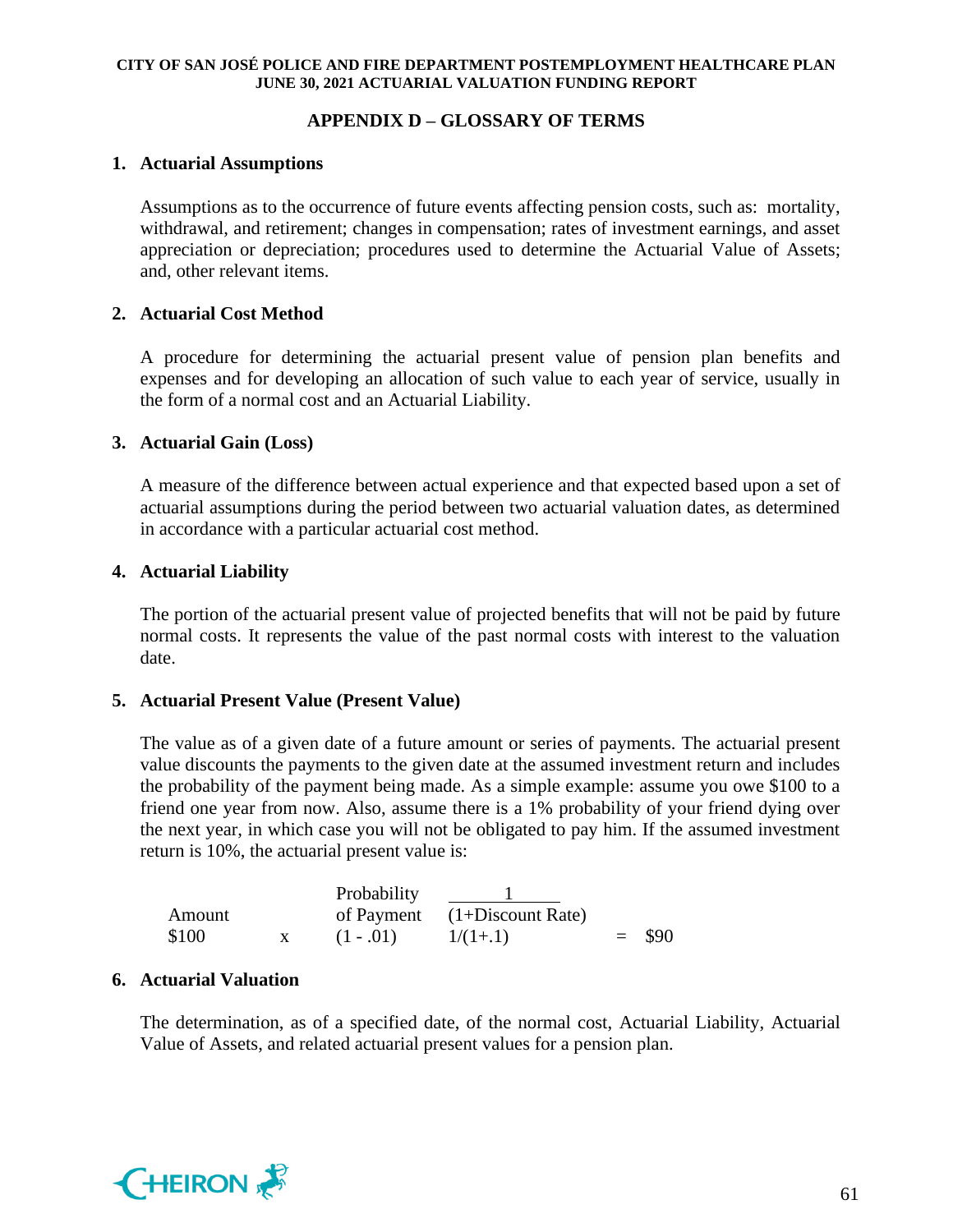## **APPENDIX D – GLOSSARY OF TERMS**

### **7. Actuarial Value of Assets**

The value of cash, investments, and other property belonging to a pension plan as used by the actuary for the purpose of an actuarial valuation. The purpose of an Actuarial Value of Assets is to smooth out fluctuations in market values. This way long-term costs are not distorted by short-term fluctuations in the market.

### **8. Amortization Payment**

The portion of the pension plan contribution, which is designed to pay interest and principal on the Unfunded Actuarial Liability in order to pay for that liability in a given number of years.

### **9. Entry Age Normal Actuarial Cost Method**

A method under which the actuarial present value of the projected benefits of each individual included in an actuarial valuation is allocated as a level percentage of pay from the individual's date of entry into the plan to the individual's assumed cessation of employment.

### **10. Normal Cost**

That portion of the actuarial present value of pension plan benefits and expenses which is allocated to a valuation year by the actuarial cost method.

## **11. Unfunded Actuarial Liability**

The excess of the Actuarial Liability over the Actuarial Value of Assets.

## **12. Funded Percentage**

The ratio of the Actuarial Value of Assets to the Actuarial Liability.

## **13. Mortality Table**

A set of percentages that estimate the probability of death at a particular point in time. Typically, the rates are annual and based on age and sex.

## **14. Discount Rate**

The assumed interest rate used for converting projecting dollar related values to a present value as of the valuation date.

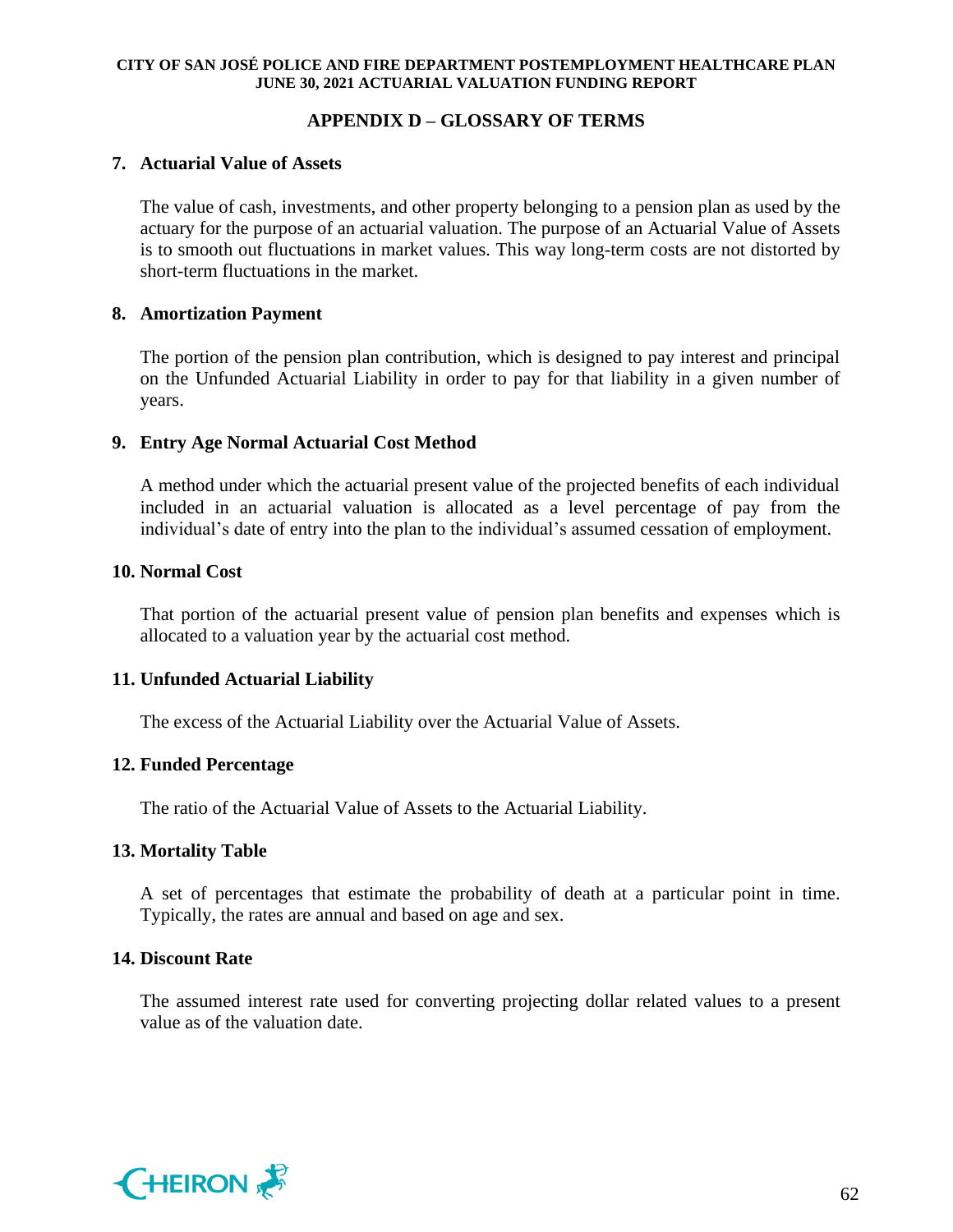## **APPENDIX D – GLOSSARY OF TERMS**

## **15. Medical Trend**

The assumed increase in dollar related values in the future due to the increase in the cost of health care.

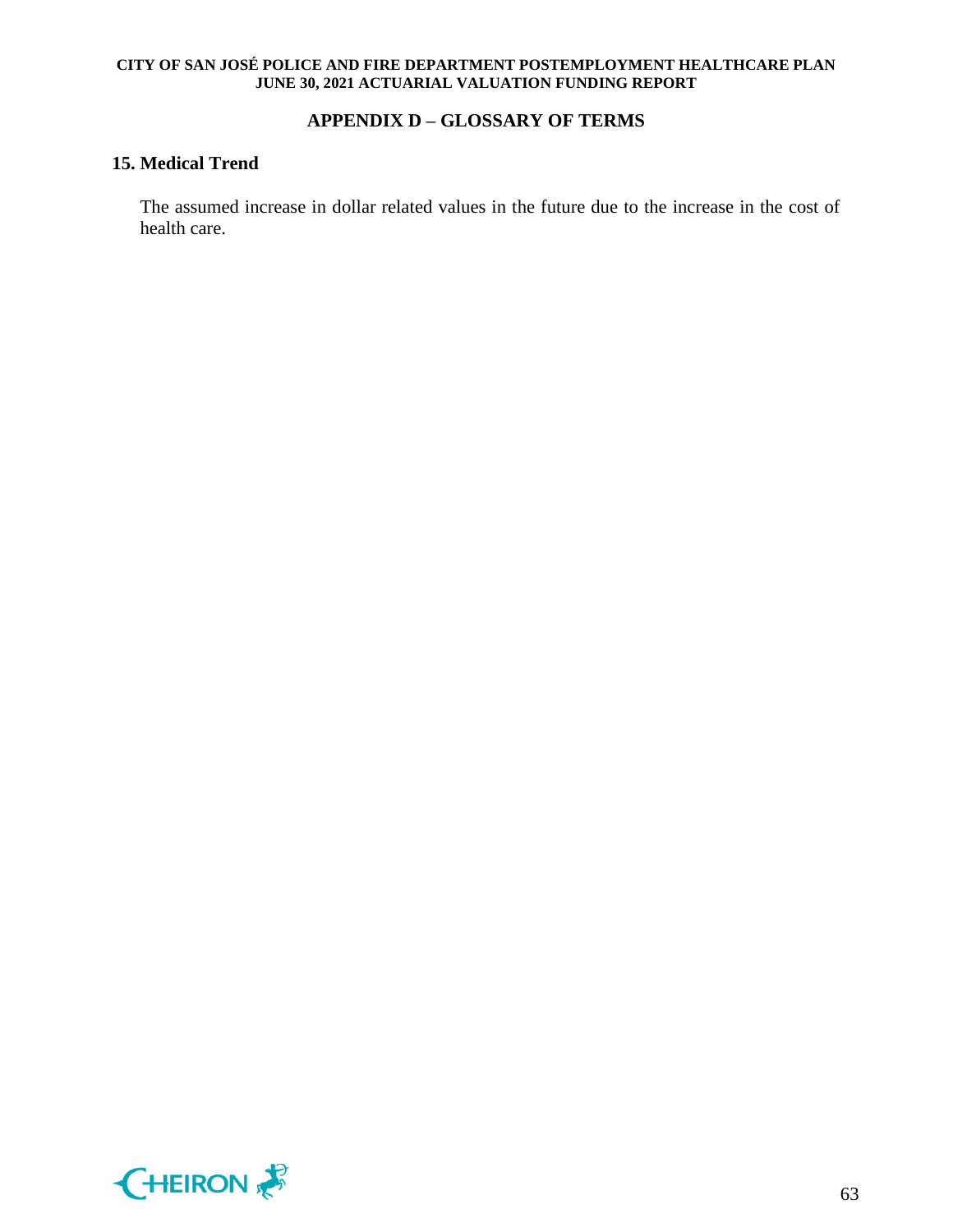### **APPENDIX E – LIST OF ABBREVIATIONS**

Actuarial Accrued Liability (AAL) Actuarial Valuation Report (AVR) Annual Required Contribution (ARC) Coordination of Benefits (COB) Deductible and Coinsurance (DC) Deferred Retirement Option Plan (DROP) Durable Medical Equipment (DME) Employee Assistance Program (EAP) Employee Benefits Division (EBD) Fiscal Year Ending (FYE) Governmental Accounting Standards Board (GASB) Hospital Emergency Room (ER) In-Network (INN) Inpatient (IP) Medicare Eligible (ME) Net Other Postemployment Benefit (NOO) Non-Medicare Eligible (NME) Not Applicable (NA) Office Visit (OV) Other Postemployment Benefit (OPEB) Out-of-Network (OON) Out-of-Pocket (OOP) Outpatient (OP) Pay-as-you-go (PAYGo) Per Person Per Month (PPPM) Pharmacy (Rx) Preferred Provider Organization (PPO) Primary Care Physician (PCP) Specialist Care Provider (SCP) Summary Plan Description (SPD) Unfunded Actuarial Accrued Liability (UAAL) Unfunded Actuarial Liability (UAL) Urgent Care (UC)